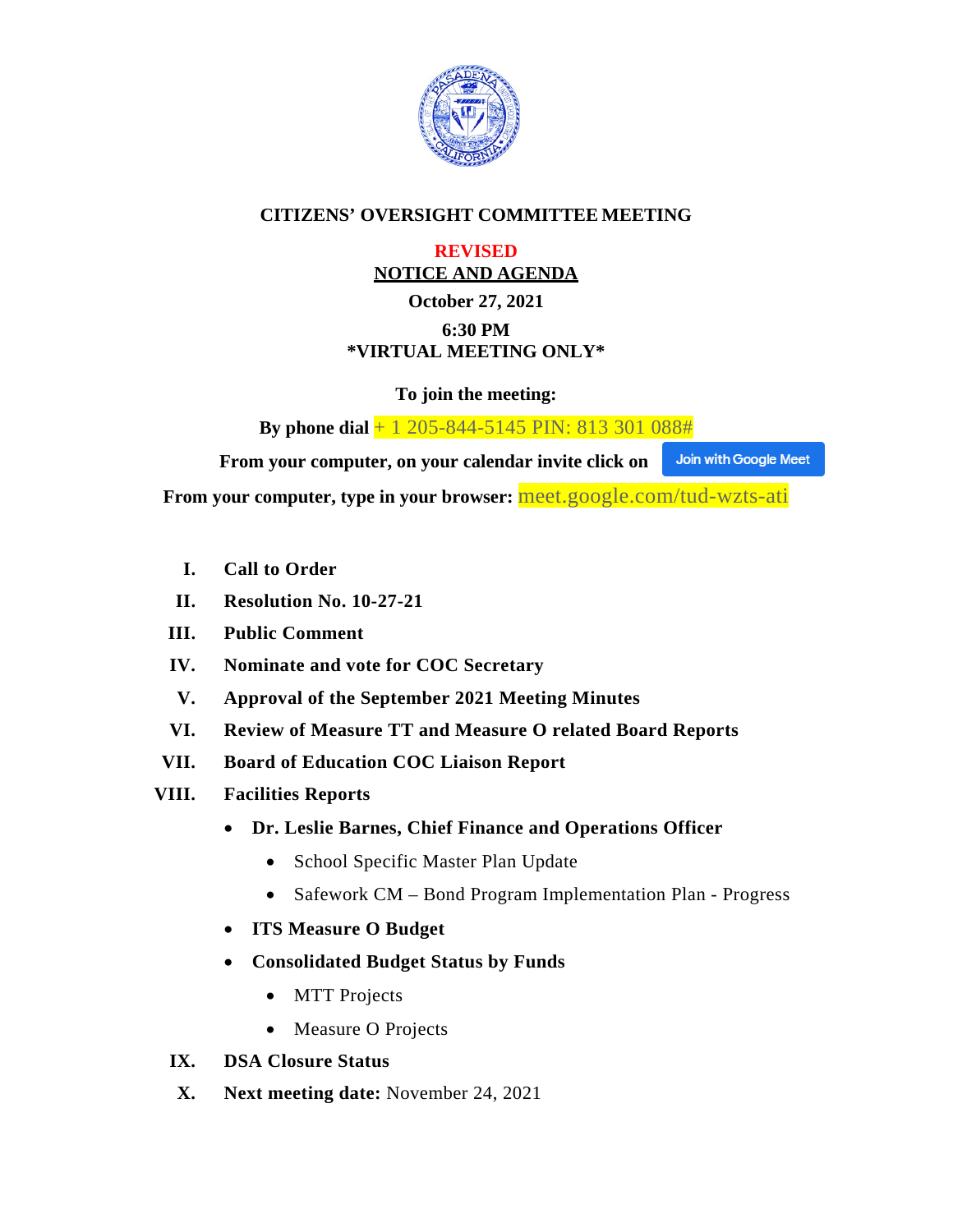### RESOLUTION NO. 10-27-21

### PROCLAIMING A LOCAL EMERGENCY, RATIFYING THE PROCLAMATION OF A STATE OF EMERGENCY BY GOVERNOR ISSUED ON MARCH 4, 2020, AND AUTHORIZING REMOTE TELECONFERENCE MEETINGS OF THE CITIZEN'S OVERSIGHT COMMITTEE OF THE PASADENA UNIFIED SCHOOL DISTRICT FOR THE PERIOD OCTOBER 2021 PURSUANT TO BROWN ACT PROVISIONS

WHEREAS, Pasadena Unified School District is committed to preserving and nurturing public access and participation in meetings of the Board of Directors; and

WHEREAS, all meetings of Pasadena Unified School District's legislative bodies are open and public, as required by the Ralph M. Brown Act (Cal. Gov. Code 54950 – 54963), so that any member of the public may attend, participate, and watch the District's legislative bodies conduct their business; and

WHEREAS, the Brown Act, Government Code section 54953(e), makes provisions for remote teleconferencing participation in meetings by members of a legislative body, without compliance with the requirements of Government Code section 54953(b)(3), subject to the existence of certain conditions; and

WHEREAS, such conditions now exist in the District, specifically.

### NOW, THEREFORE, THE CITIZEN'S OVERSIGHT COMMITTEE OF THE PASADENA UNIFIED SCHOOL DISTRICT DOES HEREBY RESOLVE AS FOLLOWS:

Section 1. Recitals. The Recitals set forth above are true and correct and are incorporated into this Resolution by this reference.

Section 2. Proclamation of Local Emergency. The Board hereby proclaims that a local emergency now exists throughout the District, and meeting in person would present imminent health risks to attendees due to the prevalence of the Delta variant of the COVID-19 virus, the indoor setting of meeting facilities, the potential presence of unvaccinated individuals attending meetings, the potential for noncompliance with mask wearing requirements, and the desire to protect the health of immuno-compromised individuals. Social distancing is crucial for slowing the spread of the COVID-19 virus and preventing our health care system from becoming overwhelmed.

Section 3. Ratification of Governor's Proclamation of a State of Emergency. The Board hereby ratifies the Governor of the State of California's Proclamation of State of Emergency, effective as of its issuance date of March 4, 2020.

Section 4. Remote Teleconference Meetings. District staff that support this legislative body are hereby authorized and directed to take all actions necessary to carry out the intent and purpose of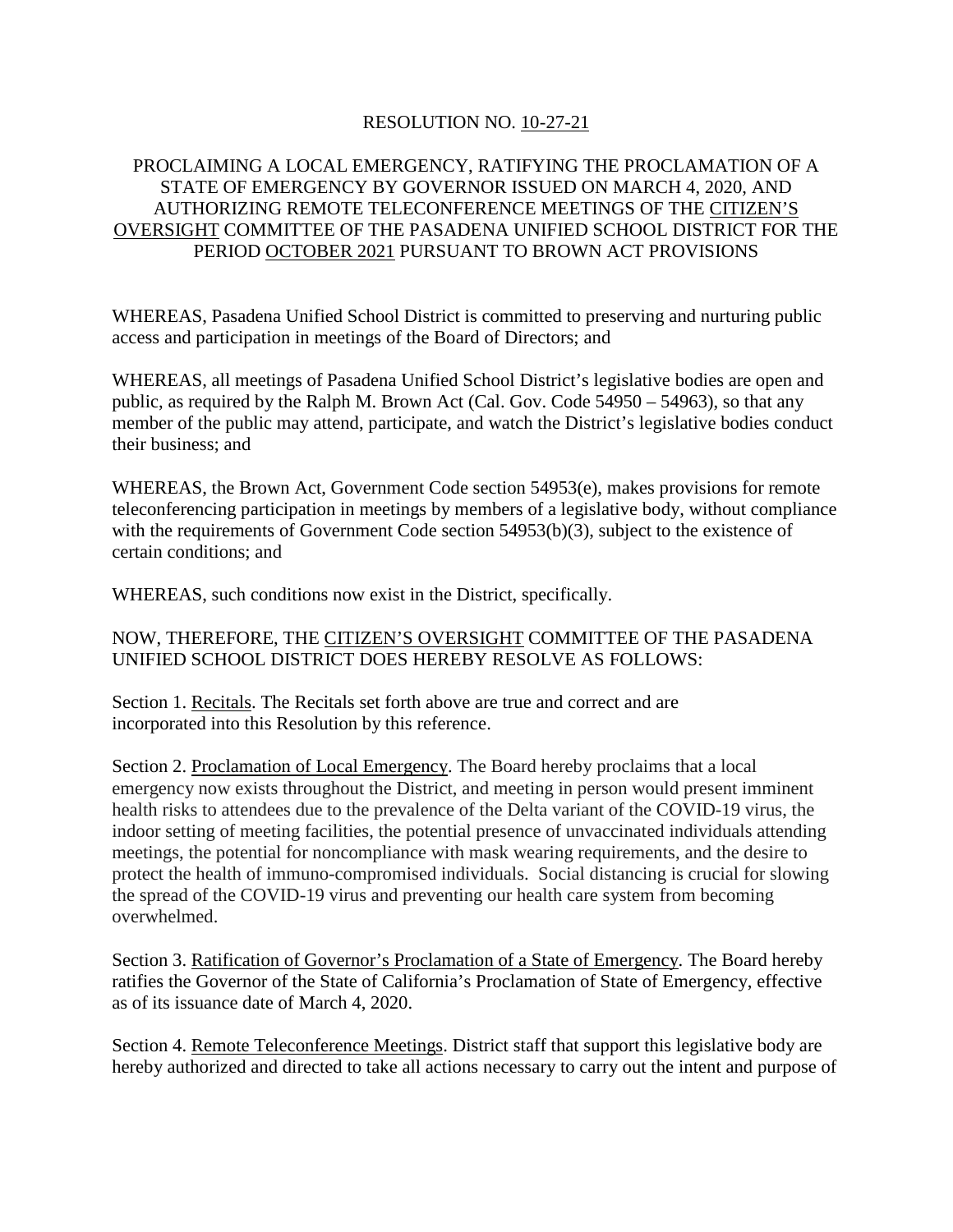this Resolution including, conducting open and public meetings in accordance with Government Code section 54953(e) and other applicable provisions of the Brown Act.

Section 5. Effective Date of Resolution. This Resolution shall take effect immediately upon its adoption and shall be effective until the earlier of (i) NOVEMBER 24, 2021 [30 DAYS FROM ADOPTION OF RESOLUTION], or such time the Board of Directors adopts a subsequent resolution in accordance with Government Code section 54953(e) (3) to extend the time during which the legislative bodies of the Pasadena Unified School District may continue to teleconference without compliance with paragraph (3) of subdivision (b) of section 54953.

PASSED AND ADOPTED by the CITIZEN'S OVERSIGHT Committee of the Governing Board for Pasadena Unified School District this  $27<sup>TH</sup>$  day of OCTOBER, 2021, by the following vote:

Ayes: \_\_\_\_\_\_\_\_\_\_\_\_\_\_\_\_\_ Nays: \_\_\_\_\_\_\_\_\_\_\_ Absent: \_\_\_\_\_\_\_\_\_\_\_\_\_\_\_\_\_\_\_\_\_\_\_\_\_\_\_\_\_\_

Signed: \_\_\_\_\_\_\_\_\_\_\_\_\_\_\_\_\_\_\_\_\_\_\_\_\_\_\_\_\_\_\_\_\_\_\_\_\_\_\_\_

Clerk/Secretary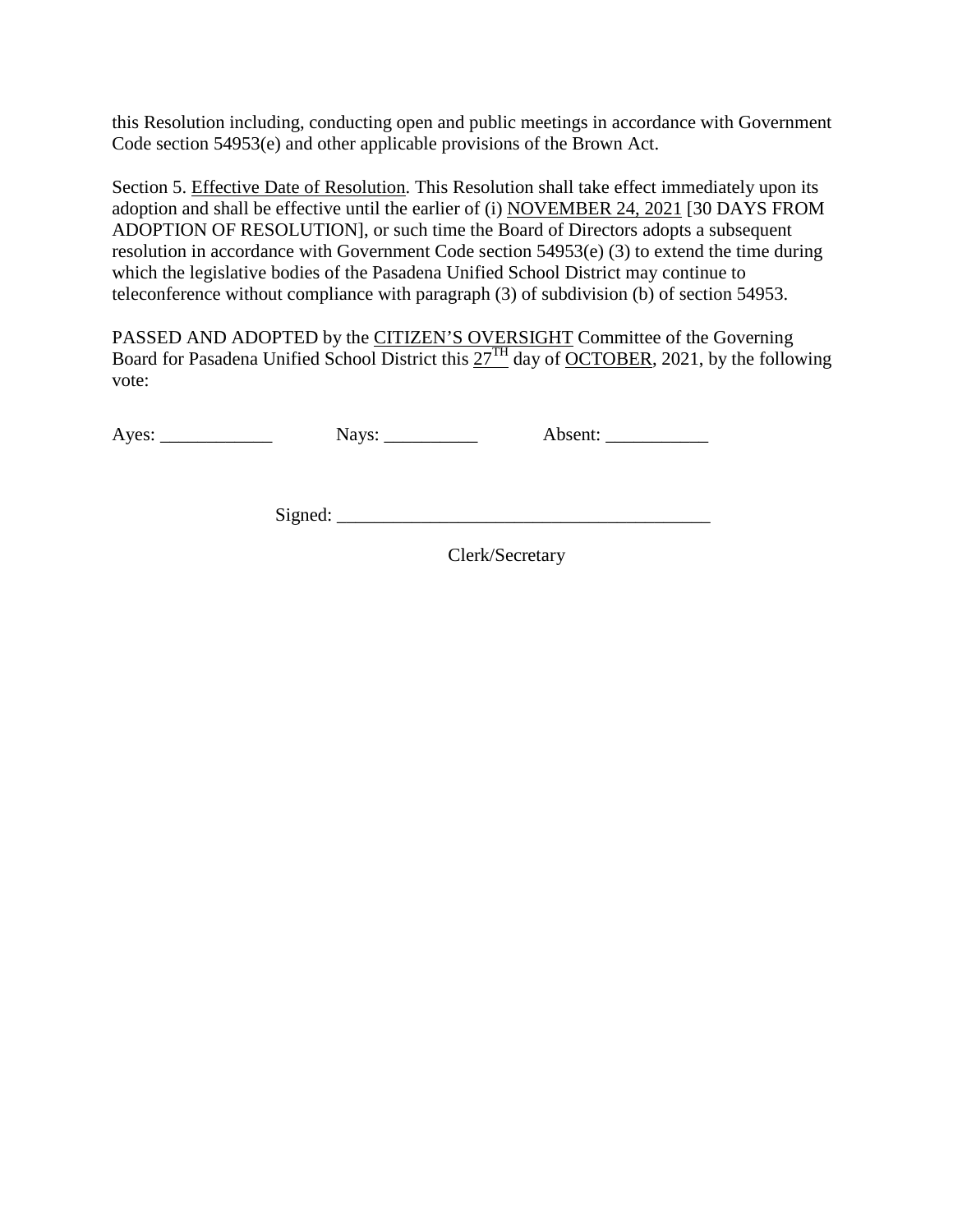

### Pasadena Unified School District (PUSD) CITIZENS' OVERSIGHT COMMITTEE (COC) MEETING **DRAFT Meeting Minutes for September 22, 2021**

Meeting was held remotely with Google Meet

- I. Meeting called to order 6:35pm
	- a. Present:
		- i. COC

John Robinson, Eliza Jane Whitman, Angela Uriu, Paul Nerenberg, Stephen Aquino, and Wayne Hammack

ii. PUSD

Dr. Leslie Barnes, Leonard Hernandez, Kim Kenne, Patrick Cahalan

- iii. Safework CM Michael Villegas, Kiyana Bella, Rafael Garrovillo Quezon, and James O'Reilly
- II. Public comments
	- a. None
- III. Approval of July 2021 meeting minutes
	- a. Approved unanimously (6-0)

### IV. Review of Measure TT and Measure O related Board Reports

- a. BR1527-F The following questions were provided:
	- i. The  $2^{nd}$  project listed under Item II Staff Analysis is for gymnasium floor at Marshall School – COC members and PUSD Board member indicated that this project was not approved by the Board for MTT funds.
	- ii. The funding title / code is the same for BR1520-F and needs to be corrected to indicated MTT funding title / code.
	- iii. Under Article I, Section 2 the Period of Performance should start on October 1, 2021 and not July  $1<sup>st</sup>$ , 2021.
- b. The PUSD Board member discussed the gymnasium floor at Marshall School not being approved by PUSD Board.
- V. Board of Education COC Liaison Report Patrick Cahalan presenting
	- a. Outlined that community events were on going;
	- b. Public hearing for the labor contract was going to the PUSD Board on September  $23^{\text{rd}}$ ;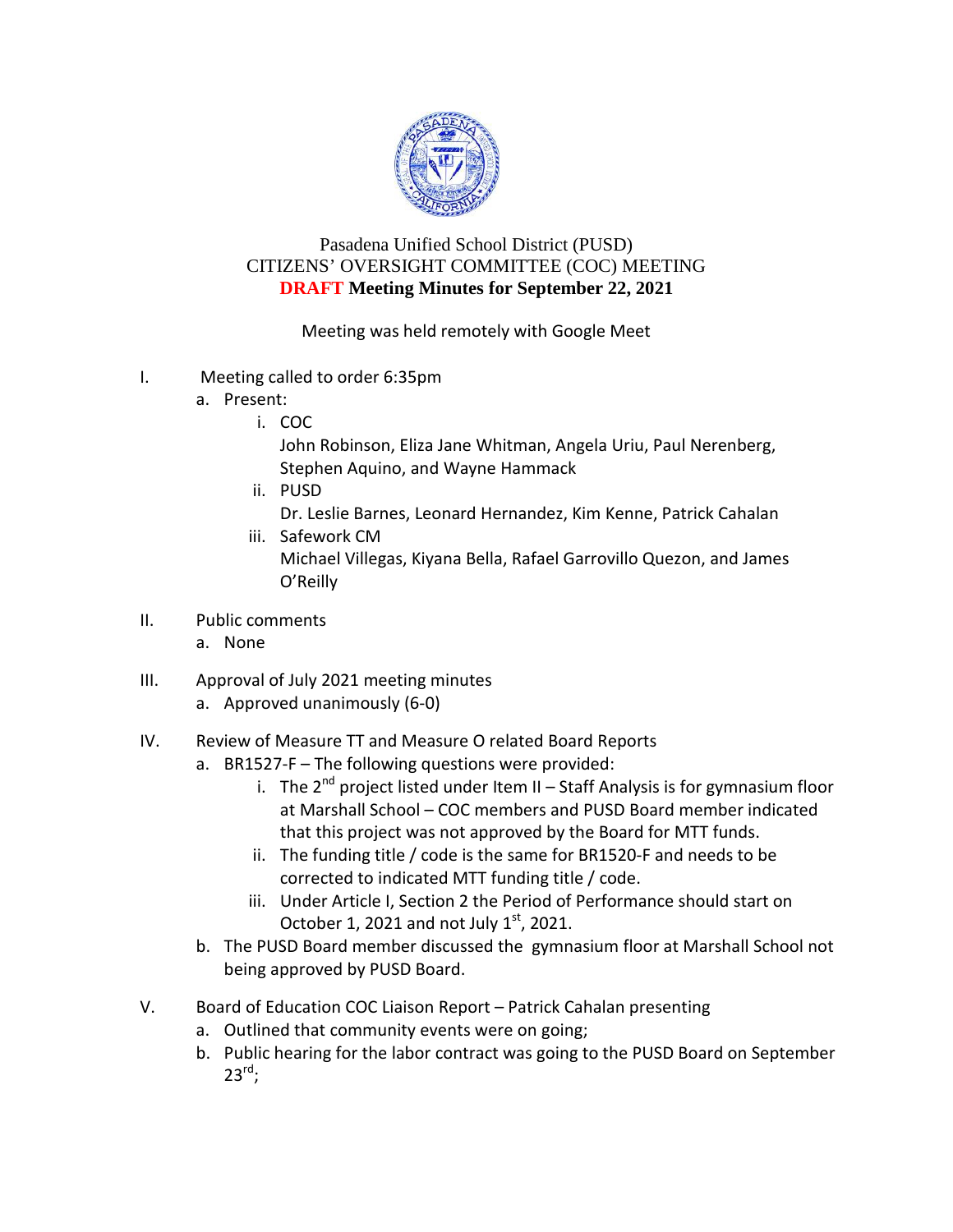### Pasadena Unified School District (PUSD) CITIZENS' OVERSIGHT COMMITTEE (COC) MEETING **Meeting Minutes for September 22, 2021**

- c. Mr. Cahalan indicated when asked about vaccinations, that the City of Pasadena residences are 86% fully vaccinated and up to 90% have had one shot; and
- d. Mr. Cahalan indicated that the PUSD vaccination deadline for 12 years and older is October 15, 2021.
- VI. Facilities Reports
	- a. The Safework CM team lead by Mike Villegas reviewed a two page power point presentation that is in the COC package and included
		- i. Procurement Phase and Systems Validations including:
			- 1. Program Management Information System/Dashboard (PMIS)
			- 2. Professional Services Vendor Procurement Management Systems. The selected vendor is PlanetBid and COC staff asked about Contractors submitting bid bonds via their virtual platform.
		- ii. Measure O Program Implementation (Drafts in Progress)
			- 1. Program Implementation Plan (PIP)
			- 2. Development of Guiding Principles COC reminded Safework CM about issues that have discussed during MTT that should be included in the Guiding Principles
			- 3. Draft of Procurement Milestone Schedule COC members reminded Safework CM about the potential of including Engineering Firms and not only Architectural firms for design efforts for PUSD
			- 4. Program and Construction Phase Procedure Manual/Forms COC members reminded Safework CM about past issues where Construction forms did not include additional time to their change orders and then submitted a significant change order to PUSD at the end of the project.
		- iii. Quick Start Projects
			- 1. Compiling a list of identified Board approved projects (per 2018 Board Meeting) – COC members asked the status of the school specific master plans as it was understood that these site specific master plans would be documents utilized to by the Board to approve projects for Measure O
			- 2. Develop Measure O potential projects list See above comment from COC members
	- b. Consolidated Budget Status by Funds dated September 17, 2021:
		- i. ACTION ITEM COC members asked why the overall budget for MTT decreased by \$365,325 to \$362,727,515 when compared to the July 22, 2021 Consolidated Budget Status by Funds.
		- ii. ACTION ITEM PUSD member asked whey additional funds were added to Muir track improvement, PHS track improvement and PHS Central Plan Chillers projects.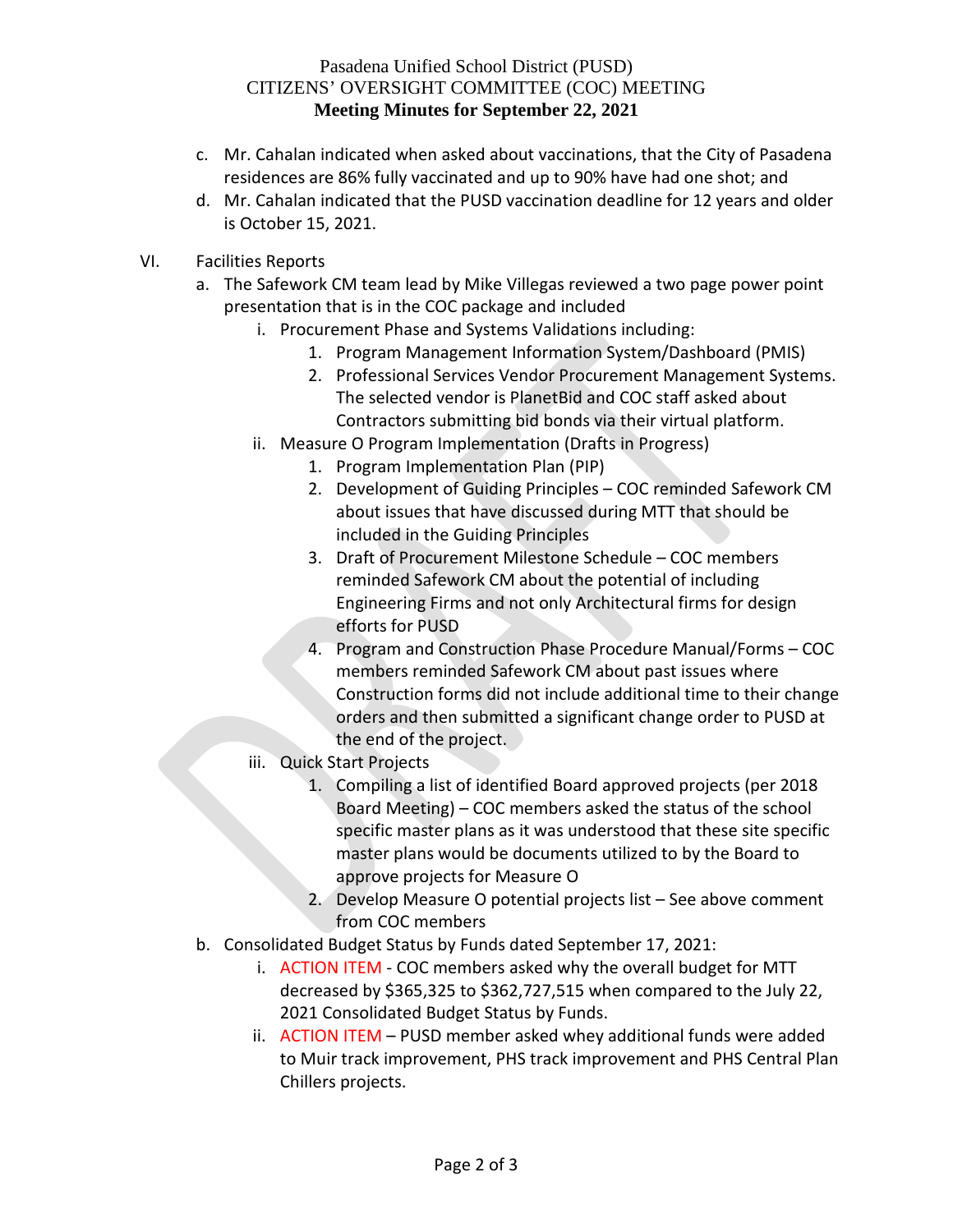### Pasadena Unified School District (PUSD) CITIZENS' OVERSIGHT COMMITTEE (COC) MEETING **Meeting Minutes for September 22, 2021**

- iii. ACTION ITEM COC members asked that the header from Page 1 of the Consolidated Budget Status by Funds be added on all subsequential pages.
- c. Construction Status Report dated September 23, 2021
	- i. PHS Central Plant Chiller Completed
	- ii. Blair HS Elevator Upgrade/Modification Completed
	- iii. Altadena Elementary School portables Plans have been reviewed and submitted to DSA for Plan Check.
	- iv. ACTION ITEM COC requested that all Measure O IT Projects for Tendaji "TJ" Jamal be reported on to the COC members via a separate Measure O Construction Status Report.
- d. Pictures of Facilities Dept Active MTT Projects No pictures provided or required.
- VII. DSA Closure Status
	- a. No discussions this month.
- VIII. Next Meeting date
	- a. October 27, 2021 at 6:30 p.m. via a virtual format
	- b. ACTION ITEM PUSD Facilities is to make a determination after October  $1<sup>st</sup>$  if the COC can continue to conduct meetings remote or if face to face meetings are required.
- IX. Adjournment 7:40 pm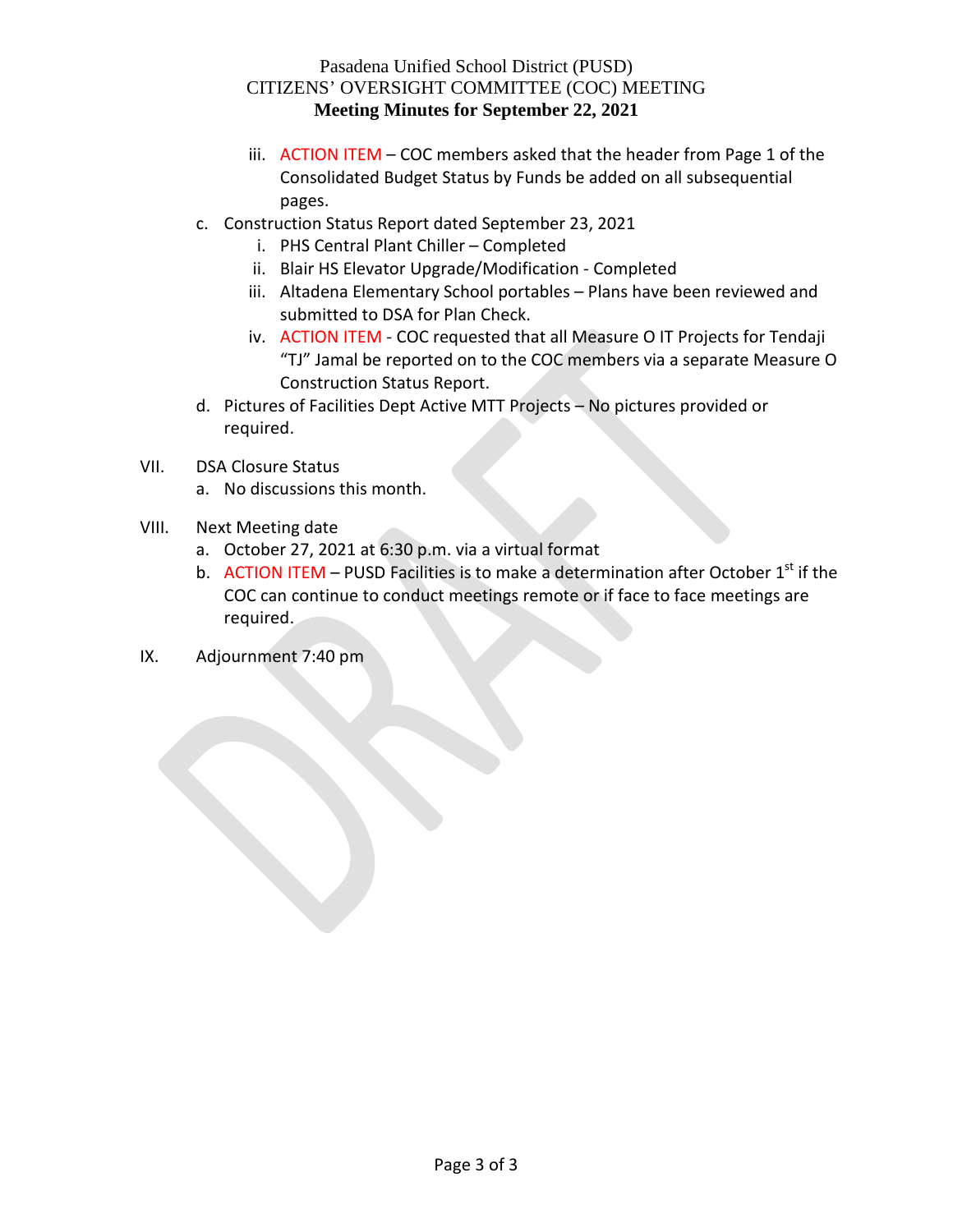### **BOARD OF EDUCATION PASADENA UNIFIED SCHOOL DISTRICT PASADENA, CALIFORNIA**

### **Topic:** FUNDS FOR RELOCATABLE CLASSROOMS AT ALTADENA ARTS MAGNET PER COUNTY REGULATIONS

**RECOMMENDATION: The Governing Board of the Pasadena Unified School District to approve dedicating funds for relocatable classrooms at Altadena Arts Magnet that involve irrigation and safety issues indicated by the County Fire Marshall.**

**Anticipated Effect on Student Outcomes:** To ensure a clean, safe, and orderly environment that supports learning.

### **I. BACKGROUND:**

Altadena Arts Magnet has doubled in enrollment since the previous school year. Current enrollment is approximately 480 students and no classroom space to accommodate the influx of enrollment. Two (2) relocatable classrooms have been requested as resolution to accommodate enrollment.

### **II. STAFF ANALYSIS:**

District staff recommends the approval in the amount of \$500,000 (five hundred thousand dollars) to move two (2) relocatable classrooms from Allendale to Altadena Arts Magnet. The cost of the project includes the installation of a new on-site fire hydrant and a backflow; as per the County Fire Marshall.

### **Attachment:** none

### **III. FISCAL IMPACT:**

Funds in the amount of \$400,000 are available in Measure TT funds and \$100,000 are available in Developer Fees for a total not to exceed \$500,000

> **Pasadena Unified School District Board of Education Agenda** October 28, 2021 **Submitted by:** Leslie Barnes, Ed.D. Chief Finance and Operations Officer

**Funding title/code: Title:** Measure TT Bond **Code:** 21.1-95068.0-00000-85000-6275-0040000 NTE \$400,000 **Title:** Developer Fees **Code:** 25.0-92500.0-00000-85000-6275-0040000 NTE \$100,000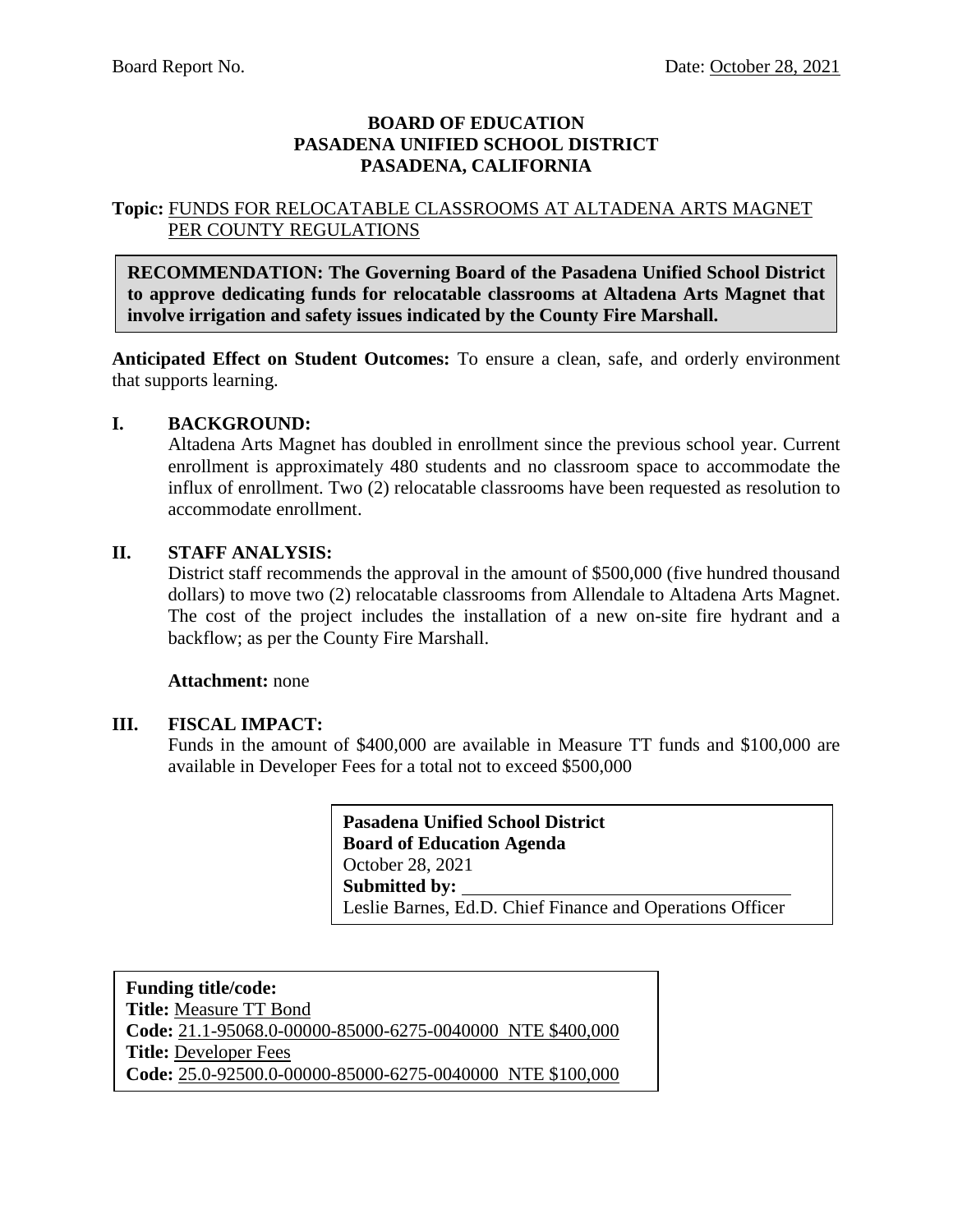Approved:

\_\_\_\_\_\_\_\_\_\_\_\_\_\_\_\_\_\_\_\_\_\_\_\_\_\_\_\_\_\_\_\_\_\_\_ Brian O. McDonald, Ed.D. Superintendent

Originated by: Leonard Hernandez, Jr., Director of Facilities, Maintenance, Operations and Transportation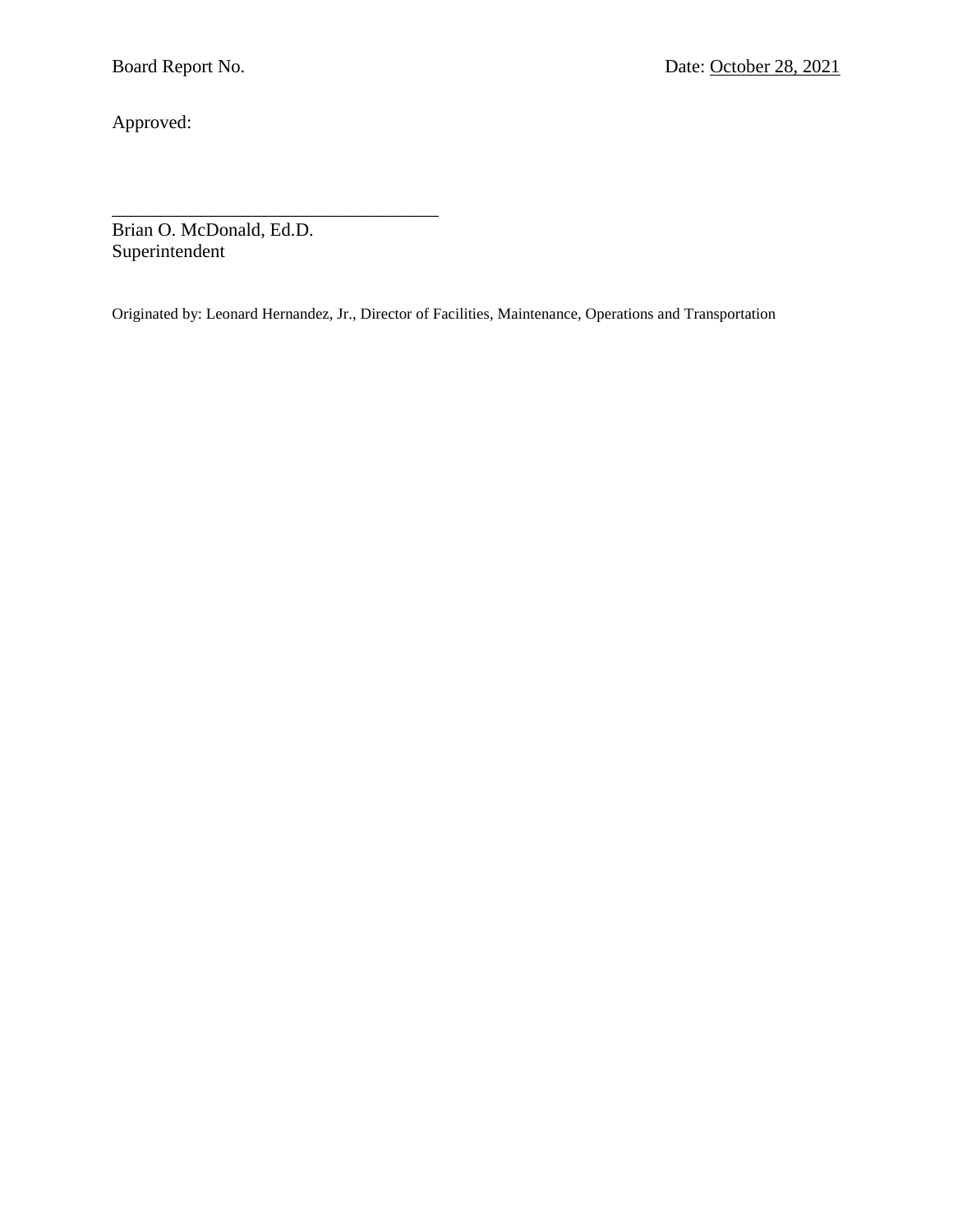### **BOARD OF EDUCATION PASADENA UNIFIED SCHOOL DISTRICT PASADENA, CALIFORNIA**

### **Topic:** APPROVAL OF PROPOSAL WITH PLANTBIDS FOR BOTH MEASURE O AND THE DISTRICT WIDE PROCUREMENT PROCESS

**RECOMMENDATION: The Governing Board of the Pasadena Unified School District to approve the proposal from Planetbids for the establishment, implementation and documentation of a procurement process for all future PUSD vendors for Bond Measure O projects and Districtwide Procurement Process.** 

**Anticipated Effect on Student Outcomes:** To ensure a clean, safe, and orderly environment that supports learning.

### **I. BACKGROUND:**

Currently PUSD has been utilizing its own website to procure vendors. This process is an outdated mode of outreach and bidding for vendors/suppliers and service providers. PUSD has decided that a more contemporary electronic method would add efficiency and effectiveness to the District procurement process. PUSD has been searching for a provider and electronic program to establish and implement a process for outreach, bidding and award, and documenting all PSUD vendors and suppliers.

### **II. STAFF ANALYSIS:**

District staff recommends approving the proposal from Planetbids for establishing, implementing and documenting a comprehensive procurement process. The scope of work included modules that would assist the District in its processes such as Vendor Management and Bid management (with advanced electronic bidding for construction), Evaluation Management, and Insurance Certification, Contract Management with Compliance, and Business Certification and Prequalification Management. This contract would be awarded one (1) year with startup costs and maybe extended on a year-to-year basis upon consent of the District and the contractor for an additional four (4) years.

**Attachment:** Planetbids rate sheet effective December 1, 2021

### **III. FISCAL IMPACT:**

Funds are available in the Measure O Bond and Procurement District-wide use for startup and year one (1) costs in the amount not to exceed \$41,326.43 (forty one thousand three hundred twenty six dollars and forty three cents).

> **Pasadena Unified School District Board of Education Agenda** October 28, 2021 **Submitted by:** Leslie Barnes, Ed.D. Chief Finance and Operations Officer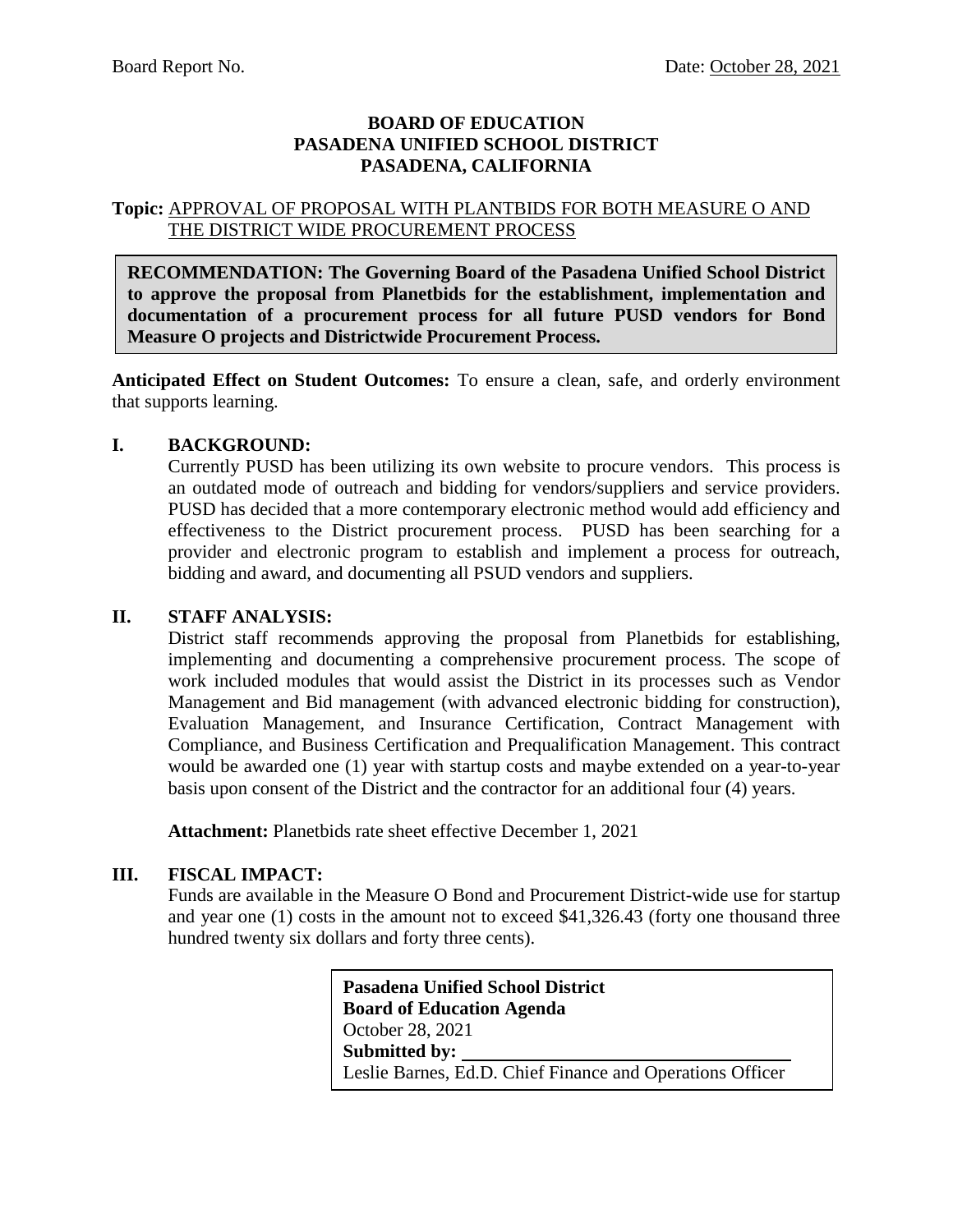### **Funding title/code: Title:** Measure O Bond **Districtwide Procurement Code:** xx-xxxxx-xxxx-xxxxx-xxxx-xxxxx (Measure O) \$20,663.22(50%) (FY 2021-2022) 01.0-00000.0-00000-75300-5810-0000219 (Procurement District-wide use) \$20,663.22(50%) (FY 2021-2022)

Approved:

Brian O. McDonald, Ed.D. Superintendent

\_\_\_\_\_\_\_\_\_\_\_\_\_\_\_\_\_\_\_\_\_\_\_\_\_\_\_\_\_\_\_\_\_\_\_

Originated by: Leonard Hernandez, Jr., Director of Facilities, Maintenance, Operations and Transportation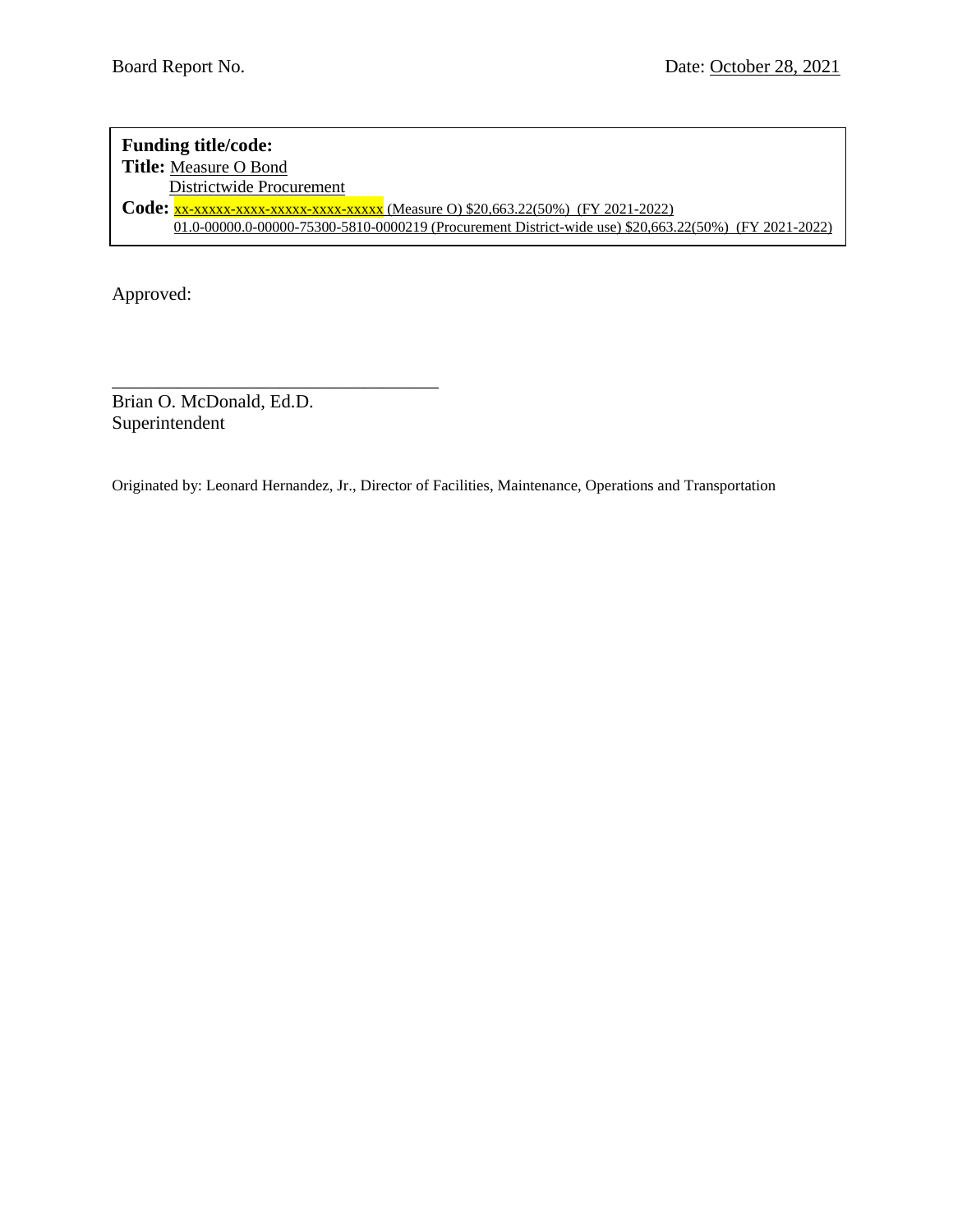

### Innovative eProcurement Solutions

13263 Ventura Blvd., Suite 101 • Studio City, CA, 91604 • (818) 992–1771

Kiyana Bella **October 6, 2021** Sr. Project Manager SAFEWORKCM 1 Jenner, Suite 230 Irvine, California 92618 **Re: Formal Quote**

Dear Kiyana,

As requested, I am pleased to provide SAFEWORKCM a formal quote for the Pasadena Unified School District, "Measure O Bond" with discounted pricing for the following desired PB System™ modules. The PB System™ is user-friendly, comprehensive, and will immediately help save considerable time, money, and lower risk.

| PB System™ Modules                                                                                      | One-time<br>Setup<br>& Training*         | <b>YEAR 1</b><br>12/1/2021<br>To 6/30/2022 | <b>YEAR 2</b><br>7/1/2022<br>To 6/30/2023 | <b>YEAR 3</b><br>7/1/2023<br>To 6/30/2024 | <b>YEAR 4</b><br>7/1/2024<br>To 6/30/2025 | <b>YEAR 5</b><br>7/1/2025<br>To 6/30/2026 |  |  |
|---------------------------------------------------------------------------------------------------------|------------------------------------------|--------------------------------------------|-------------------------------------------|-------------------------------------------|-------------------------------------------|-------------------------------------------|--|--|
| <b>Vendor Management</b><br><b>Bid Management</b><br>(Up to 8 Full User Licenses)                       | \$4,500<br>(*Discounted<br>from \$8,500) | \$10,570.96                                | \$18,746.00                               | \$19,308.38                               | \$19,887.63                               | \$20,484.26                               |  |  |
| Advanced eBidding for<br><b>Public Works</b><br>(add-on to Bid Management)                              | \$1,000<br>(See NOTE<br>below)           | \$2,613.70                                 | \$4,635.00                                | \$4,774.05                                | \$4,917.27                                | \$5,064.79                                |  |  |
| Evaluation<br>Management<br>(Up to 8 User Licenses)                                                     | \$1,000<br>(See NOTE<br>below)           | \$2,250.68                                 | \$3,991.25                                | \$4,110.99                                | \$4,234.32                                | \$4,361.35                                |  |  |
| Insurance Certificate<br>Management<br>with My Insurance<br>(Up to 8 User Licenses)                     | \$1,000<br>(See NOTE<br>below))          | \$2,831.51                                 | \$5,021.25                                | \$5,171.89                                | \$5,327.04                                | \$5,486.86                                |  |  |
| <b>Contract Management</b><br>With Compliance<br>(Up to 8 User Licenses)                                | \$1,000<br>(See NOTE<br>below)           | \$3,775.34                                 | \$6,695.00                                | \$6,895.85                                | \$7,102.73                                | \$7,315.81                                |  |  |
| <b>Business Certification -</b><br>Prequalification<br>Management (STANDARD)<br>(Up to 8 User Licenses) | \$3,500<br>(*Discounted<br>from \$7,500) | \$4,356.16                                 | \$7,725.00                                | \$7,956.75                                | \$8,195.45                                | \$8,441.32                                |  |  |
| Read-Only<br>(Organization Wide)                                                                        | \$750                                    | \$2,178.08                                 | \$3,862.50                                | \$3,978.38                                | \$4,097.73                                | \$4,220.66                                |  |  |
| Sub-Total                                                                                               | \$12,750                                 | \$28,576.43                                | \$50,676.00                               | \$52,196.28                               | \$53,762.17                               | \$55,375.03                               |  |  |
| <b>Total</b>                                                                                            |                                          | \$41,326.43                                | \$50,676.00                               | \$52,196.28                               | \$53,762.17                               | \$55,375.03                               |  |  |
| <b>Grand Total</b>                                                                                      | \$253,335.91 (Not to Exceed)             |                                            |                                           |                                           |                                           |                                           |  |  |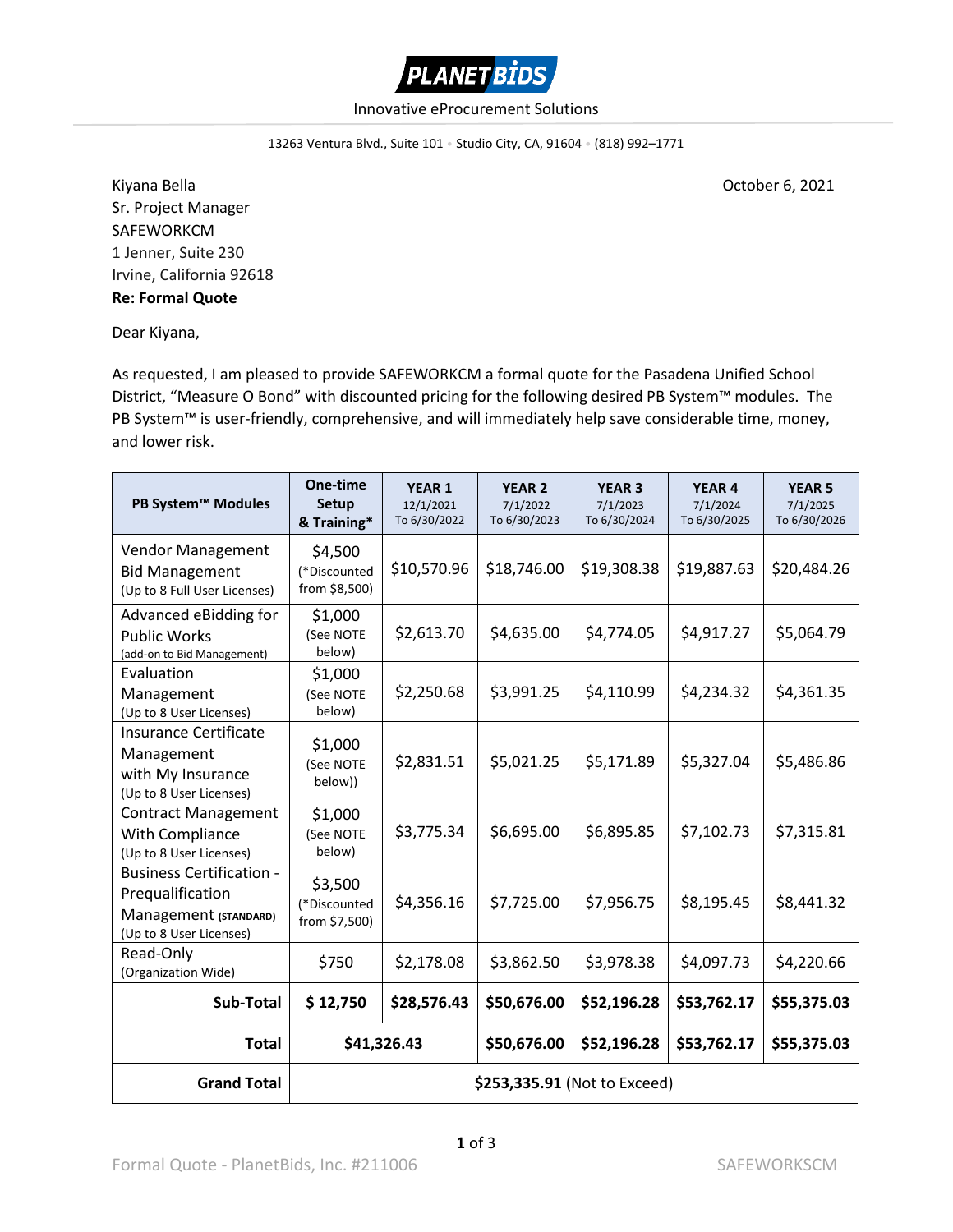### **NOTE:**

**\*As an additional incentive,** we are pleased to offer a reduced setup and training fee for Vendor Management and Bid Management. And if initially either one of these PB System™ modules: the Advanced eBidding for Construction, Evaluation Management, Insurance Certificate with My Insurance, and Contract Management with Compliance modules, are purchased simultaneously with the Vendor Management and Bid Management modules as one initial purchase order. In that case, PlanetBids will reduce the \$1,500 "One-time Setup and Online Training Fee" for each of these modules by \$500. Please note that this discount for each module has been applied to the pricing above.

**\*\* The discounted prices in this quote are only valid if SAFEWORKCM does not require changes to the standard PlanetBids Support Services Agreement.** Agreement modifications or use of customer forms necessitates additional legal and administrative costs and tracking requirements. Hence such agreements are not eligible for discounts. An amended quotation will be provided upon receipt of any requested changes. Commitment requires the signing of the PlanetBids Support Services Agreement (SSA).

### **\*\*Most of our customers commit to a five-year contract that is paid annually. The following are plan options to consider:**

1) For a commitment of a five-year Agreement PlanetBids will offer a guaranteed renewal price increase of 3% instead of 5% per year.

2) For a commitment of a three years plus two optional years Agreement, PlanetBids will offer a guaranteed renewal price increase of 3% per year for the initial three years and 4% per year for the two optional years instead of 5% per year.

3) For a commitment of a three years or less Agreement, PlanetBids will offer a guaranteed renewal price increase of 4% instead of 5%.

### **Offer expires October 15, 2021**

### **Setup and Training**

- Agency Portal
- Preliminary setup for user access, management, and functional access
- Online training, up to 2-hours for PB System™ Vendor Management and Bid Management modules
- Online training, up to 30 minutes for PB System™ Advanced eBidding for Public Works module
- Online training, up to 1-hour for PB System™ Evaluation Management module
- Online training, up to 1-hour for PB System™ Insurance Certification with My Insurance module
- Online training, up to 1-hour for PB System™ Contract Management with Compliance module

- Online training, up to 1-hour for PB System™ - Business Certification/Prequalification Management (Standard) module

### **Value-Added Benefits\*\***

- Unlimited number of solicitations/bids
- PB System™ agency users and vendor/contractors support for the duration of the contract
- Immediate and free access to all vendors/contractors
- Software updates and enhancements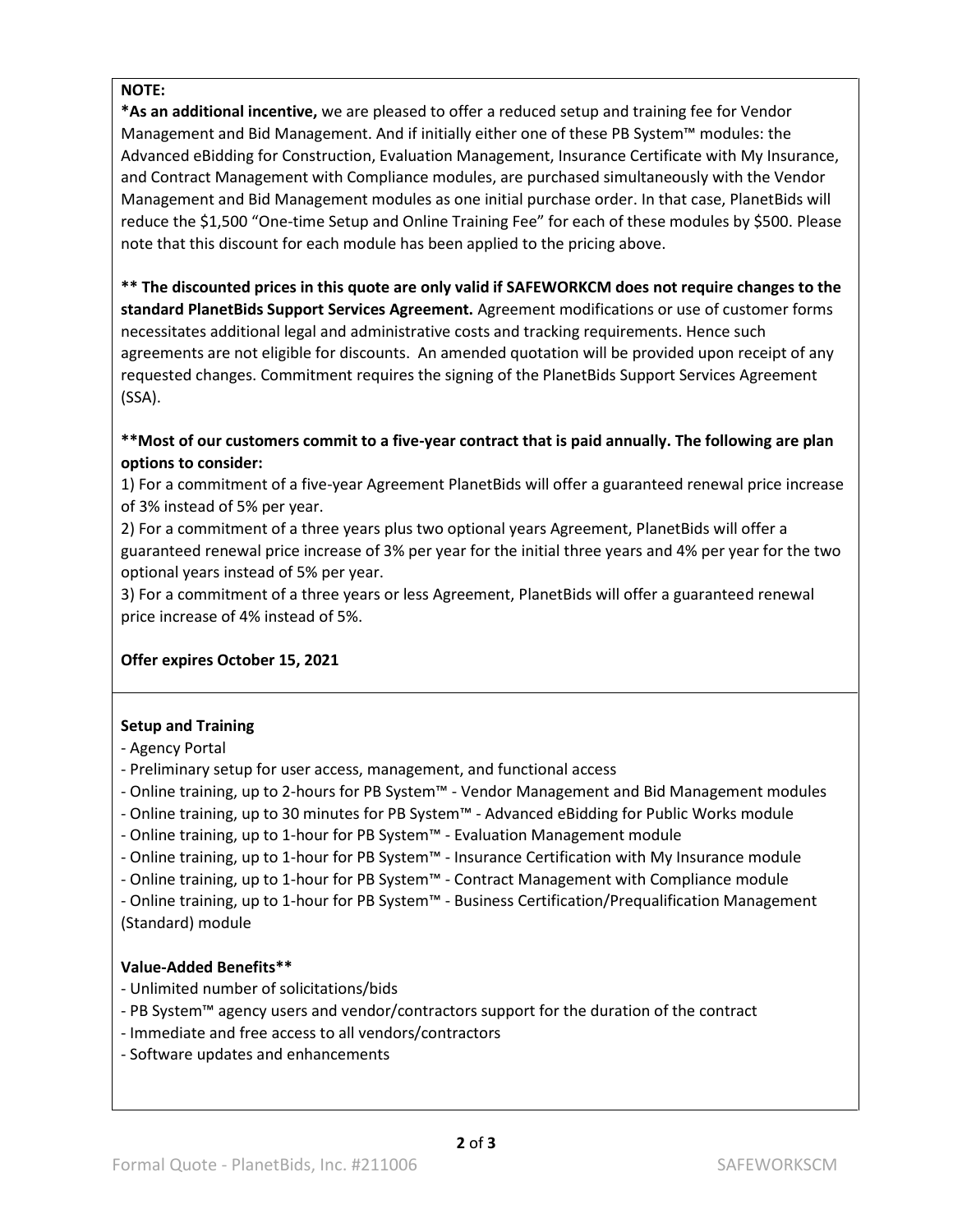### **Optional**

- Additional Online User Training: \$750, up to 2-hours session
- Quick Quote user license: \$575/Year/User
- Full access user license: \$2,275/Year1/User
- (Pricing subject to change each year)

### **Third-Party Commodity Codes**

If SAFEWORKCM chooses to utilize the NIGP Codes, it is responsible for purchasing a license for the NIGP Codes directly from NIGP, unless a license has already been purchased. Not applicable for free codes such as NAICS, SIC, or homegrown.

### **Process/Next Step**

Upon approval by SAFEWORKCM to proceed, PlanetBids will forward a Support Services Agreement (SSA) for review and signing by the customer, followed by a project schedule.

We look forward to a productive and mutually beneficial partnership with SAFEWORKCM for many years to come.

Sincerely,

Alan Zavian Chief Executive Officer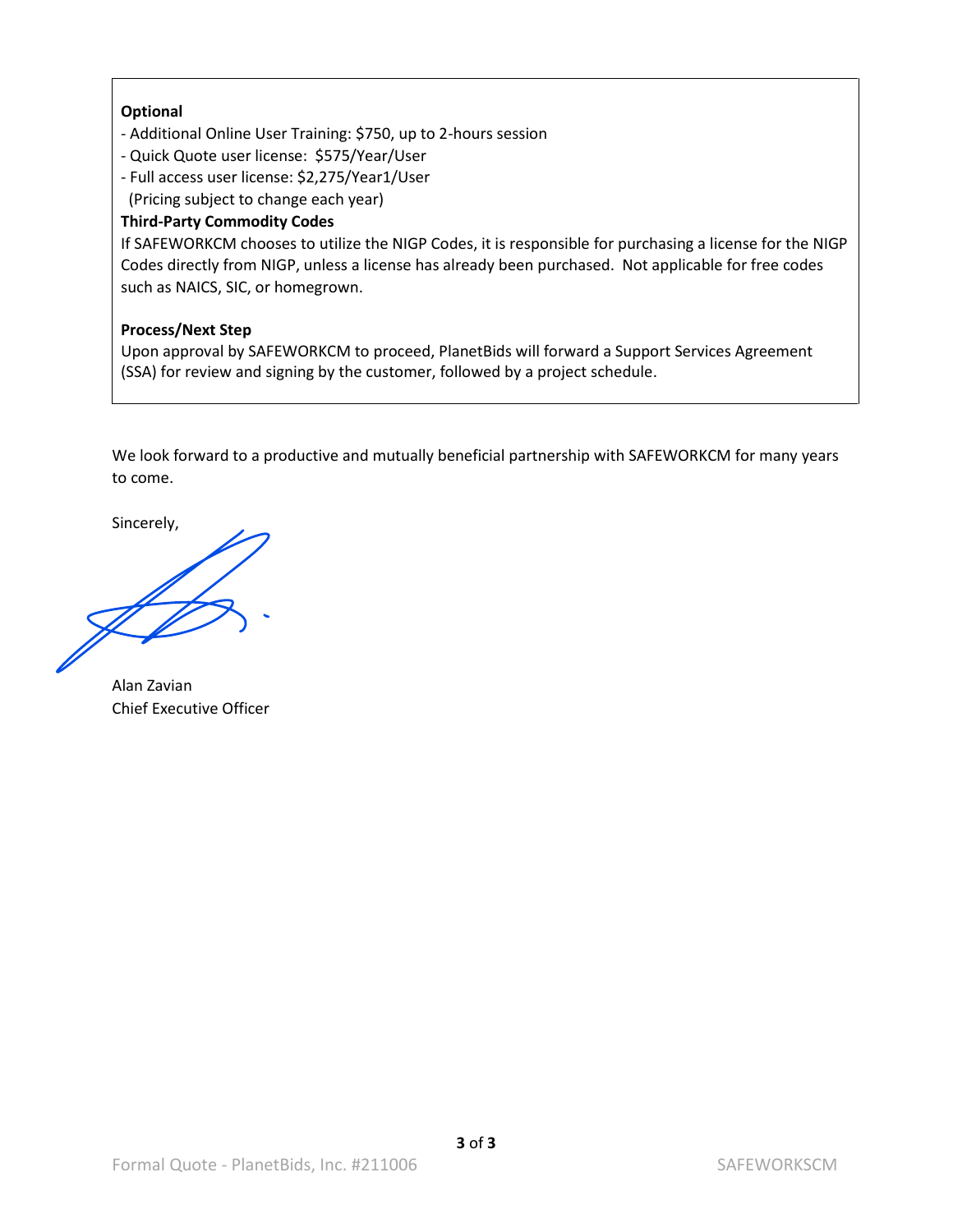

# **Measure O Program Update**

October 27, 2021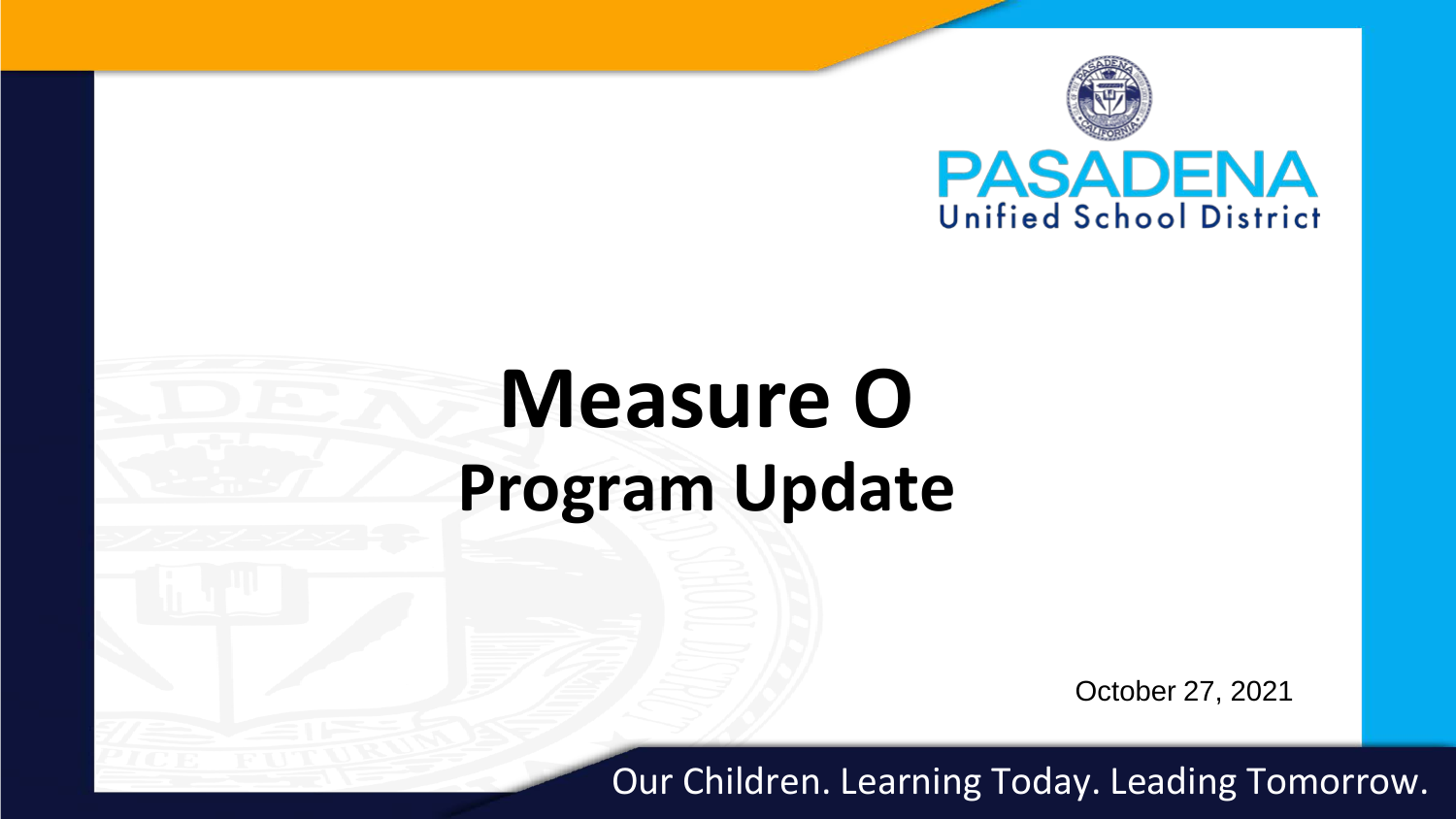## Measure O - Agenda

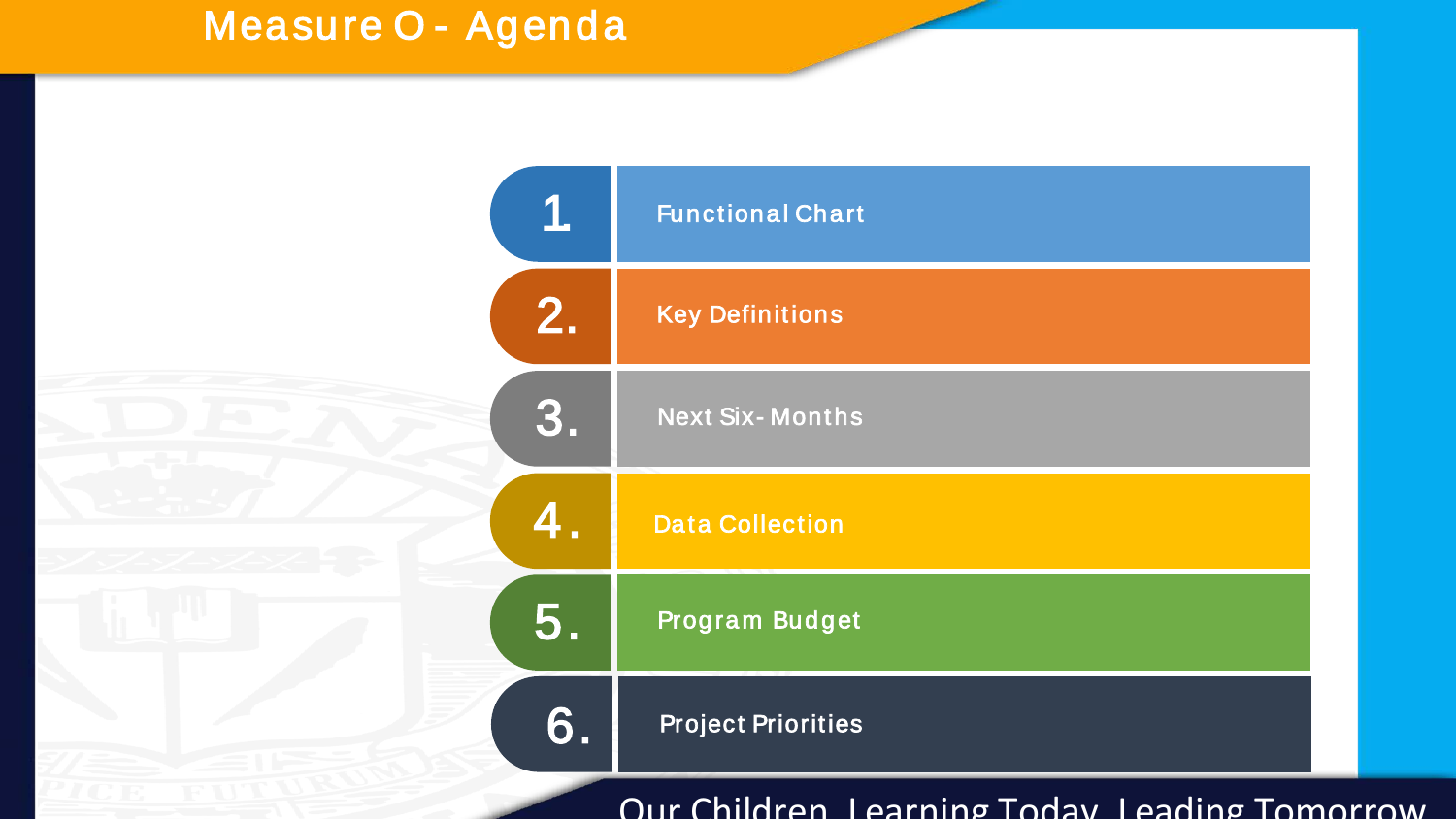### Functional Chart

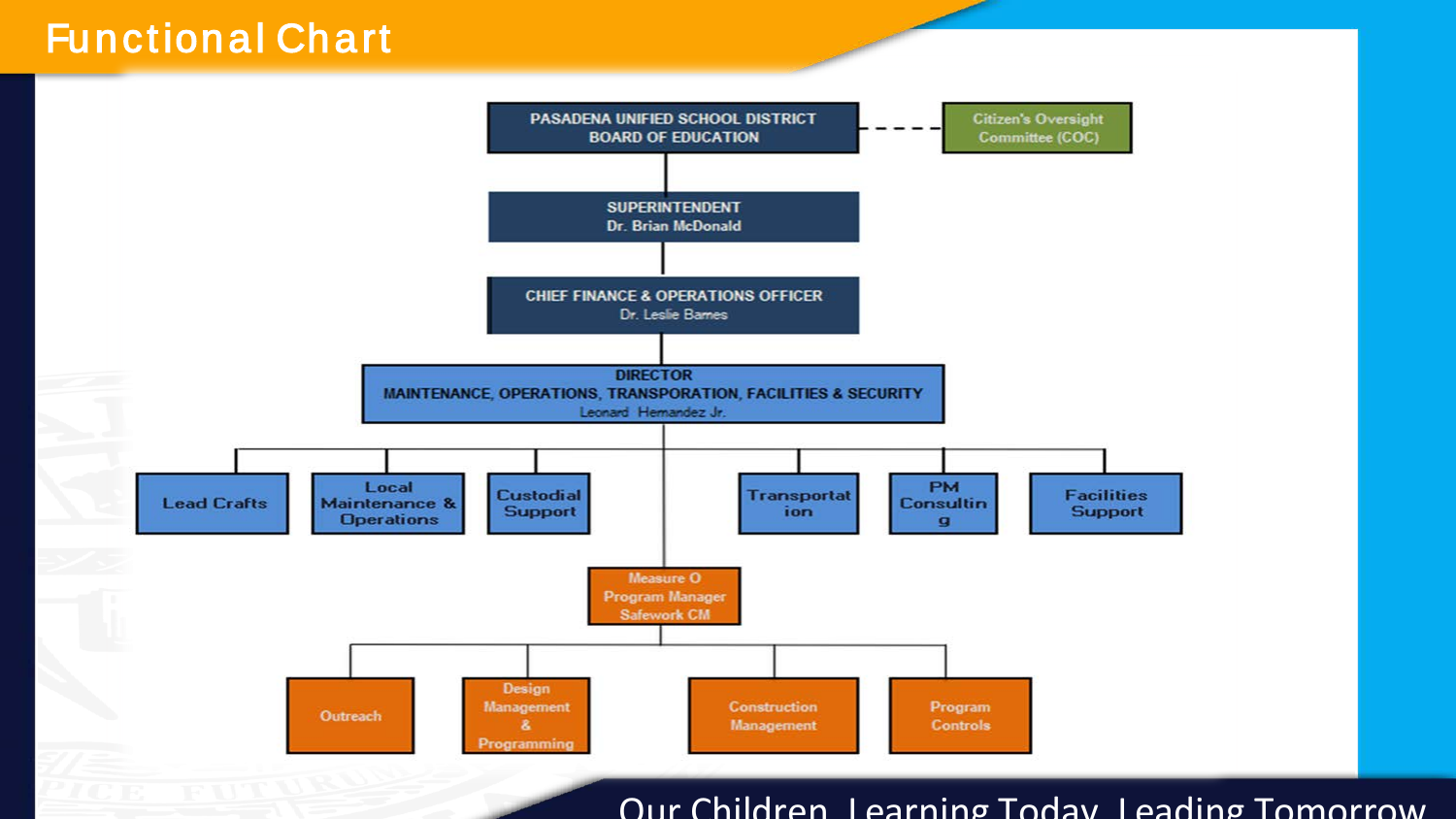# Key Definitions

### **Facilities Master Plan (FMP) – Required every 5 years per State Education Code**

- Living document produced as a summation of a comprehensive process and becomes the road map to address the District's current and future facilities improvement needs.
- Examines overall educational and facilities needs beyond any modernizations or improvements constructed to date at each site.
- The final document communicates effectively to the community what the District's facility improvement needs are.

### **Condition Assessment – 5 to 10 Years Best**

• Systematic inspection, review and report of existing conditions and equipment lifecycles of a building/facilities (prioritization and recommendations for repair and replacement)

### **Needs Assessment**

• a feasibility study to collect, analyze, and determine scope and change to a facility. This includes site-walks and input from the District's school sites to prioritize the conditions and estimate construction cost.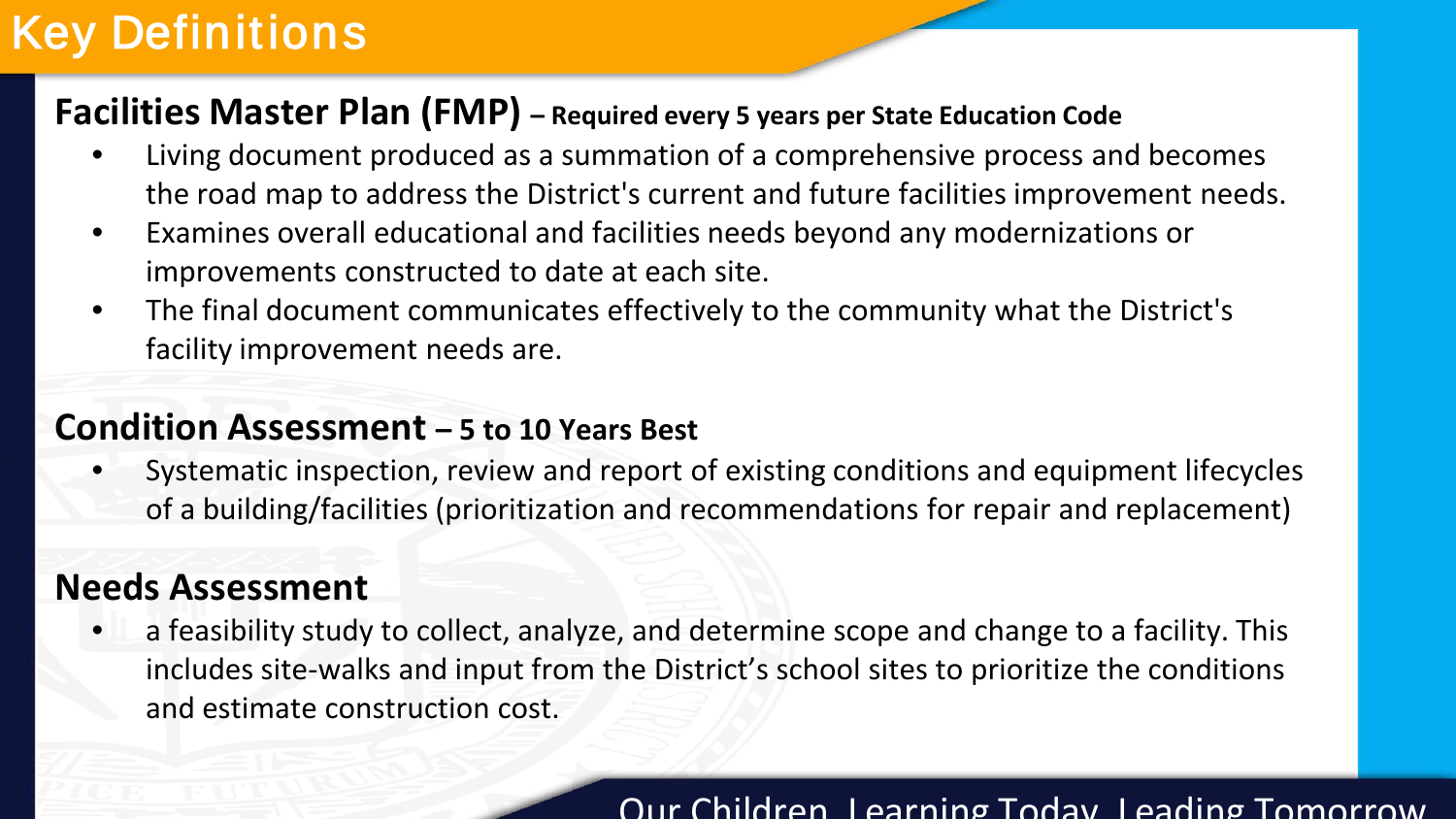# The Next Six- Months

- 1. Incorporation of the Information Technology Program into Measure O Program Management
	- a. Develop IT Standards **(on-going meetings with ITS team)**
- 2. Develop Standard Operating Procedures for Design and Construction
- 3. Project Implementation Plan (PIP)
- 4. Update PUSD Design/Building Standards**(on-going meetings with M&O)**
	- a. Plumbing & Landscape
	- b. Electrical
	- c. Mechanical (Boilers & Chillers)
- 5. Implement Project Management Information System (PMIS)
	- a. Budgeting and Project Development
	- b. Assurance of Transparency for all Stakeholders
	- c. Creation of regular reports to track finance and construction status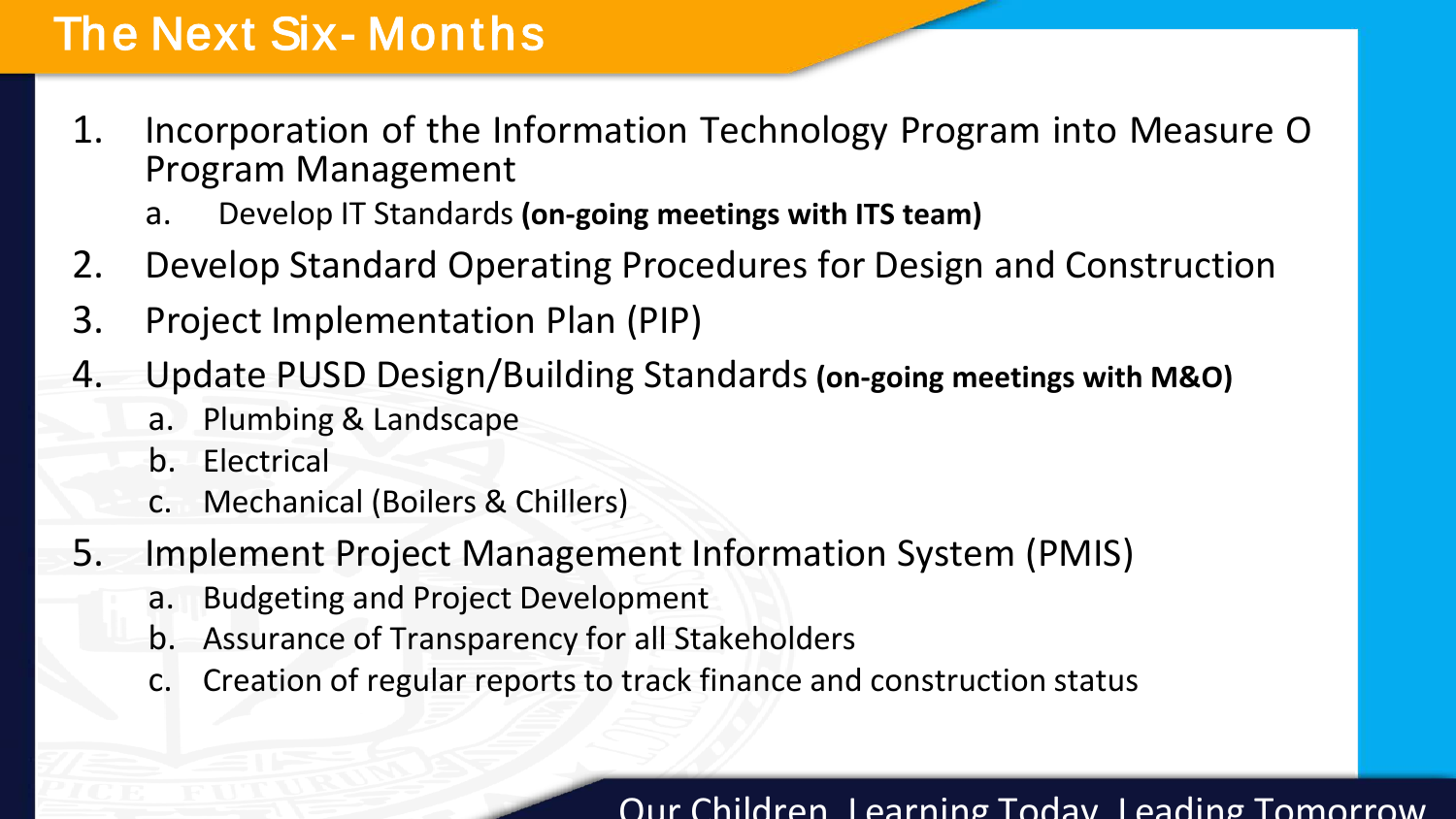# The Next Six- Months

- Revamp & On-Going Maintenance of Facilities, M&O Website
	- Real –Time Reporting of Program and Project status
	- Advertise Opportunities & Local Outreach
- Request for Qualifications and Proposals for:
	- Executive Architect (Facilities Master Plan)
	- A&E Pool
	- MEP (Mechanical, Electrical & Plumbing) and Civil Pool
	- Community Outreach Services
	- Hazardous Materials Monitoring Survey/Geotechnical Services
	- **DSA Inspection Services**
- Develop Community Outreach Program
	- Provide Stakeholders with Program Progress (Transparency)
	- Provide Vendors with Upcoming Opportunities to Participate in the Program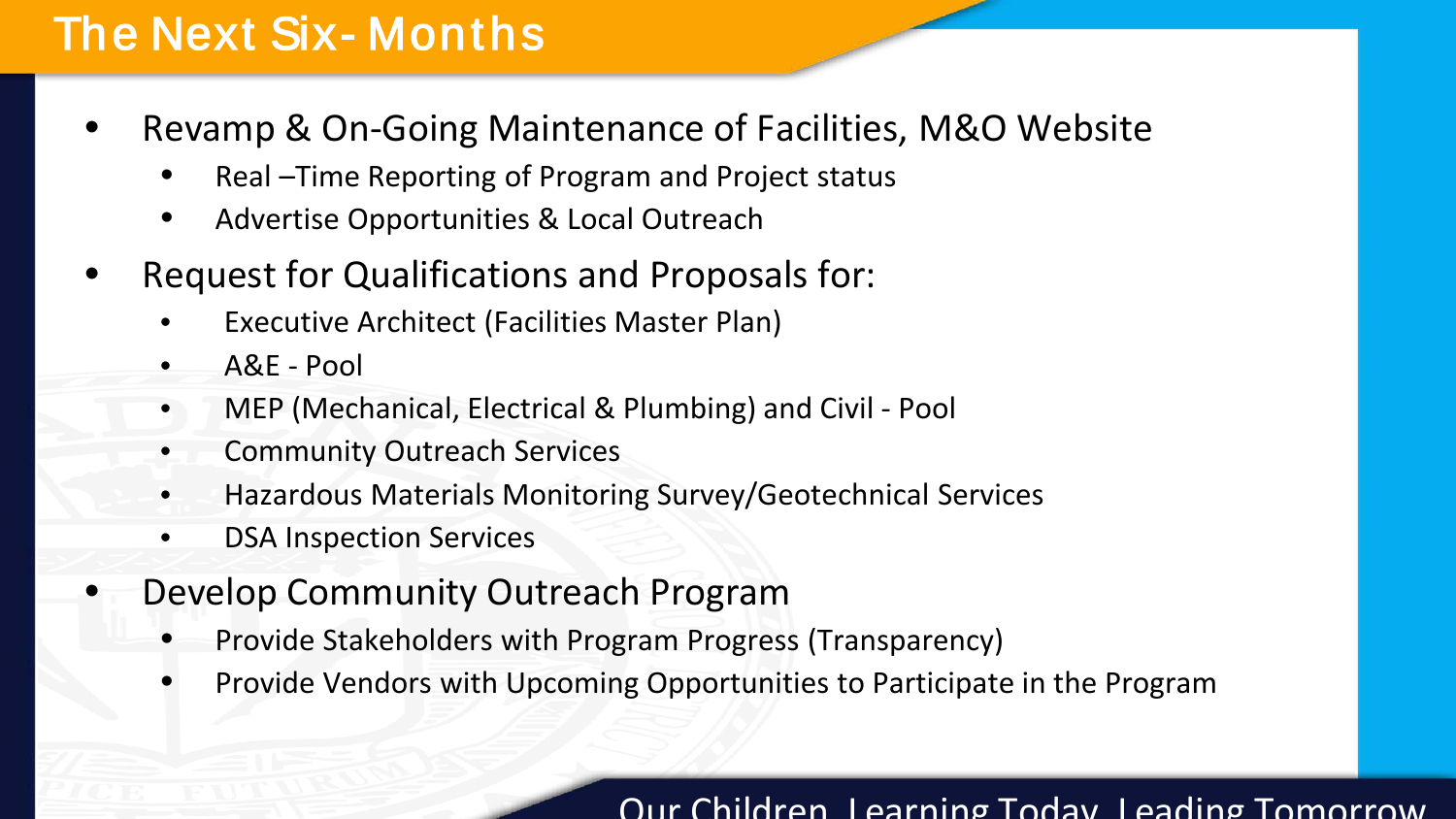## Data Collection Update

### **Previous Contracts with Swift Lee, PJHM and F&M (2018)**

- Facility Assessment Report
	- # Buildings / Year Build / Description
	- # Classrooms / Square Footage
	- Outdoor Areas
	- Program Area (Use)
- Concept Design
	- Existing Campus Plan
	- Demolition Plan
	- Proposed Campus Plan
- Specific Facility Needs Report
	- 12 Categories Measure O School Report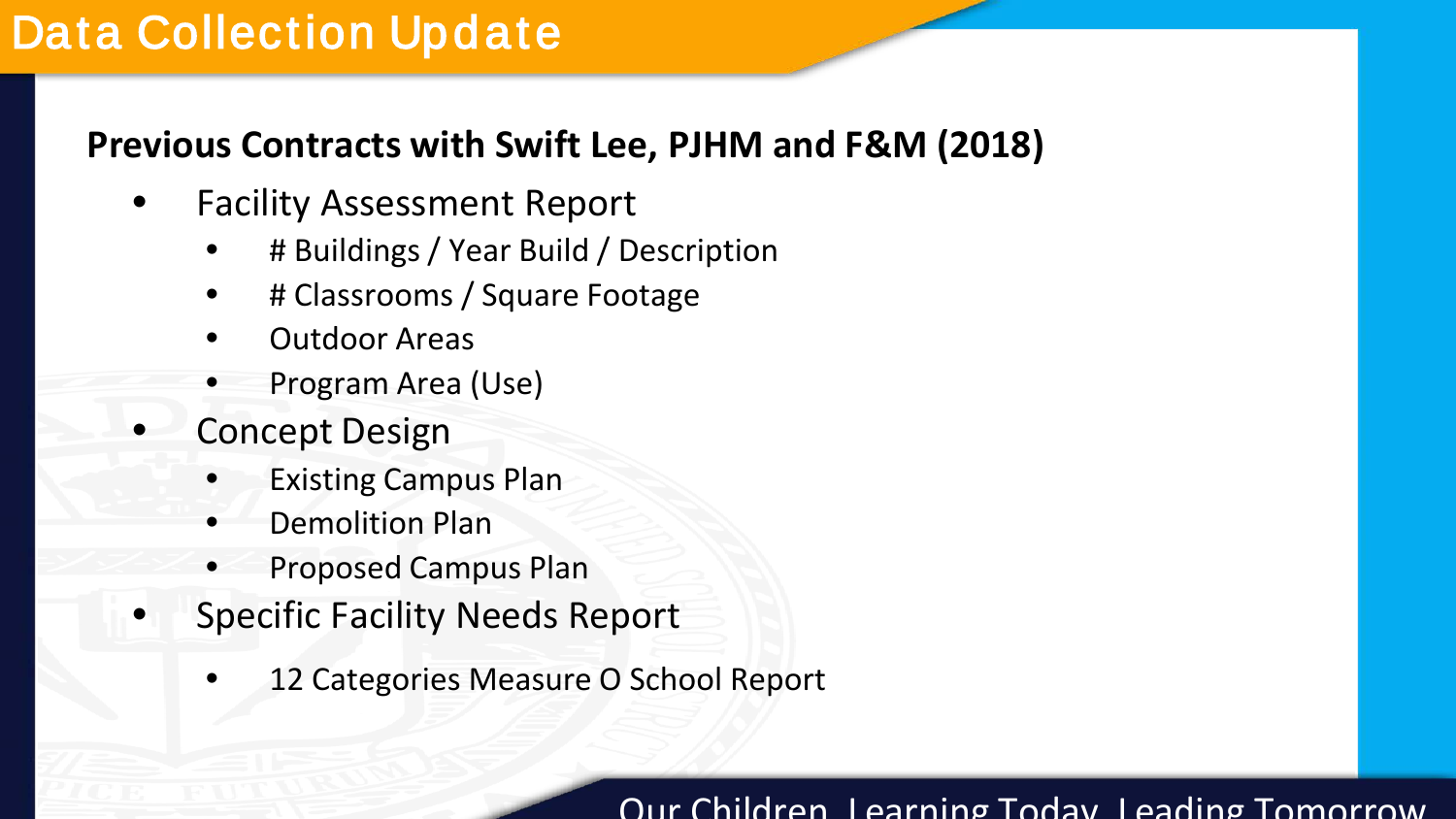# Executive Architect Scope of Services

- **Solicitation for a Program Executive Architect**
	- a) Prepare a Complete Facilities Master Plan (FMP) using:
		- Existing Educational Master Plan (2016)
		- Existing Facilities Master Plan (2008)
	- b) Review ALL Data Collected:
	- c) Meetings with Community and Stakeholders
	- d) Manage the Historic Preservation Process
	- e) Revisit and Align Sustainability Goals with Current Requirements

\* Mr. Hernandezis currently engaged in conversations with Dr. Blanco and her team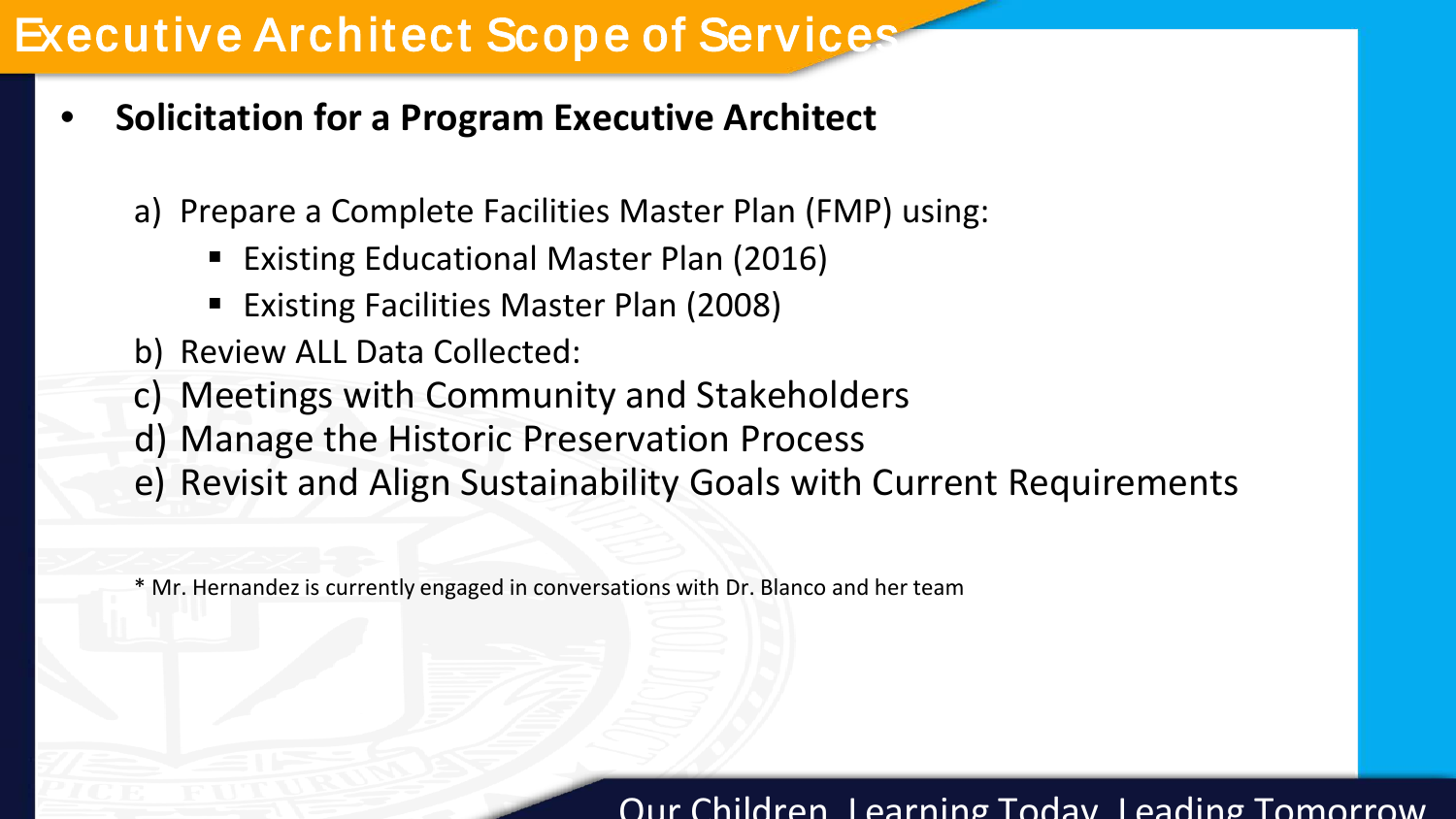# Program Budget Updates

- Evaluation of a new PMIS (Project Management Information System) for Measure O
	- Kahua (To be submitted for Board Approval 12/16/2021)
- Review Release of Series 1 Bonds and Establish Budgets
	- Set-up Budget Structure for Measure O Projects
	- Establish a List of Quick Start Projects
		- Shade Shelters
		- Power Upgrades
		- Plumbing Upgrades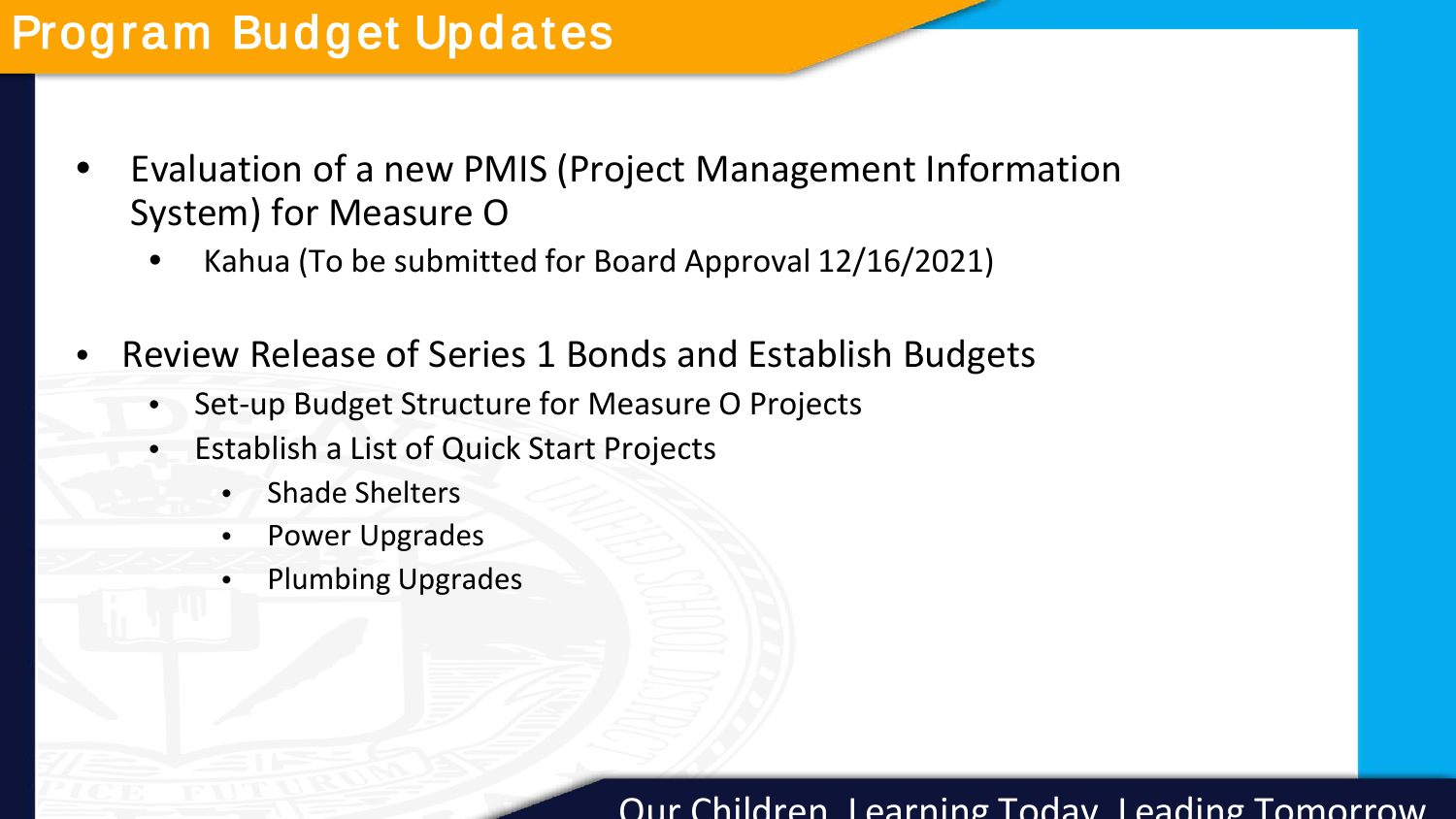# Project Priorities

- Develop a Project Prioritization Criteria with the assistance of the Executive Architect
	- Utilize Facilities Conditions Index System for Budget Evaluation
	- $\triangleright$  Involve Stakeholders, Committees and Board with the process
	- Equity & Transparency
		- Safety and accessibility projects
		- Emergency work projects
		- Equity projects (Modernization/Renovation)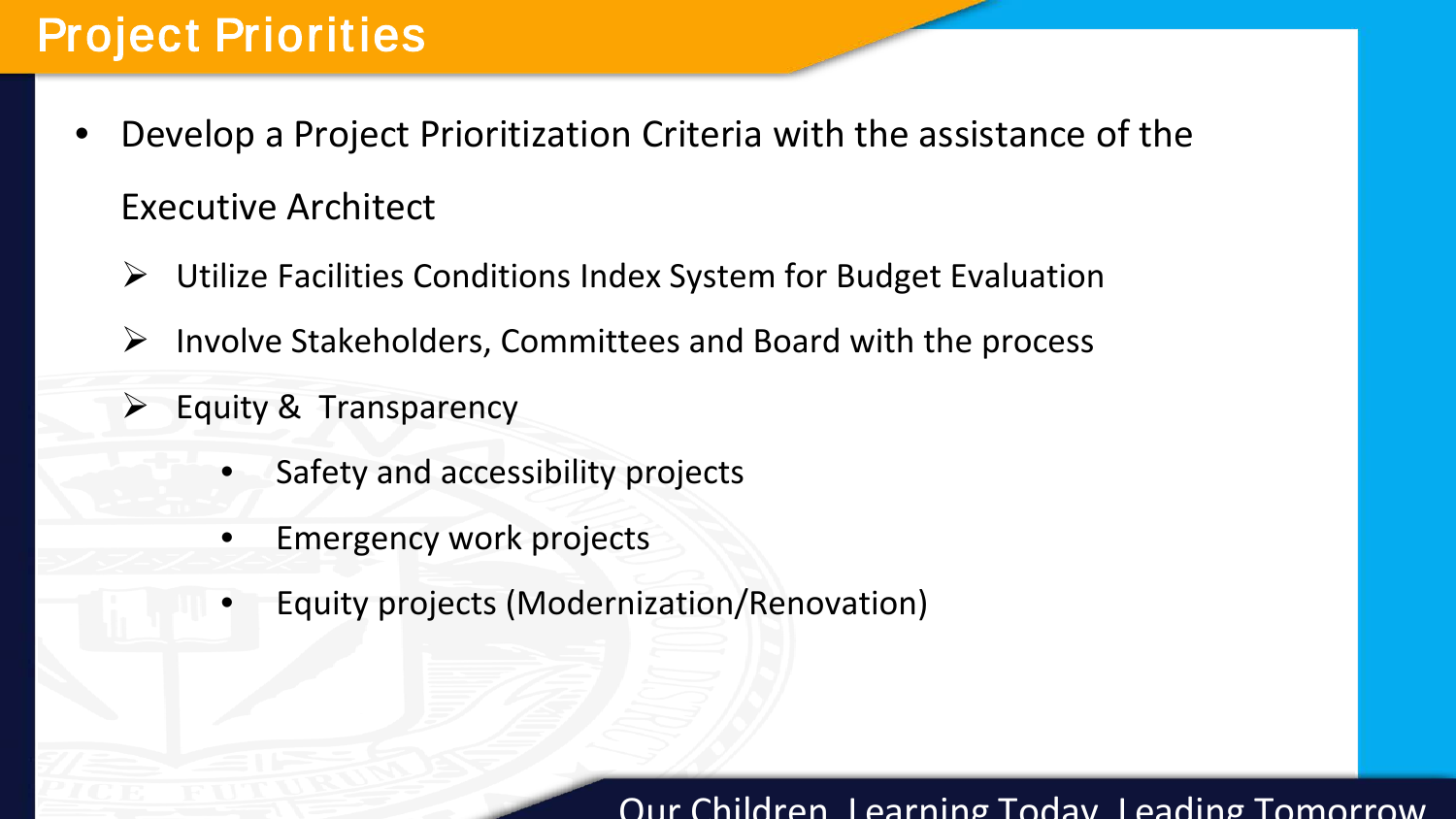### Measure O

# **Questions?**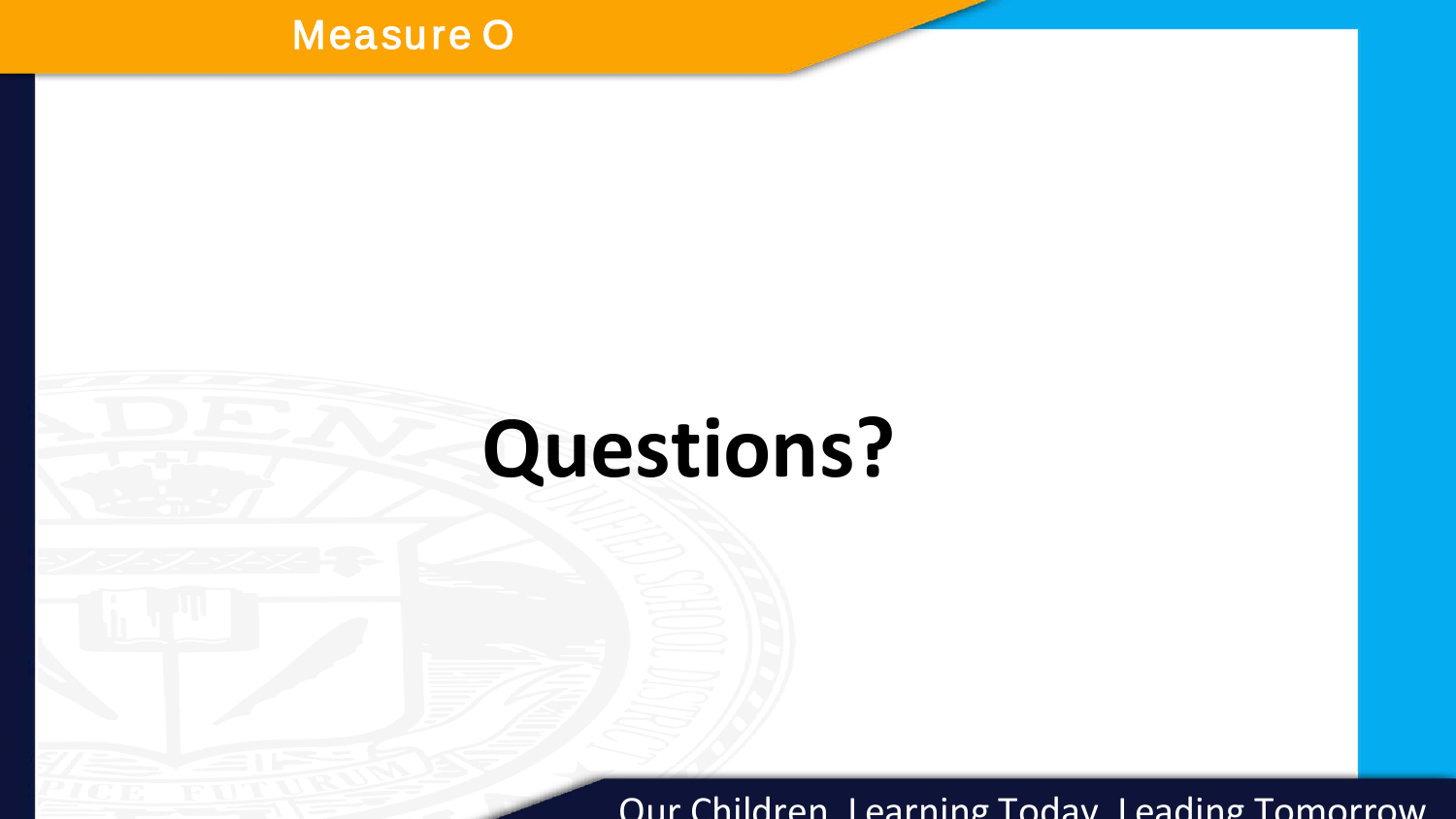|                         |                    |                         | ACTUAL ACTUAL ACTUAL ACTUAL ACTUAL |  |  |  |  |  |  |
|-------------------------|--------------------|-------------------------|------------------------------------|--|--|--|--|--|--|
| <b>Funding Category</b> | Est. Project Total | Actual/Current<br>Total |                                    |  |  |  |  |  |  |
| State                   |                    |                         |                                    |  |  |  |  |  |  |
| Bond                    |                    |                         |                                    |  |  |  |  |  |  |
| Interest                |                    |                         |                                    |  |  |  |  |  |  |
| Local                   |                    |                         |                                    |  |  |  |  |  |  |
| <b>Grand Total</b>      |                    |                         |                                    |  |  |  |  |  |  |

| <b>ACTUAL</b> | ACTUAL ACTUAL |  |  | . I ACTUAL I ACTUAL I ACTUAL I ACTUALS I ACTUALS I ACTUALS I ACTUALS I ACTUALS I ACTUALS I ACTUALS I |  |  |  |
|---------------|---------------|--|--|------------------------------------------------------------------------------------------------------|--|--|--|
|               |               |  |  |                                                                                                      |  |  |  |

| School       | <b>Project Name</b>           | <b>VENDOR NAME</b>            | PO NO. | Location | <b>Status</b> | <b>Est. Project</b><br><b>Total/Captalized</b><br>Amount | <b>Actual/Current</b><br>Total | FY 20-21 |  |  |  |  |  | FY 20-21 |
|--------------|-------------------------------|-------------------------------|--------|----------|---------------|----------------------------------------------------------|--------------------------------|----------|--|--|--|--|--|----------|
| Districtwide | Device Refresh Project        | DELL FINANCIAL SERVICES       | 94452  | 165      | Active        | 3,019,006.34                                             |                                |          |  |  |  |  |  |          |
| Districtwide | Chromebook Lease Buyout       | DELL FINANCIAL SERVICES       | 94746  | 165      | Active        | 687,750                                                  |                                |          |  |  |  |  |  |          |
| Districtwide | Server Infrastructure Upgrade | DELL COMPUTER CORP K-12 SALES | 94927R | 165      | Active        | 1,152,046                                                |                                |          |  |  |  |  |  |          |
| Districtwide | Device Refresh Project        | <b>STS EDUCATION</b>          | 94928  | 165      | Active        | 340,000                                                  |                                |          |  |  |  |  |  |          |
| Districtwide | Server Infrastructure Upgrade | NIC PARTNERS, INC             | 94929  | 165      | Active        | 281,077                                                  |                                |          |  |  |  |  |  |          |
| Districtwide | Device Refresh Project        | <b>STS Education</b>          | 95970  | 165      | Active        | 229,320                                                  |                                |          |  |  |  |  |  |          |
|              |                               |                               |        |          | Active        |                                                          |                                |          |  |  |  |  |  |          |
|              |                               |                               |        |          | Active        |                                                          |                                |          |  |  |  |  |  |          |
|              |                               |                               |        |          | Active        |                                                          |                                |          |  |  |  |  |  |          |
|              |                               |                               |        |          | Active        |                                                          |                                |          |  |  |  |  |  |          |
|              |                               |                               |        |          | Active        |                                                          |                                |          |  |  |  |  |  |          |
|              |                               |                               |        |          | Active        |                                                          |                                |          |  |  |  |  |  |          |
|              |                               |                               |        |          | Active        |                                                          |                                |          |  |  |  |  |  |          |
|              |                               |                               |        |          | Active        |                                                          |                                |          |  |  |  |  |  |          |
|              |                               |                               |        |          | Active        |                                                          |                                |          |  |  |  |  |  |          |
|              |                               |                               |        |          | Active        |                                                          |                                |          |  |  |  |  |  |          |
|              |                               |                               |        |          | Active        |                                                          |                                |          |  |  |  |  |  |          |
|              |                               |                               |        |          | Active        |                                                          |                                |          |  |  |  |  |  |          |
|              |                               |                               |        |          |               |                                                          |                                |          |  |  |  |  |  |          |
|              |                               |                               |        |          | Active        |                                                          |                                |          |  |  |  |  |  |          |
|              |                               |                               |        |          | Active        |                                                          |                                |          |  |  |  |  |  |          |
|              |                               |                               |        |          | Active        |                                                          |                                |          |  |  |  |  |  |          |
|              |                               |                               |        |          | Active        |                                                          |                                |          |  |  |  |  |  |          |
|              |                               |                               |        |          |               |                                                          |                                |          |  |  |  |  |  |          |
| <b>Total</b> |                               |                               |        |          |               | 5,709,200                                                |                                |          |  |  |  |  |  |          |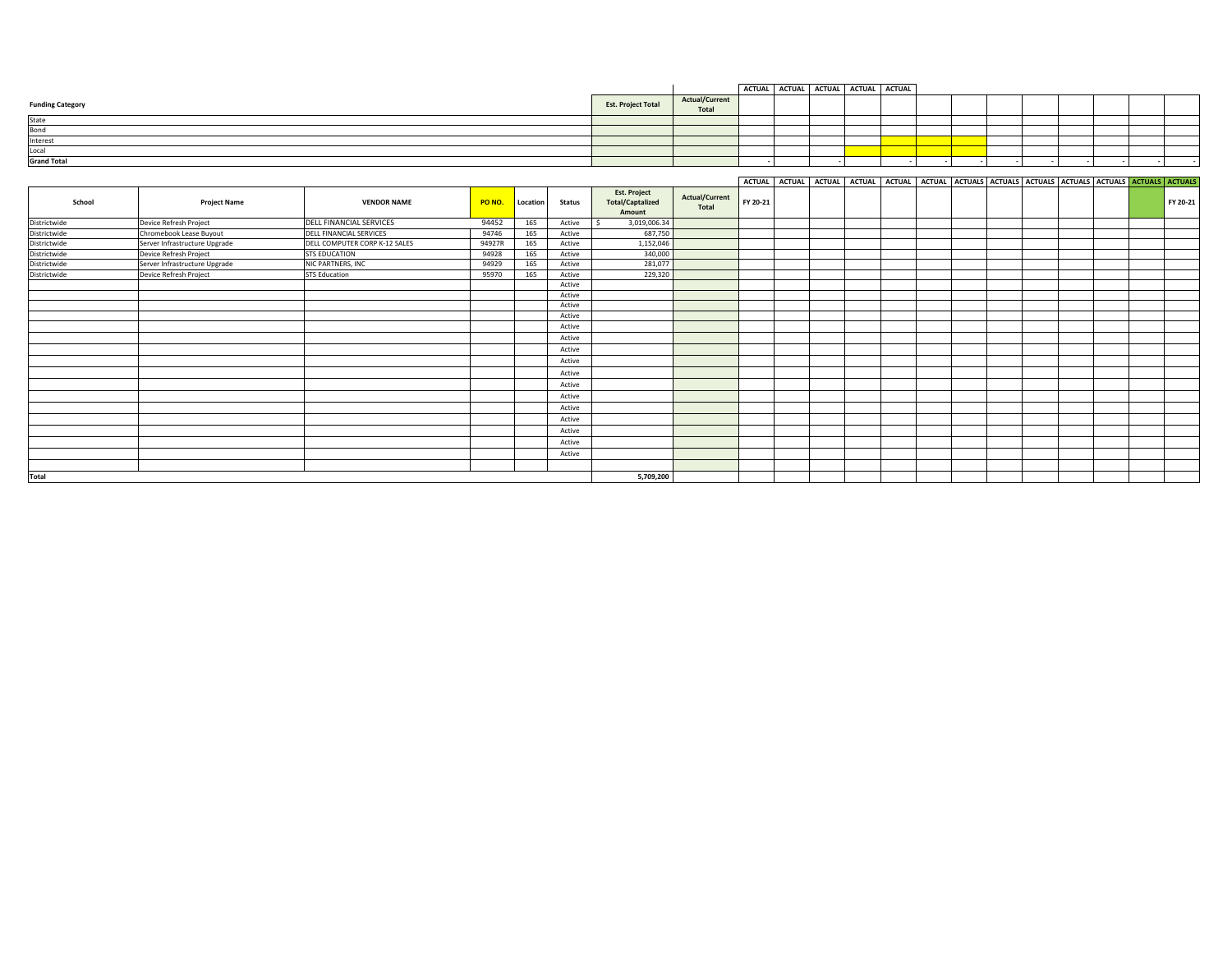**Reconciliation Always in Progress**

m

|                                                                                    |                              | 21.1 - GOB (Measure TT Series A) |                          |                          | <b>Fund 21.1 Analysis</b> |                                                  |
|------------------------------------------------------------------------------------|------------------------------|----------------------------------|--------------------------|--------------------------|---------------------------|--------------------------------------------------|
| School Name - Project Name/Cost Group/Object Code/Contract Name                    | <b>Budget</b>                | <b>Commitments</b>               | <b>Expenditures</b>      | Remaining<br>Commitments | <b>Retention Held</b>     | <b>UnCommited</b><br>Available<br><b>Balance</b> |
| Altadena Elementary School - COMPLETE: Addition of 3 Shade Stuctures (95022.0)     |                              |                                  |                          |                          |                           |                                                  |
|                                                                                    | 90,187                       | 90,187                           | 90,187                   |                          |                           |                                                  |
| Altadena Elementary School - COMPLETE: Measure T E-Rate (95180.0)                  |                              |                                  |                          |                          |                           |                                                  |
| Altadena Elementary School - Modernization Project (95068.0) (2)                   | 88,088                       | 88,088                           | 88,088                   |                          |                           |                                                  |
|                                                                                    | 10,347,166                   | 10,344,728                       | 10,344,728               |                          |                           | 2,438                                            |
| ALTADENA ELEM. TOTAL                                                               | 10,525,440                   | 10,523,002                       | 10,523,002               |                          |                           | 2,438                                            |
| Aveson Charter School (Noyes) - COMPLETE: Portable N Demolition Project (95029.0)  |                              |                                  |                          |                          |                           |                                                  |
|                                                                                    | 30,654                       | 30,654                           | 30,654                   |                          |                           |                                                  |
| <b>AVESON (NOYES) TOTAL</b>                                                        | 30,654                       | 30,654                           | 30,654                   |                          |                           |                                                  |
| Blair High School - 04A Modernization of Main Building (95056.0) (2)               |                              |                                  |                          |                          |                           |                                                  |
| Blair High School - 04b Track and Field (95005.0) (2)                              | 30,052,133                   | 30,051,416                       | 30,020,153               | 31,263                   |                           | 717                                              |
|                                                                                    | 82,877                       | 82,877                           | 82,877                   |                          |                           |                                                  |
| Blair High School - COMPLETE: Blair Middle School Campus (95001.0) (1) (2)         |                              |                                  |                          |                          |                           |                                                  |
|                                                                                    | 14,538,936                   | 14,538,936                       | 14,538,936               |                          |                           |                                                  |
| Blair High School - COMPLETE: Measure T E-Rate (95180.0)                           |                              |                                  |                          |                          |                           |                                                  |
|                                                                                    | 428,677                      | 428,677                          | 428,677                  |                          |                           |                                                  |
| Blair High School - COMPLETE: PROJECT CNLD - New 9th Grade Classroom (2)           |                              |                                  |                          |                          |                           |                                                  |
| <b>BLAIR HS - Blair HS Site Access Improvement (ADA)</b>                           | 1,146,779<br>$(95056.1)$ (2) | 1,146,779                        | 1,146,779                |                          |                           |                                                  |
|                                                                                    | 51,285                       | 51,285                           | 51,285                   |                          |                           |                                                  |
| <b>BLAIR TOTAL</b>                                                                 | 46,300,688                   | 46,299,971                       | 46,268,708               | 31,263                   |                           | 717                                              |
| Burbank Elementary School - COMPLETE: Electrical Panel Upgrade (95064.0) (2)       |                              |                                  |                          |                          |                           |                                                  |
|                                                                                    | 87,603                       | 87,603                           | 87,603                   |                          |                           |                                                  |
| Burbank Elementary School - COMPLETE: Renovation of Hodges (old 95140.0 merged (2) |                              |                                  |                          |                          |                           |                                                  |
| Burbank Elementary School - Lunch Shelter/Renovation (95131.0) (1) (2) (3)         | 253,584                      | 253,584                          | 253,584                  |                          |                           |                                                  |
|                                                                                    | 955,463                      | 910,463                          | 910,463                  |                          |                           | 45,000                                           |
| <b>BURBANK TOTAL</b>                                                               | 1,296,650                    | 1,251,650                        | 1,251,650                |                          |                           | 45,000                                           |
| Career Technical - Career Technical Education Projects (95145.0)                   |                              |                                  |                          |                          |                           |                                                  |
|                                                                                    | 2,683,000                    | 2,683,000                        | 2,683,000                |                          |                           |                                                  |
| Career Technical - COMPLETE: CTE KLRN TV (95145.0)                                 |                              |                                  |                          |                          |                           |                                                  |
| <b>CARRER TECHNICAL TOTAL</b>                                                      | 100,507<br>2,783,507         | 100,507<br>2,783,507             | 100,507<br>2,783,507     |                          |                           |                                                  |
| Central Kitchen - COMPLETE: Culinary Academy/Kitchen Construction (9               |                              |                                  |                          |                          |                           |                                                  |
|                                                                                    | 1,238,928                    | 1,238,928                        | 1,238,928                |                          |                           |                                                  |
| <b>CENTRAL KITCHEN TOTAL</b>                                                       | 1,238,928                    | 1,238,928                        | 1,238,928                |                          |                           |                                                  |
| Cleveland Elementary School - COMPLETE: Measure T E-Rate (95180.0)                 |                              |                                  |                          |                          |                           |                                                  |
|                                                                                    | 113,292                      | 113,292                          | 113,292                  |                          |                           |                                                  |
| Cleveland Elementary School - COMPLETE: New Classroom Wing (95031.0) (2)           | 4,594,037                    | 4,594,037                        | 4,594,037                |                          |                           |                                                  |
| Cleveland Elementary School - Modernize Kitchen (95121.0) (2)                      |                              |                                  |                          |                          |                           |                                                  |
|                                                                                    | 108,495                      | 108,495                          | 108,495                  |                          |                           |                                                  |
| Cleveland Elementary School - Student Safety Wall & Flooring Padding (2)           |                              |                                  |                          |                          |                           |                                                  |
|                                                                                    | 8,506                        | 8,506                            | 8,506                    |                          |                           |                                                  |
| <b>CLEVELAND ELEM. TOTAL</b>                                                       | 4,824,330                    | 4,824,330                        | 4,824,330                |                          |                           |                                                  |
| District Service Center - Facilities Administration (95000.0) (1) (2) (3)          |                              |                                  |                          | 157,914                  |                           | 807,477                                          |
| <b>DSC FACILITIES ADMIN TOTAL</b>                                                  | 16,909,126<br>16,909,126     | 16,101,649<br>16,101,649         | 15,943,735<br>15,943,735 | 157,914                  |                           | 807,477                                          |
| District-Wide - COMPLETE: Bogen Clock Speaker System (95032.0)                     |                              |                                  |                          |                          |                           |                                                  |
|                                                                                    | 1,436,405                    | 1,436,405                        | 1,436,405                |                          |                           |                                                  |
| District-Wide - COMPLETE: Energy Conservation Measures (95019.0) (2)               |                              |                                  |                          |                          |                           |                                                  |
|                                                                                    | 5,029,386                    | 5,029,386                        | 5,029,386                |                          |                           |                                                  |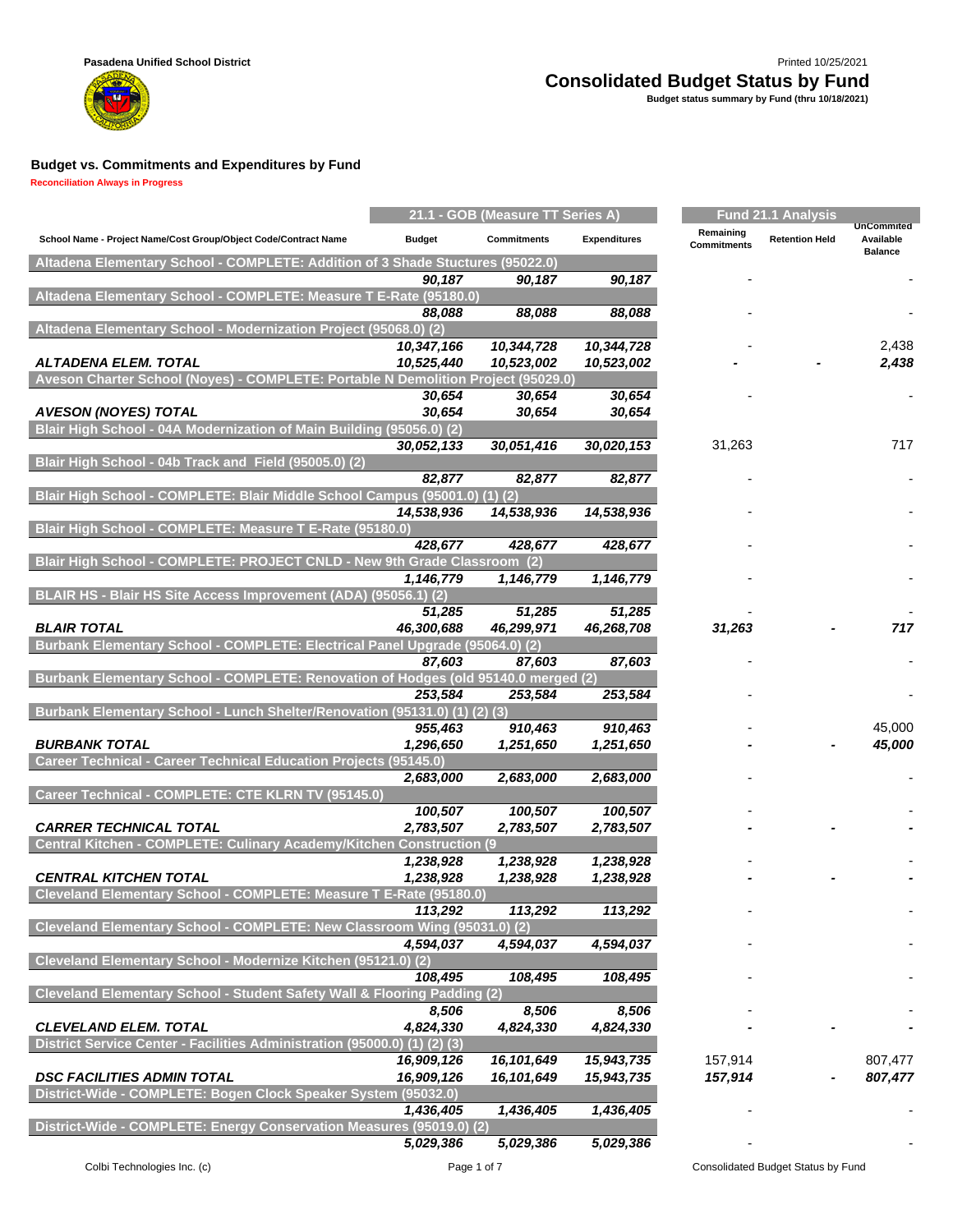

**Reconciliation Always in Progress**

|                                                                              |            | 21.1 - GOB (Measure TT Series A)       |                      |        | <b>Fund 21.1 Analysis</b> |        |
|------------------------------------------------------------------------------|------------|----------------------------------------|----------------------|--------|---------------------------|--------|
| District-Wide - COMPLETE: Exterior Improvements (95036.0)                    |            |                                        |                      |        |                           |        |
|                                                                              | 42,112     | 42,112                                 | 42,112               |        |                           |        |
| District-Wide - COMPLETE: Technology Modifications (95144.0)                 |            |                                        |                      |        |                           |        |
|                                                                              | 3,071,556  | 3,071,556                              | 3,071,556            |        |                           |        |
| District-Wide - District-Wide I.T. Wireless Access Upgrade (2)               |            |                                        |                      |        |                           |        |
|                                                                              | 3,000,000  | 3,000,000                              | 3,000,000            |        | 109,813.37                |        |
| District-Wide - DW - PRI 0 - Roofing (95135.0)                               |            |                                        |                      |        |                           |        |
|                                                                              | 391,831    | 391,831                                | 391,831              |        |                           |        |
| District-Wide - DW - PRI 0 - Windows (95136.0)                               |            |                                        |                      |        |                           |        |
|                                                                              | 101,736    | 101,736                                | 101,736              |        |                           |        |
| <b>DISTRICT WIDE PROJECT</b>                                                 | 13,073,026 | 13,073,026                             | 13,073,026           |        | 109,813                   |        |
| Don Benito Elementary School - 11 HVAC and Kitchen (95146.0) (2)             |            |                                        |                      |        |                           |        |
|                                                                              | 301.509    | 296,509                                | 263,398              | 33,111 |                           | 5,000  |
| Don Benito Elementary School - COMPLETE: Measure T E-Rate (95180.0)          |            |                                        |                      |        |                           |        |
|                                                                              | 147,679    | 147,679                                | 147,679              |        |                           |        |
| Don Benito Elementary School - COMPLETE: Playground Structures (95043.0)     |            |                                        |                      |        |                           |        |
|                                                                              | 173,442    | 173,442                                | 173,442              |        |                           |        |
| Don Benito Elementary School - Interim Housing (95181.0) (2)                 |            |                                        |                      |        |                           |        |
|                                                                              | 397,779    | 397,779                                | 397,779              |        |                           |        |
| Don Benito Elementary School - New Admin Bldg (95097.0) (2)                  |            |                                        |                      |        |                           |        |
| <b>DON BENITO ELEM. TOTAL</b>                                                | 790,568    | 790,568                                | 790,568<br>1,772,865 |        |                           |        |
| Edison Elementary School - Edison ADA Upgrades (95143.0)                     | 1,810,976  | 1,805,976                              |                      | 33,111 |                           | 5,000  |
|                                                                              | 43,940     | 43.940                                 | 43,940               |        |                           |        |
| <b>EDISON ELEMENTARY TOTAL</b>                                               | 43,940     | 43,940                                 | 43,940               |        |                           |        |
| Eliot Middle School - 08 HVAC Upgrades (95146.0) (2)                         |            |                                        |                      |        |                           |        |
|                                                                              | 828,427    | 828,427                                | 828,427              |        |                           |        |
| Eliot Middle School - Auditorium/Cafe Modernization (95015.0) (2)            |            |                                        |                      |        |                           |        |
|                                                                              | 7,749,399  | 7,749,399                              | 7,749,399            |        |                           |        |
| Eliot Middle School - COMPLETE: Career Technical Education (95145.0) (2)     |            |                                        |                      |        |                           |        |
|                                                                              | 29,261     | 29,261                                 | 29,261               |        |                           |        |
| Eliot Middle School - COMPLETE: Field Bleacher Replacement & ADA Upgrade (2) |            |                                        |                      |        |                           |        |
|                                                                              | 92,835     | 92,835                                 | 92,835               |        |                           |        |
| Eliot Middle School - COMPLETE: Kitchen Modernization (95147.0) (2)          |            |                                        |                      |        |                           |        |
|                                                                              | 6,000      | 6,000                                  | 6,000                |        |                           |        |
| Eliot Middle School - COMPLETE: Lunch Shelter (95034.0) (2)                  |            |                                        |                      |        |                           |        |
|                                                                              | 616,602    | 616,602                                | 616,602              |        |                           |        |
| Eliot Middle School - COMPLETE: Measure T E-Rate (95180.0)                   |            |                                        |                      |        |                           |        |
|                                                                              | 255,192    | 255,192                                | 255,192              |        |                           |        |
| <b>ELIOT MS CHILLED WATER PIPING CORR (95146.1)</b>                          |            | <b>MS CHILLED WATER PIPING CORR (9</b> |                      |        |                           |        |
|                                                                              | 89,230     | 89,230                                 | 89,230               |        |                           |        |
| <b>ELIOT MIDDLE SCHOOL</b>                                                   | 9,666,945  | 9,666,945                              | 9,666,945            |        |                           |        |
| Field Elementary School - COMPLETE: Measure T E-Rate (95180.0)               |            |                                        |                      |        |                           |        |
|                                                                              | 113,292    | 113,292                                | 113,292              |        |                           |        |
| Field Elementary School - COMPLETE: Water Meter Separation (95106.0)         |            |                                        |                      |        |                           |        |
|                                                                              | 39,013     | 39,013                                 | 39,013               |        |                           |        |
| Field Elementary School - FIELD - Playground (95069.1) (2)                   |            |                                        |                      |        |                           |        |
|                                                                              | 336,473    | 336,473                                | 336,473              |        |                           |        |
| Field Elementary School - Modernization (95069.0) (2)                        |            |                                        |                      |        |                           |        |
|                                                                              | 3,554,598  | 3,529,597                              | 3,529,597            |        |                           | 25,000 |
| <b>FIELD ELEMENTARY SCHOOL</b>                                               | 4,043,376  | 4,018,375                              | 4,018,375            |        |                           | 25,000 |
| Franklin Elementary School - COMPLETE: Measure T E-Rate (95180.0)            |            |                                        |                      |        |                           |        |
|                                                                              | 172,886    | 172,886                                | 172,886              |        |                           |        |
| Franklin Elementary School - COMPLETE: New Library/Shade Structure (95035.0) |            |                                        |                      |        |                           |        |
|                                                                              | 593,078    | 593,078                                | 593,078              |        |                           |        |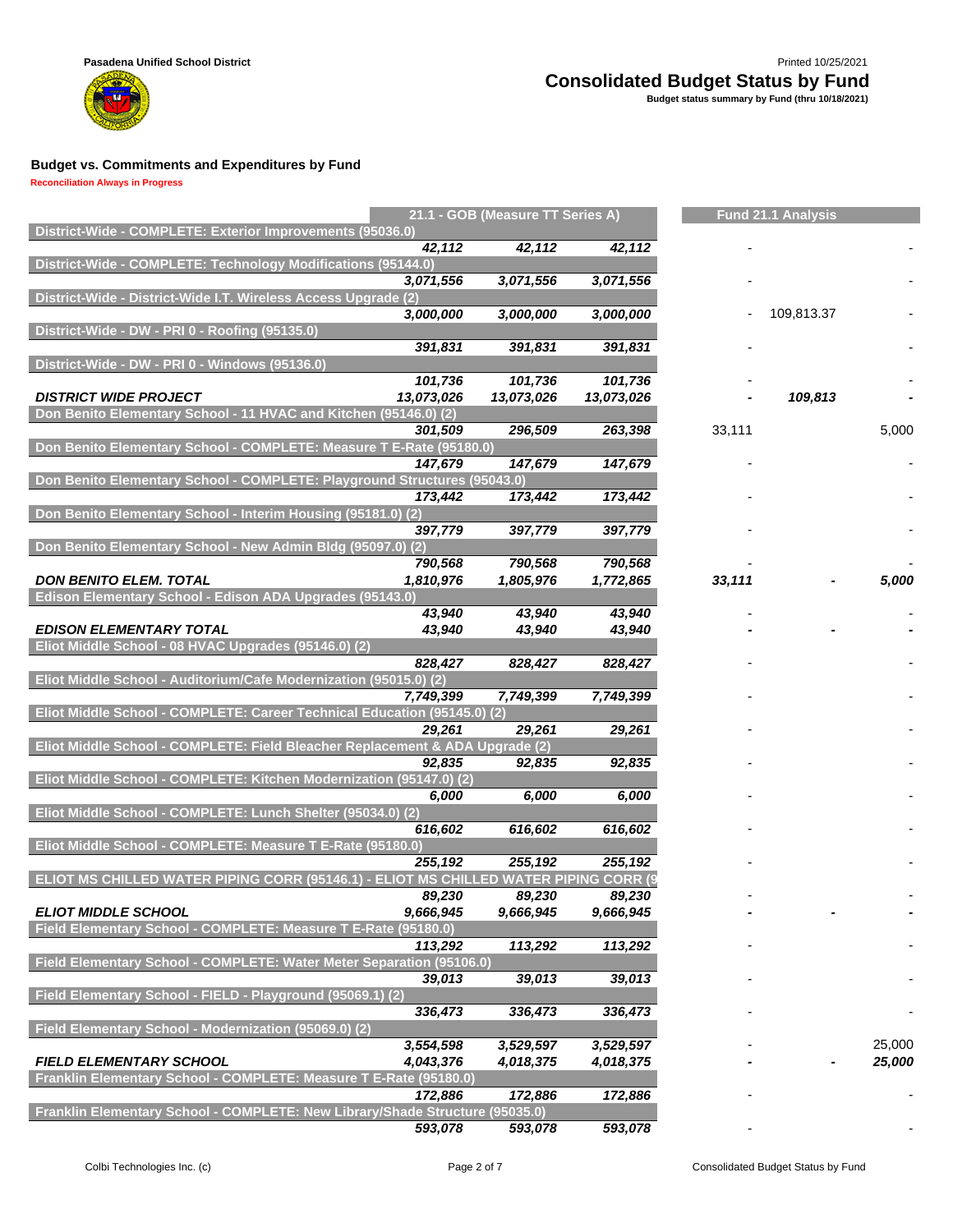

#### **Reconciliation Always in Progress**

| Franklin Elementary School - Modernize Cafe/MPR/Windows (95066.0)<br>2,156,637<br>2,156,637<br>2,156,637<br><b>FRANKLIN ELEM. TOTAL</b><br>2,922,600<br>2,922,600<br>2,922,600<br>Hamilton Elementary School - COMPLETE: Measure T E-Rate (95180.0)<br>138,499<br>138,499<br>138,499<br>Hamilton Elementary School - COMPLETE: Water Meter Seperation (95149.0)<br>56,828<br>56,828<br>56,828<br>Hamilton Elementary School - Modernization MPR/Café (95071.0) (2)<br>4,477,235<br>4,472,235<br>4,472,235<br>5,000<br><b>HAMILTON ELEM. TOTAL</b><br>4,672,562<br>4,667,562<br>5,000<br>4,667,562<br>Jackson Elementary School - 13 Modernization / Parking Lot (95052.0)<br>4,661,384<br>4,661,384<br>4,661,384<br>Jackson Elementary School - COMPLETE: Measure T E-Rate (95180.0)<br>130,487<br>130,487<br>130,487<br>Jackson Elementary School - COMPLETE: Phase I Completed Projects (95020.0 / 95<br>192,368<br>192,368<br>192,368<br><b>JACKSON ELEM. TOTAL</b><br>4,984,238<br>4,984,238<br>4,984,238<br>Jefferson Elementary School - COMPLETE: Measure T E-Rate (95180.0)<br>156,861<br>156,861<br>156,861<br>Jefferson Elementary School - Modernization (95079.0)<br>911,596<br>911,596<br>911,596<br>Jefferson Elementary School - New Child Care Center (95073.0)<br>332,171<br>332,171<br>332,171<br><b>JEFFERSON ELEM. TOTAL</b><br>1,400,627<br>1,400,627<br>1,400,627<br>John Muir High School - 03a Modernization, Abatement & Kitchen (95051.0) (2)<br>30,680,410<br>30,631,230<br>31,025<br>30,662,255<br>18,155<br>John Muir High School - 03b Black Box Theater Project (95183.0) (2)<br>3,724,986<br>3,724,986<br>3,724,986<br>John Muir High School - 03c Bldg D Accessiblity (95812.0) (2)<br>354,165<br>349,165<br>5,000<br>349,165<br>John Muir High School - COMPLETE: Artificial Surface Field & Track (95004.<br>1,518,980<br>1,518,980<br>1,518,980<br>John Muir High School - COMPLETE: Building G & L Window Replacement (95125<br>404,282<br>404,282<br>404,282<br>John Muir High School - COMPLETE: Career Technical Education (95145.0)<br>90,596<br>90,596<br>90,596<br>John Muir High School - COMPLETE: Kitchen Moderniation (95154.0)<br>6,000<br>6,000<br>6,000<br>John Muir High School - COMPLETE: Measure T E-Rate (95180.0)<br>555,842<br>555,842<br>555,842<br>John Muir High School - COMPLETE: Security System (95132.0)<br>159,785<br>159,785<br>159,785<br>John Muir High School - Culinary Arts Project (95184.0)<br>20,766<br>20,766<br>20,766<br>John Muir High School - Track and Field 95005.0 (2)<br>739,195<br>36,960<br>375,195<br>1,114,390<br>739,195<br><b>JOHN MUIR HIGH TOTAL</b><br>38,630,201<br>36,960<br>398,350<br>38,231,852<br>38,200,827<br>31,025<br>Linda Vista Elementary School - COMPLETE: Interior Structural Cleanup (95014.0)<br>39,580<br>39,580<br>39,580<br>Linda Vista Elementary School - Modernization (95188.0)<br>137,250<br>137,250<br>137,250<br><b>LINDA VISTA ELEM. TOTAL</b><br>176,830<br>176,830<br>176,830<br>Loma Alta Elementary School - COMPLETE: Measure T E-Rate (95180.0) (2)<br>63,647<br>63,647<br>63,647<br>Loma Alta Elementary School - COMPLETE: Modernization Project (95033.0) |  | 21.1 - GOB (Measure TT Series A) |  | <b>Fund 21.1 Analysis</b> |  |
|-----------------------------------------------------------------------------------------------------------------------------------------------------------------------------------------------------------------------------------------------------------------------------------------------------------------------------------------------------------------------------------------------------------------------------------------------------------------------------------------------------------------------------------------------------------------------------------------------------------------------------------------------------------------------------------------------------------------------------------------------------------------------------------------------------------------------------------------------------------------------------------------------------------------------------------------------------------------------------------------------------------------------------------------------------------------------------------------------------------------------------------------------------------------------------------------------------------------------------------------------------------------------------------------------------------------------------------------------------------------------------------------------------------------------------------------------------------------------------------------------------------------------------------------------------------------------------------------------------------------------------------------------------------------------------------------------------------------------------------------------------------------------------------------------------------------------------------------------------------------------------------------------------------------------------------------------------------------------------------------------------------------------------------------------------------------------------------------------------------------------------------------------------------------------------------------------------------------------------------------------------------------------------------------------------------------------------------------------------------------------------------------------------------------------------------------------------------------------------------------------------------------------------------------------------------------------------------------------------------------------------------------------------------------------------------------------------------------------------------------------------------------------------------------------------------------------------------------------------------------------------------------------------------------------------------------------------------------------------------------------------------------------------------------------------------------------------------------------------------------------------------------------------------------------------------------------|--|----------------------------------|--|---------------------------|--|
|                                                                                                                                                                                                                                                                                                                                                                                                                                                                                                                                                                                                                                                                                                                                                                                                                                                                                                                                                                                                                                                                                                                                                                                                                                                                                                                                                                                                                                                                                                                                                                                                                                                                                                                                                                                                                                                                                                                                                                                                                                                                                                                                                                                                                                                                                                                                                                                                                                                                                                                                                                                                                                                                                                                                                                                                                                                                                                                                                                                                                                                                                                                                                                                               |  |                                  |  |                           |  |
|                                                                                                                                                                                                                                                                                                                                                                                                                                                                                                                                                                                                                                                                                                                                                                                                                                                                                                                                                                                                                                                                                                                                                                                                                                                                                                                                                                                                                                                                                                                                                                                                                                                                                                                                                                                                                                                                                                                                                                                                                                                                                                                                                                                                                                                                                                                                                                                                                                                                                                                                                                                                                                                                                                                                                                                                                                                                                                                                                                                                                                                                                                                                                                                               |  |                                  |  |                           |  |
|                                                                                                                                                                                                                                                                                                                                                                                                                                                                                                                                                                                                                                                                                                                                                                                                                                                                                                                                                                                                                                                                                                                                                                                                                                                                                                                                                                                                                                                                                                                                                                                                                                                                                                                                                                                                                                                                                                                                                                                                                                                                                                                                                                                                                                                                                                                                                                                                                                                                                                                                                                                                                                                                                                                                                                                                                                                                                                                                                                                                                                                                                                                                                                                               |  |                                  |  |                           |  |
|                                                                                                                                                                                                                                                                                                                                                                                                                                                                                                                                                                                                                                                                                                                                                                                                                                                                                                                                                                                                                                                                                                                                                                                                                                                                                                                                                                                                                                                                                                                                                                                                                                                                                                                                                                                                                                                                                                                                                                                                                                                                                                                                                                                                                                                                                                                                                                                                                                                                                                                                                                                                                                                                                                                                                                                                                                                                                                                                                                                                                                                                                                                                                                                               |  |                                  |  |                           |  |
|                                                                                                                                                                                                                                                                                                                                                                                                                                                                                                                                                                                                                                                                                                                                                                                                                                                                                                                                                                                                                                                                                                                                                                                                                                                                                                                                                                                                                                                                                                                                                                                                                                                                                                                                                                                                                                                                                                                                                                                                                                                                                                                                                                                                                                                                                                                                                                                                                                                                                                                                                                                                                                                                                                                                                                                                                                                                                                                                                                                                                                                                                                                                                                                               |  |                                  |  |                           |  |
|                                                                                                                                                                                                                                                                                                                                                                                                                                                                                                                                                                                                                                                                                                                                                                                                                                                                                                                                                                                                                                                                                                                                                                                                                                                                                                                                                                                                                                                                                                                                                                                                                                                                                                                                                                                                                                                                                                                                                                                                                                                                                                                                                                                                                                                                                                                                                                                                                                                                                                                                                                                                                                                                                                                                                                                                                                                                                                                                                                                                                                                                                                                                                                                               |  |                                  |  |                           |  |
|                                                                                                                                                                                                                                                                                                                                                                                                                                                                                                                                                                                                                                                                                                                                                                                                                                                                                                                                                                                                                                                                                                                                                                                                                                                                                                                                                                                                                                                                                                                                                                                                                                                                                                                                                                                                                                                                                                                                                                                                                                                                                                                                                                                                                                                                                                                                                                                                                                                                                                                                                                                                                                                                                                                                                                                                                                                                                                                                                                                                                                                                                                                                                                                               |  |                                  |  |                           |  |
|                                                                                                                                                                                                                                                                                                                                                                                                                                                                                                                                                                                                                                                                                                                                                                                                                                                                                                                                                                                                                                                                                                                                                                                                                                                                                                                                                                                                                                                                                                                                                                                                                                                                                                                                                                                                                                                                                                                                                                                                                                                                                                                                                                                                                                                                                                                                                                                                                                                                                                                                                                                                                                                                                                                                                                                                                                                                                                                                                                                                                                                                                                                                                                                               |  |                                  |  |                           |  |
|                                                                                                                                                                                                                                                                                                                                                                                                                                                                                                                                                                                                                                                                                                                                                                                                                                                                                                                                                                                                                                                                                                                                                                                                                                                                                                                                                                                                                                                                                                                                                                                                                                                                                                                                                                                                                                                                                                                                                                                                                                                                                                                                                                                                                                                                                                                                                                                                                                                                                                                                                                                                                                                                                                                                                                                                                                                                                                                                                                                                                                                                                                                                                                                               |  |                                  |  |                           |  |
|                                                                                                                                                                                                                                                                                                                                                                                                                                                                                                                                                                                                                                                                                                                                                                                                                                                                                                                                                                                                                                                                                                                                                                                                                                                                                                                                                                                                                                                                                                                                                                                                                                                                                                                                                                                                                                                                                                                                                                                                                                                                                                                                                                                                                                                                                                                                                                                                                                                                                                                                                                                                                                                                                                                                                                                                                                                                                                                                                                                                                                                                                                                                                                                               |  |                                  |  |                           |  |
|                                                                                                                                                                                                                                                                                                                                                                                                                                                                                                                                                                                                                                                                                                                                                                                                                                                                                                                                                                                                                                                                                                                                                                                                                                                                                                                                                                                                                                                                                                                                                                                                                                                                                                                                                                                                                                                                                                                                                                                                                                                                                                                                                                                                                                                                                                                                                                                                                                                                                                                                                                                                                                                                                                                                                                                                                                                                                                                                                                                                                                                                                                                                                                                               |  |                                  |  |                           |  |
|                                                                                                                                                                                                                                                                                                                                                                                                                                                                                                                                                                                                                                                                                                                                                                                                                                                                                                                                                                                                                                                                                                                                                                                                                                                                                                                                                                                                                                                                                                                                                                                                                                                                                                                                                                                                                                                                                                                                                                                                                                                                                                                                                                                                                                                                                                                                                                                                                                                                                                                                                                                                                                                                                                                                                                                                                                                                                                                                                                                                                                                                                                                                                                                               |  |                                  |  |                           |  |
|                                                                                                                                                                                                                                                                                                                                                                                                                                                                                                                                                                                                                                                                                                                                                                                                                                                                                                                                                                                                                                                                                                                                                                                                                                                                                                                                                                                                                                                                                                                                                                                                                                                                                                                                                                                                                                                                                                                                                                                                                                                                                                                                                                                                                                                                                                                                                                                                                                                                                                                                                                                                                                                                                                                                                                                                                                                                                                                                                                                                                                                                                                                                                                                               |  |                                  |  |                           |  |
|                                                                                                                                                                                                                                                                                                                                                                                                                                                                                                                                                                                                                                                                                                                                                                                                                                                                                                                                                                                                                                                                                                                                                                                                                                                                                                                                                                                                                                                                                                                                                                                                                                                                                                                                                                                                                                                                                                                                                                                                                                                                                                                                                                                                                                                                                                                                                                                                                                                                                                                                                                                                                                                                                                                                                                                                                                                                                                                                                                                                                                                                                                                                                                                               |  |                                  |  |                           |  |
|                                                                                                                                                                                                                                                                                                                                                                                                                                                                                                                                                                                                                                                                                                                                                                                                                                                                                                                                                                                                                                                                                                                                                                                                                                                                                                                                                                                                                                                                                                                                                                                                                                                                                                                                                                                                                                                                                                                                                                                                                                                                                                                                                                                                                                                                                                                                                                                                                                                                                                                                                                                                                                                                                                                                                                                                                                                                                                                                                                                                                                                                                                                                                                                               |  |                                  |  |                           |  |
|                                                                                                                                                                                                                                                                                                                                                                                                                                                                                                                                                                                                                                                                                                                                                                                                                                                                                                                                                                                                                                                                                                                                                                                                                                                                                                                                                                                                                                                                                                                                                                                                                                                                                                                                                                                                                                                                                                                                                                                                                                                                                                                                                                                                                                                                                                                                                                                                                                                                                                                                                                                                                                                                                                                                                                                                                                                                                                                                                                                                                                                                                                                                                                                               |  |                                  |  |                           |  |
|                                                                                                                                                                                                                                                                                                                                                                                                                                                                                                                                                                                                                                                                                                                                                                                                                                                                                                                                                                                                                                                                                                                                                                                                                                                                                                                                                                                                                                                                                                                                                                                                                                                                                                                                                                                                                                                                                                                                                                                                                                                                                                                                                                                                                                                                                                                                                                                                                                                                                                                                                                                                                                                                                                                                                                                                                                                                                                                                                                                                                                                                                                                                                                                               |  |                                  |  |                           |  |
|                                                                                                                                                                                                                                                                                                                                                                                                                                                                                                                                                                                                                                                                                                                                                                                                                                                                                                                                                                                                                                                                                                                                                                                                                                                                                                                                                                                                                                                                                                                                                                                                                                                                                                                                                                                                                                                                                                                                                                                                                                                                                                                                                                                                                                                                                                                                                                                                                                                                                                                                                                                                                                                                                                                                                                                                                                                                                                                                                                                                                                                                                                                                                                                               |  |                                  |  |                           |  |
|                                                                                                                                                                                                                                                                                                                                                                                                                                                                                                                                                                                                                                                                                                                                                                                                                                                                                                                                                                                                                                                                                                                                                                                                                                                                                                                                                                                                                                                                                                                                                                                                                                                                                                                                                                                                                                                                                                                                                                                                                                                                                                                                                                                                                                                                                                                                                                                                                                                                                                                                                                                                                                                                                                                                                                                                                                                                                                                                                                                                                                                                                                                                                                                               |  |                                  |  |                           |  |
|                                                                                                                                                                                                                                                                                                                                                                                                                                                                                                                                                                                                                                                                                                                                                                                                                                                                                                                                                                                                                                                                                                                                                                                                                                                                                                                                                                                                                                                                                                                                                                                                                                                                                                                                                                                                                                                                                                                                                                                                                                                                                                                                                                                                                                                                                                                                                                                                                                                                                                                                                                                                                                                                                                                                                                                                                                                                                                                                                                                                                                                                                                                                                                                               |  |                                  |  |                           |  |
|                                                                                                                                                                                                                                                                                                                                                                                                                                                                                                                                                                                                                                                                                                                                                                                                                                                                                                                                                                                                                                                                                                                                                                                                                                                                                                                                                                                                                                                                                                                                                                                                                                                                                                                                                                                                                                                                                                                                                                                                                                                                                                                                                                                                                                                                                                                                                                                                                                                                                                                                                                                                                                                                                                                                                                                                                                                                                                                                                                                                                                                                                                                                                                                               |  |                                  |  |                           |  |
|                                                                                                                                                                                                                                                                                                                                                                                                                                                                                                                                                                                                                                                                                                                                                                                                                                                                                                                                                                                                                                                                                                                                                                                                                                                                                                                                                                                                                                                                                                                                                                                                                                                                                                                                                                                                                                                                                                                                                                                                                                                                                                                                                                                                                                                                                                                                                                                                                                                                                                                                                                                                                                                                                                                                                                                                                                                                                                                                                                                                                                                                                                                                                                                               |  |                                  |  |                           |  |
|                                                                                                                                                                                                                                                                                                                                                                                                                                                                                                                                                                                                                                                                                                                                                                                                                                                                                                                                                                                                                                                                                                                                                                                                                                                                                                                                                                                                                                                                                                                                                                                                                                                                                                                                                                                                                                                                                                                                                                                                                                                                                                                                                                                                                                                                                                                                                                                                                                                                                                                                                                                                                                                                                                                                                                                                                                                                                                                                                                                                                                                                                                                                                                                               |  |                                  |  |                           |  |
|                                                                                                                                                                                                                                                                                                                                                                                                                                                                                                                                                                                                                                                                                                                                                                                                                                                                                                                                                                                                                                                                                                                                                                                                                                                                                                                                                                                                                                                                                                                                                                                                                                                                                                                                                                                                                                                                                                                                                                                                                                                                                                                                                                                                                                                                                                                                                                                                                                                                                                                                                                                                                                                                                                                                                                                                                                                                                                                                                                                                                                                                                                                                                                                               |  |                                  |  |                           |  |
|                                                                                                                                                                                                                                                                                                                                                                                                                                                                                                                                                                                                                                                                                                                                                                                                                                                                                                                                                                                                                                                                                                                                                                                                                                                                                                                                                                                                                                                                                                                                                                                                                                                                                                                                                                                                                                                                                                                                                                                                                                                                                                                                                                                                                                                                                                                                                                                                                                                                                                                                                                                                                                                                                                                                                                                                                                                                                                                                                                                                                                                                                                                                                                                               |  |                                  |  |                           |  |
|                                                                                                                                                                                                                                                                                                                                                                                                                                                                                                                                                                                                                                                                                                                                                                                                                                                                                                                                                                                                                                                                                                                                                                                                                                                                                                                                                                                                                                                                                                                                                                                                                                                                                                                                                                                                                                                                                                                                                                                                                                                                                                                                                                                                                                                                                                                                                                                                                                                                                                                                                                                                                                                                                                                                                                                                                                                                                                                                                                                                                                                                                                                                                                                               |  |                                  |  |                           |  |
|                                                                                                                                                                                                                                                                                                                                                                                                                                                                                                                                                                                                                                                                                                                                                                                                                                                                                                                                                                                                                                                                                                                                                                                                                                                                                                                                                                                                                                                                                                                                                                                                                                                                                                                                                                                                                                                                                                                                                                                                                                                                                                                                                                                                                                                                                                                                                                                                                                                                                                                                                                                                                                                                                                                                                                                                                                                                                                                                                                                                                                                                                                                                                                                               |  |                                  |  |                           |  |
|                                                                                                                                                                                                                                                                                                                                                                                                                                                                                                                                                                                                                                                                                                                                                                                                                                                                                                                                                                                                                                                                                                                                                                                                                                                                                                                                                                                                                                                                                                                                                                                                                                                                                                                                                                                                                                                                                                                                                                                                                                                                                                                                                                                                                                                                                                                                                                                                                                                                                                                                                                                                                                                                                                                                                                                                                                                                                                                                                                                                                                                                                                                                                                                               |  |                                  |  |                           |  |
|                                                                                                                                                                                                                                                                                                                                                                                                                                                                                                                                                                                                                                                                                                                                                                                                                                                                                                                                                                                                                                                                                                                                                                                                                                                                                                                                                                                                                                                                                                                                                                                                                                                                                                                                                                                                                                                                                                                                                                                                                                                                                                                                                                                                                                                                                                                                                                                                                                                                                                                                                                                                                                                                                                                                                                                                                                                                                                                                                                                                                                                                                                                                                                                               |  |                                  |  |                           |  |
|                                                                                                                                                                                                                                                                                                                                                                                                                                                                                                                                                                                                                                                                                                                                                                                                                                                                                                                                                                                                                                                                                                                                                                                                                                                                                                                                                                                                                                                                                                                                                                                                                                                                                                                                                                                                                                                                                                                                                                                                                                                                                                                                                                                                                                                                                                                                                                                                                                                                                                                                                                                                                                                                                                                                                                                                                                                                                                                                                                                                                                                                                                                                                                                               |  |                                  |  |                           |  |
|                                                                                                                                                                                                                                                                                                                                                                                                                                                                                                                                                                                                                                                                                                                                                                                                                                                                                                                                                                                                                                                                                                                                                                                                                                                                                                                                                                                                                                                                                                                                                                                                                                                                                                                                                                                                                                                                                                                                                                                                                                                                                                                                                                                                                                                                                                                                                                                                                                                                                                                                                                                                                                                                                                                                                                                                                                                                                                                                                                                                                                                                                                                                                                                               |  |                                  |  |                           |  |
|                                                                                                                                                                                                                                                                                                                                                                                                                                                                                                                                                                                                                                                                                                                                                                                                                                                                                                                                                                                                                                                                                                                                                                                                                                                                                                                                                                                                                                                                                                                                                                                                                                                                                                                                                                                                                                                                                                                                                                                                                                                                                                                                                                                                                                                                                                                                                                                                                                                                                                                                                                                                                                                                                                                                                                                                                                                                                                                                                                                                                                                                                                                                                                                               |  |                                  |  |                           |  |
|                                                                                                                                                                                                                                                                                                                                                                                                                                                                                                                                                                                                                                                                                                                                                                                                                                                                                                                                                                                                                                                                                                                                                                                                                                                                                                                                                                                                                                                                                                                                                                                                                                                                                                                                                                                                                                                                                                                                                                                                                                                                                                                                                                                                                                                                                                                                                                                                                                                                                                                                                                                                                                                                                                                                                                                                                                                                                                                                                                                                                                                                                                                                                                                               |  |                                  |  |                           |  |
|                                                                                                                                                                                                                                                                                                                                                                                                                                                                                                                                                                                                                                                                                                                                                                                                                                                                                                                                                                                                                                                                                                                                                                                                                                                                                                                                                                                                                                                                                                                                                                                                                                                                                                                                                                                                                                                                                                                                                                                                                                                                                                                                                                                                                                                                                                                                                                                                                                                                                                                                                                                                                                                                                                                                                                                                                                                                                                                                                                                                                                                                                                                                                                                               |  |                                  |  |                           |  |
|                                                                                                                                                                                                                                                                                                                                                                                                                                                                                                                                                                                                                                                                                                                                                                                                                                                                                                                                                                                                                                                                                                                                                                                                                                                                                                                                                                                                                                                                                                                                                                                                                                                                                                                                                                                                                                                                                                                                                                                                                                                                                                                                                                                                                                                                                                                                                                                                                                                                                                                                                                                                                                                                                                                                                                                                                                                                                                                                                                                                                                                                                                                                                                                               |  |                                  |  |                           |  |
|                                                                                                                                                                                                                                                                                                                                                                                                                                                                                                                                                                                                                                                                                                                                                                                                                                                                                                                                                                                                                                                                                                                                                                                                                                                                                                                                                                                                                                                                                                                                                                                                                                                                                                                                                                                                                                                                                                                                                                                                                                                                                                                                                                                                                                                                                                                                                                                                                                                                                                                                                                                                                                                                                                                                                                                                                                                                                                                                                                                                                                                                                                                                                                                               |  |                                  |  |                           |  |
|                                                                                                                                                                                                                                                                                                                                                                                                                                                                                                                                                                                                                                                                                                                                                                                                                                                                                                                                                                                                                                                                                                                                                                                                                                                                                                                                                                                                                                                                                                                                                                                                                                                                                                                                                                                                                                                                                                                                                                                                                                                                                                                                                                                                                                                                                                                                                                                                                                                                                                                                                                                                                                                                                                                                                                                                                                                                                                                                                                                                                                                                                                                                                                                               |  |                                  |  |                           |  |
|                                                                                                                                                                                                                                                                                                                                                                                                                                                                                                                                                                                                                                                                                                                                                                                                                                                                                                                                                                                                                                                                                                                                                                                                                                                                                                                                                                                                                                                                                                                                                                                                                                                                                                                                                                                                                                                                                                                                                                                                                                                                                                                                                                                                                                                                                                                                                                                                                                                                                                                                                                                                                                                                                                                                                                                                                                                                                                                                                                                                                                                                                                                                                                                               |  |                                  |  |                           |  |
|                                                                                                                                                                                                                                                                                                                                                                                                                                                                                                                                                                                                                                                                                                                                                                                                                                                                                                                                                                                                                                                                                                                                                                                                                                                                                                                                                                                                                                                                                                                                                                                                                                                                                                                                                                                                                                                                                                                                                                                                                                                                                                                                                                                                                                                                                                                                                                                                                                                                                                                                                                                                                                                                                                                                                                                                                                                                                                                                                                                                                                                                                                                                                                                               |  |                                  |  |                           |  |
|                                                                                                                                                                                                                                                                                                                                                                                                                                                                                                                                                                                                                                                                                                                                                                                                                                                                                                                                                                                                                                                                                                                                                                                                                                                                                                                                                                                                                                                                                                                                                                                                                                                                                                                                                                                                                                                                                                                                                                                                                                                                                                                                                                                                                                                                                                                                                                                                                                                                                                                                                                                                                                                                                                                                                                                                                                                                                                                                                                                                                                                                                                                                                                                               |  |                                  |  |                           |  |
|                                                                                                                                                                                                                                                                                                                                                                                                                                                                                                                                                                                                                                                                                                                                                                                                                                                                                                                                                                                                                                                                                                                                                                                                                                                                                                                                                                                                                                                                                                                                                                                                                                                                                                                                                                                                                                                                                                                                                                                                                                                                                                                                                                                                                                                                                                                                                                                                                                                                                                                                                                                                                                                                                                                                                                                                                                                                                                                                                                                                                                                                                                                                                                                               |  |                                  |  |                           |  |
|                                                                                                                                                                                                                                                                                                                                                                                                                                                                                                                                                                                                                                                                                                                                                                                                                                                                                                                                                                                                                                                                                                                                                                                                                                                                                                                                                                                                                                                                                                                                                                                                                                                                                                                                                                                                                                                                                                                                                                                                                                                                                                                                                                                                                                                                                                                                                                                                                                                                                                                                                                                                                                                                                                                                                                                                                                                                                                                                                                                                                                                                                                                                                                                               |  |                                  |  |                           |  |
|                                                                                                                                                                                                                                                                                                                                                                                                                                                                                                                                                                                                                                                                                                                                                                                                                                                                                                                                                                                                                                                                                                                                                                                                                                                                                                                                                                                                                                                                                                                                                                                                                                                                                                                                                                                                                                                                                                                                                                                                                                                                                                                                                                                                                                                                                                                                                                                                                                                                                                                                                                                                                                                                                                                                                                                                                                                                                                                                                                                                                                                                                                                                                                                               |  |                                  |  |                           |  |
|                                                                                                                                                                                                                                                                                                                                                                                                                                                                                                                                                                                                                                                                                                                                                                                                                                                                                                                                                                                                                                                                                                                                                                                                                                                                                                                                                                                                                                                                                                                                                                                                                                                                                                                                                                                                                                                                                                                                                                                                                                                                                                                                                                                                                                                                                                                                                                                                                                                                                                                                                                                                                                                                                                                                                                                                                                                                                                                                                                                                                                                                                                                                                                                               |  |                                  |  |                           |  |
|                                                                                                                                                                                                                                                                                                                                                                                                                                                                                                                                                                                                                                                                                                                                                                                                                                                                                                                                                                                                                                                                                                                                                                                                                                                                                                                                                                                                                                                                                                                                                                                                                                                                                                                                                                                                                                                                                                                                                                                                                                                                                                                                                                                                                                                                                                                                                                                                                                                                                                                                                                                                                                                                                                                                                                                                                                                                                                                                                                                                                                                                                                                                                                                               |  |                                  |  |                           |  |
|                                                                                                                                                                                                                                                                                                                                                                                                                                                                                                                                                                                                                                                                                                                                                                                                                                                                                                                                                                                                                                                                                                                                                                                                                                                                                                                                                                                                                                                                                                                                                                                                                                                                                                                                                                                                                                                                                                                                                                                                                                                                                                                                                                                                                                                                                                                                                                                                                                                                                                                                                                                                                                                                                                                                                                                                                                                                                                                                                                                                                                                                                                                                                                                               |  |                                  |  |                           |  |
|                                                                                                                                                                                                                                                                                                                                                                                                                                                                                                                                                                                                                                                                                                                                                                                                                                                                                                                                                                                                                                                                                                                                                                                                                                                                                                                                                                                                                                                                                                                                                                                                                                                                                                                                                                                                                                                                                                                                                                                                                                                                                                                                                                                                                                                                                                                                                                                                                                                                                                                                                                                                                                                                                                                                                                                                                                                                                                                                                                                                                                                                                                                                                                                               |  |                                  |  |                           |  |
|                                                                                                                                                                                                                                                                                                                                                                                                                                                                                                                                                                                                                                                                                                                                                                                                                                                                                                                                                                                                                                                                                                                                                                                                                                                                                                                                                                                                                                                                                                                                                                                                                                                                                                                                                                                                                                                                                                                                                                                                                                                                                                                                                                                                                                                                                                                                                                                                                                                                                                                                                                                                                                                                                                                                                                                                                                                                                                                                                                                                                                                                                                                                                                                               |  |                                  |  |                           |  |
|                                                                                                                                                                                                                                                                                                                                                                                                                                                                                                                                                                                                                                                                                                                                                                                                                                                                                                                                                                                                                                                                                                                                                                                                                                                                                                                                                                                                                                                                                                                                                                                                                                                                                                                                                                                                                                                                                                                                                                                                                                                                                                                                                                                                                                                                                                                                                                                                                                                                                                                                                                                                                                                                                                                                                                                                                                                                                                                                                                                                                                                                                                                                                                                               |  |                                  |  |                           |  |
|                                                                                                                                                                                                                                                                                                                                                                                                                                                                                                                                                                                                                                                                                                                                                                                                                                                                                                                                                                                                                                                                                                                                                                                                                                                                                                                                                                                                                                                                                                                                                                                                                                                                                                                                                                                                                                                                                                                                                                                                                                                                                                                                                                                                                                                                                                                                                                                                                                                                                                                                                                                                                                                                                                                                                                                                                                                                                                                                                                                                                                                                                                                                                                                               |  |                                  |  |                           |  |
|                                                                                                                                                                                                                                                                                                                                                                                                                                                                                                                                                                                                                                                                                                                                                                                                                                                                                                                                                                                                                                                                                                                                                                                                                                                                                                                                                                                                                                                                                                                                                                                                                                                                                                                                                                                                                                                                                                                                                                                                                                                                                                                                                                                                                                                                                                                                                                                                                                                                                                                                                                                                                                                                                                                                                                                                                                                                                                                                                                                                                                                                                                                                                                                               |  |                                  |  |                           |  |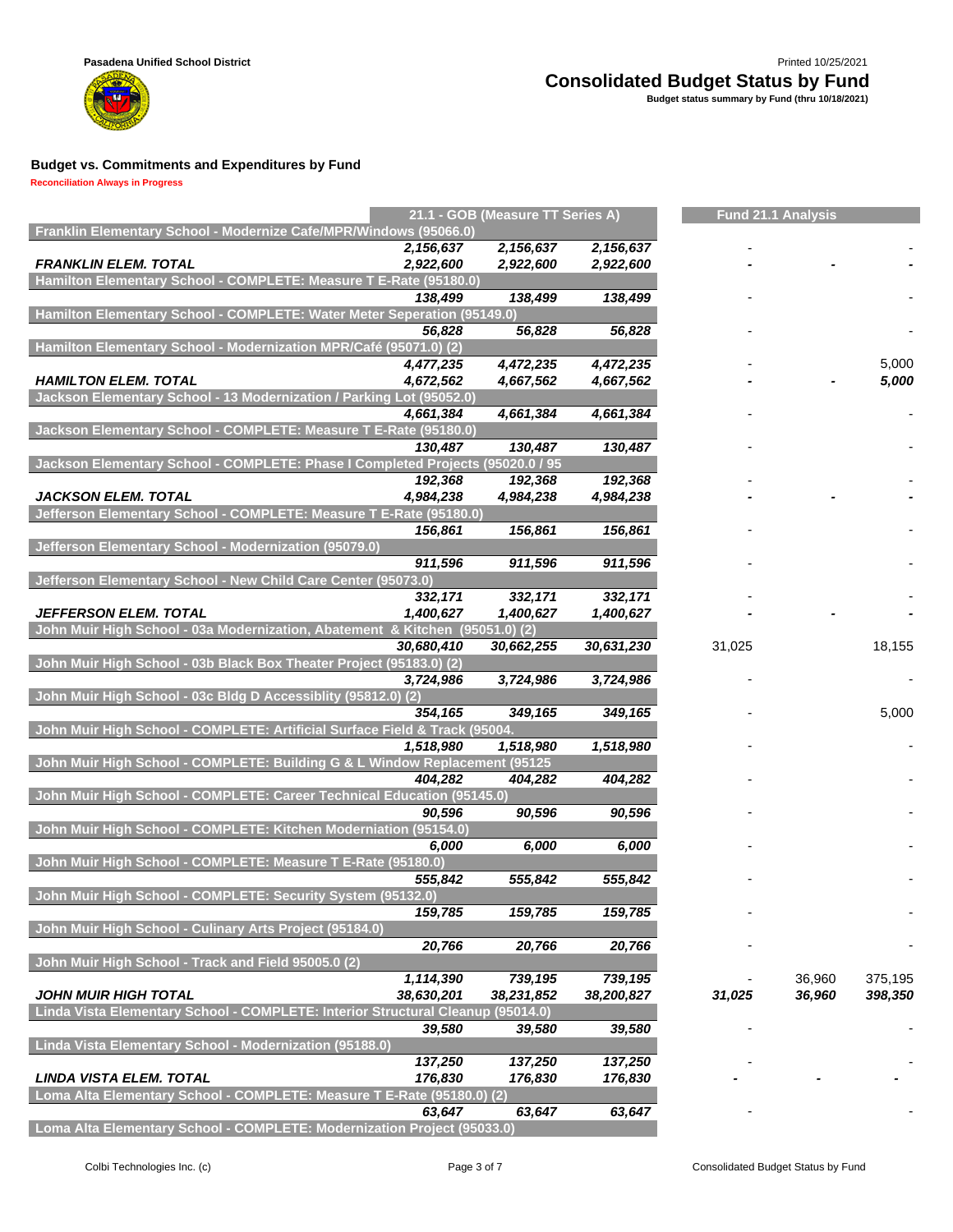**Reconciliation Always in Progress**

m

|                                                                                            |            | 21.1 - GOB (Measure TT Series A) |            | <b>Fund 21.1 Analysis</b> |  |  |  |
|--------------------------------------------------------------------------------------------|------------|----------------------------------|------------|---------------------------|--|--|--|
|                                                                                            | 171,002    | 171,002                          | 171,002    |                           |  |  |  |
| Loma Alta Elementary School - COMPLETE: Pre K conversion & Fire sprinkler enclos           |            |                                  |            |                           |  |  |  |
|                                                                                            | 181,497    | 181,497                          | 181,497    |                           |  |  |  |
| Loma Alta Elementary School - COMPLETE: Retaining Wall & Street Improvements (95           |            |                                  |            |                           |  |  |  |
|                                                                                            | 1,013,583  | 1,013,583                        | 1,013,583  |                           |  |  |  |
| Loma Alta Elementary School - COMPLETE: Water Meter Separation (95101.0)                   |            |                                  |            |                           |  |  |  |
|                                                                                            | 27,355     | 27,355                           | 27,355     |                           |  |  |  |
| <b>LOMA ALTA ELEM. TOTAL</b>                                                               | 1,457,084  | 1,457,084                        | 1,457,084  |                           |  |  |  |
| Longfellow Elementary School - 10 HVAC Upgrades (95146.0)                                  |            |                                  |            |                           |  |  |  |
|                                                                                            | 2,320,756  | 2,320,756                        | 2,320,756  |                           |  |  |  |
| Longfellow Elementary School - COMPLETE: Child Care Center (95061.0)                       |            |                                  |            |                           |  |  |  |
|                                                                                            | 300,503    | 300.503                          | 300,503    |                           |  |  |  |
| Longfellow Elementary School - COMPLETE: Measure T E-Rate (95180.0) (2)                    |            |                                  |            |                           |  |  |  |
|                                                                                            | 130,358    | 130,358                          | 130,358    |                           |  |  |  |
| Longfellow Elementary School - New Kitchen Bldg/Lunch Shelter/Auditorium (95050.0 (2)      |            |                                  |            |                           |  |  |  |
|                                                                                            | 1,340,458  | 1,340,458                        | 1,340,458  |                           |  |  |  |
| <b>LONGFELLOW ELEM. TOTAL</b>                                                              | 4,092,074  | 4,092,074                        | 4,092,074  |                           |  |  |  |
| Madison Elementary School - Bldg A & Auditorium Renovation (95010.0)                       |            |                                  |            |                           |  |  |  |
|                                                                                            | 596,259    | 596,259                          | 596,259    |                           |  |  |  |
| Madison Elementary School - COMPLETE: Measure T E-Rate (95180.0)                           |            |                                  |            |                           |  |  |  |
|                                                                                            | 96,100     | 96,100                           | 96,100     |                           |  |  |  |
| Madison Elementary School - COMPLETE: Window Replacement (95084.0)                         |            |                                  |            |                           |  |  |  |
|                                                                                            | 858,784    | 858,784                          | 858,784    |                           |  |  |  |
| Madison Elementary School - Kitchen Modernization (95048.0)                                |            |                                  |            |                           |  |  |  |
|                                                                                            | 309,396    | 309,396                          | 309,396    |                           |  |  |  |
| Madison Elementary School - Modernization (95063.0) (2)                                    |            |                                  |            |                           |  |  |  |
|                                                                                            | 4,109,419  | 4,109,419                        | 4,109,419  |                           |  |  |  |
| <b>MADISON ELEM. TOTAL</b>                                                                 | 5,969,957  | 5,969,957                        | 5,969,957  |                           |  |  |  |
| Marshall Fundamental Secondary School - 09 HVAC Upgrades (95146.0)                         |            |                                  |            |                           |  |  |  |
|                                                                                            | 982,595    | 982,595                          | 982,595    |                           |  |  |  |
| Marshall Fundamental Secondary School - COMPLETE: Career Technical Education (95145.0)     |            |                                  |            |                           |  |  |  |
|                                                                                            | 850        | 850                              | 850        |                           |  |  |  |
| Marshall Fundamental Secondary School - COMPLETE: Electrical Upgrades (95091.0)            |            |                                  |            |                           |  |  |  |
|                                                                                            | 352,698    | 352,698                          | 352,698    |                           |  |  |  |
| Marshall Fundamental Secondary School - COMPLETE: Library Modernization & Site Improvement |            |                                  |            |                           |  |  |  |
|                                                                                            | 1,760,215  | 1,760,215                        | 1,760,215  |                           |  |  |  |
| Marshall Fundamental Secondary School - COMPLETE: Measure T E-Rate (95180.0)               |            |                                  |            |                           |  |  |  |
|                                                                                            | 428.192    | 428,192                          | 428,192    |                           |  |  |  |
| Marshall Fundamental Secondary School - COMPLETE: Water Meter Separation (95103.0)         |            |                                  |            |                           |  |  |  |
|                                                                                            | 21,090     | 21,090                           | 21,090     |                           |  |  |  |
| Marshall Fundamental Secondary School - COMPLETE: Window Replacement (95094.0) (2)         |            |                                  |            |                           |  |  |  |
|                                                                                            | 1,767,862  |                                  |            |                           |  |  |  |
| Marshall Fundamental Secondary School - Old Gym Renovation Project (95185.0)               |            | 1,767,862                        | 1,767,862  |                           |  |  |  |
|                                                                                            |            |                                  |            |                           |  |  |  |
|                                                                                            | 1,333,706  | 1,333,706                        | 1,333,706  |                           |  |  |  |
| Marshall Fundamental Secondary School - Sports Complex (95049.0) (2)                       |            |                                  |            |                           |  |  |  |
|                                                                                            | 12,702,031 | 12,702,031                       | 12,702,031 |                           |  |  |  |
| <b>MARSHALL FUNDAMENTAL TOTAL</b>                                                          | 19,349,240 | 19,349,240                       | 19,349,240 |                           |  |  |  |
| Mckinley Elementary School - COMPLETE: Career Technical Education                          |            | (95145.0)                        |            |                           |  |  |  |
|                                                                                            | 51,619     | 51,619                           | 51,619     |                           |  |  |  |
| McKinley Elementary School - COMPLETE: Measure T E-Rate (95180.0)                          |            |                                  |            |                           |  |  |  |
|                                                                                            | 188,409    | 188,409                          | 188,409    |                           |  |  |  |
| McKinley Elementary School - COMPLETE: Water Meter Separation (95159.0)                    |            |                                  |            |                           |  |  |  |
|                                                                                            | 112,485    | 112,485                          | 112,485    |                           |  |  |  |
| McKinley Elementary School - Phase I New Construction (95046.0)                            |            |                                  |            |                           |  |  |  |
|                                                                                            | 20,006,670 | 20,006,670                       | 20,006,670 |                           |  |  |  |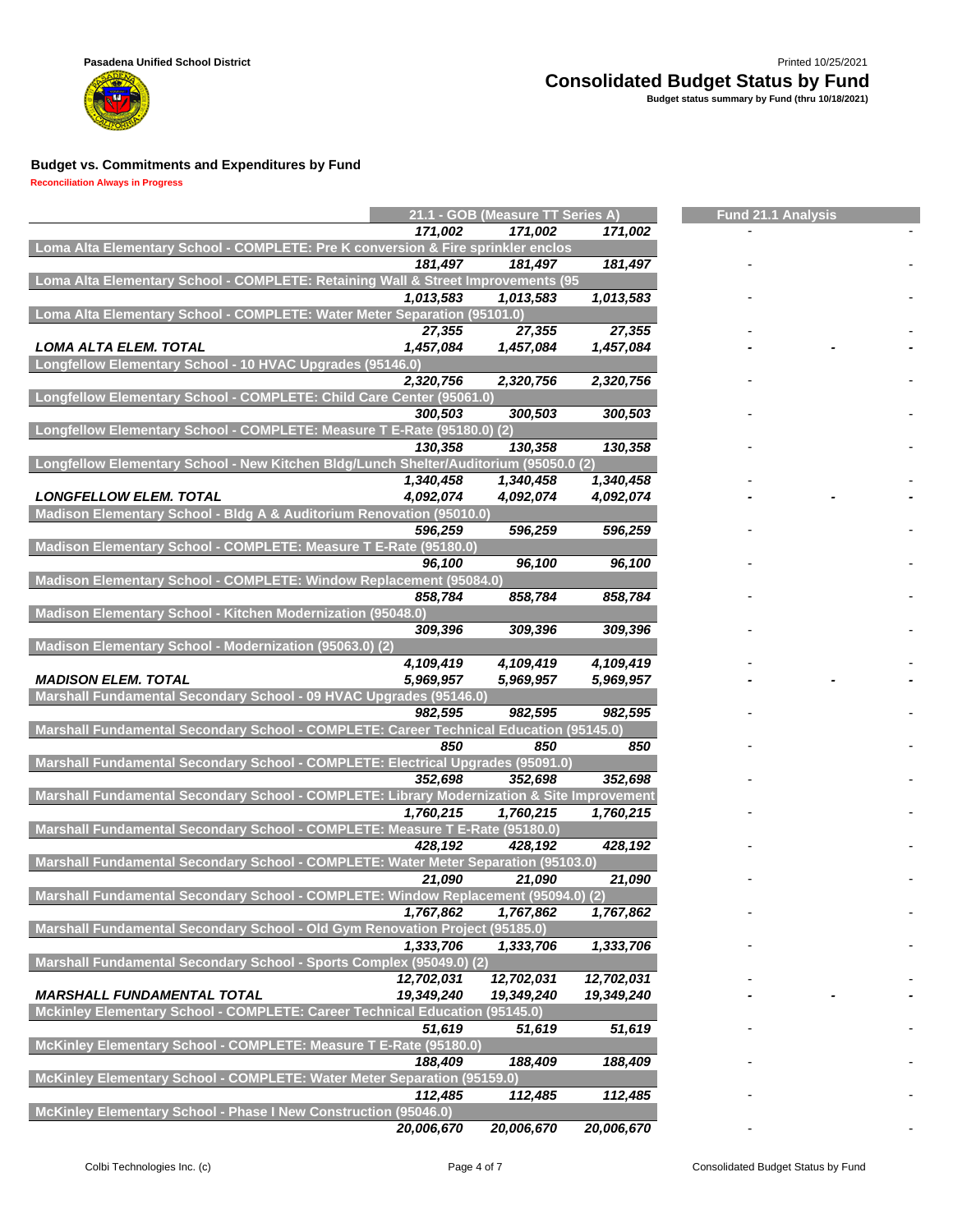

#### **Reconciliation Always in Progress**

| McKinley Elementary School - Phase II Modernization (95123.0) (2)<br>869,493<br>864,497<br>4,996<br>864,497<br><b>MCKINLEY K-8 TOTAL</b><br>21,228,676<br>21,223,679<br>4,996<br>21,223,679<br>Norma Coombs Elementary - 05a New CR Wing & Admin Bldg (95133.0) (2)<br>10,439,301<br>10,434,301<br>10,434,301<br>5,000<br>Norma Coombs Elementary - 05b Central Plant Replacement (95146.0)<br>1,358,170<br>1,358,170<br>1,358,170<br>Norma Coombs Elementary - COMPLETE: Measure T E-Rate (95180.0)<br>146,511<br>146,511<br>146,511<br><b>Norma Coombs Elementary - COMPLETE: Shade Structures/Field Renovation (95021</b><br>75,715<br>75,715<br>75,715<br>Norma Coombs Elementary - COMPLETE: Water Meter Separation (95116.0) (2)<br>21,400<br>21,400<br>21,400<br><b>NORMA COOMBS TOTAL</b><br>12,041,097<br>12,036,097<br>12,036,097<br>5,000<br>Pasadena High School - 02a Modernize Gymnasium Complex (95075.0)<br>(2)<br>86,552<br>20,861,288<br>20,774,736<br>20,774,736<br>Pasadena High School - 02c ADA Upgrade (DSA) (95074.0) (2)<br>570,735<br>554,319<br>16,416<br>5,000<br>575,735<br>Pasadena High School - Central Chilled Water Plant Project (95146.0) (2)<br>4,158,322<br>3,834,420<br>3,659,562<br>174,858<br>173,963<br>323,902<br>Pasadena High School - COMPLETE: Artificial Track & Field (95005.0)<br>2,099,063<br>2,099,063<br>2,099,063<br>Pasadena High School - COMPLETE: Career Technical Education (95145.0)<br>116,593<br>116,593<br>116,593<br>Pasadena High School - COMPLETE: Drainage at Fields (95006.0)<br>700,902<br>700,902<br>700,902<br>Pasadena High School - COMPLETE: Fire Alarm Corrections (95161.0) (2)<br>36,005<br>36,005<br>36,005<br>Pasadena High School - COMPLETE: Measure T E-Rate (95180.0)<br>644,227<br>644,227<br>644,227<br>Pasadena High School - Kitchen Project (95139.0) (2)<br>287,321<br>287,321<br>287,321<br>Pasadena High School - Security System Upgrades (95117.0) (2)<br>248,424<br>248,424<br>248,424<br>Pasadena High School - Track and Field (95005.1) (2)<br>933,778<br>756,826<br>756,826<br>37,841<br>176,952<br>Pasadena High School (Phase 2) - 02d Campus Upgrds/Restrooms Upgrades (95119.0) (2)<br>3,247,278<br>2,923,094<br>3,051,011<br>127,917<br>38,010<br>196,267<br>Pasadena High School (Phase 3) - 02b Campus Appearance/Identity (95080.0) (2)<br>159,996<br>184,996<br>159,996<br>25,000<br>34,093,933<br><b>PASADENA HIGH TOTAL</b><br>33,280,260<br>32,961,069<br>319,191<br>249,814<br>813,673<br>Roosevelt Elementary School - 12 Multi-purpose Facility (95025.0) (2)<br>1,831,607<br>1,831,607<br>1,831,607<br>Roosevelt Elementary School - COMPLETE: Auto Door Openers (95062.0)<br>98,844<br>98,844<br>98,844<br>Roosevelt Elementary School - COMPLETE: Measure T E-Rate (95180.0)<br>96,100<br>96,100<br>96,100<br><b>ROOSEVELT ELEM. TOTAL</b><br>2,026,550<br>2,026,550<br>2,026,550<br>Rose City High School - 07 Modification (95170.0) (2)<br>454,659<br>454,659<br>454,659<br>Rose City High School - COMPLETE: Career Technical Education (95145.0)<br>232,608<br>232,608<br>232,608<br>Rose City High School - COMPLETE: Measure T E-Rate (95180.0)<br>134,493<br>134,493<br>134,493<br><b>ROSE CITY HIGH TOTAL</b><br>821,759<br>821,759<br>821,759 |  | 21.1 - GOB (Measure TT Series A) |  | <b>Fund 21.1 Analysis</b> |  |
|------------------------------------------------------------------------------------------------------------------------------------------------------------------------------------------------------------------------------------------------------------------------------------------------------------------------------------------------------------------------------------------------------------------------------------------------------------------------------------------------------------------------------------------------------------------------------------------------------------------------------------------------------------------------------------------------------------------------------------------------------------------------------------------------------------------------------------------------------------------------------------------------------------------------------------------------------------------------------------------------------------------------------------------------------------------------------------------------------------------------------------------------------------------------------------------------------------------------------------------------------------------------------------------------------------------------------------------------------------------------------------------------------------------------------------------------------------------------------------------------------------------------------------------------------------------------------------------------------------------------------------------------------------------------------------------------------------------------------------------------------------------------------------------------------------------------------------------------------------------------------------------------------------------------------------------------------------------------------------------------------------------------------------------------------------------------------------------------------------------------------------------------------------------------------------------------------------------------------------------------------------------------------------------------------------------------------------------------------------------------------------------------------------------------------------------------------------------------------------------------------------------------------------------------------------------------------------------------------------------------------------------------------------------------------------------------------------------------------------------------------------------------------------------------------------------------------------------------------------------------------------------------------------------------------------------------------------------------------------------------------------------------------------------------------------------------------------------------------------------------------------------------------------------------------------------------------------------------------------------------------------------------------|--|----------------------------------|--|---------------------------|--|
|                                                                                                                                                                                                                                                                                                                                                                                                                                                                                                                                                                                                                                                                                                                                                                                                                                                                                                                                                                                                                                                                                                                                                                                                                                                                                                                                                                                                                                                                                                                                                                                                                                                                                                                                                                                                                                                                                                                                                                                                                                                                                                                                                                                                                                                                                                                                                                                                                                                                                                                                                                                                                                                                                                                                                                                                                                                                                                                                                                                                                                                                                                                                                                                                                                                                              |  |                                  |  |                           |  |
|                                                                                                                                                                                                                                                                                                                                                                                                                                                                                                                                                                                                                                                                                                                                                                                                                                                                                                                                                                                                                                                                                                                                                                                                                                                                                                                                                                                                                                                                                                                                                                                                                                                                                                                                                                                                                                                                                                                                                                                                                                                                                                                                                                                                                                                                                                                                                                                                                                                                                                                                                                                                                                                                                                                                                                                                                                                                                                                                                                                                                                                                                                                                                                                                                                                                              |  |                                  |  |                           |  |
|                                                                                                                                                                                                                                                                                                                                                                                                                                                                                                                                                                                                                                                                                                                                                                                                                                                                                                                                                                                                                                                                                                                                                                                                                                                                                                                                                                                                                                                                                                                                                                                                                                                                                                                                                                                                                                                                                                                                                                                                                                                                                                                                                                                                                                                                                                                                                                                                                                                                                                                                                                                                                                                                                                                                                                                                                                                                                                                                                                                                                                                                                                                                                                                                                                                                              |  |                                  |  |                           |  |
|                                                                                                                                                                                                                                                                                                                                                                                                                                                                                                                                                                                                                                                                                                                                                                                                                                                                                                                                                                                                                                                                                                                                                                                                                                                                                                                                                                                                                                                                                                                                                                                                                                                                                                                                                                                                                                                                                                                                                                                                                                                                                                                                                                                                                                                                                                                                                                                                                                                                                                                                                                                                                                                                                                                                                                                                                                                                                                                                                                                                                                                                                                                                                                                                                                                                              |  |                                  |  |                           |  |
|                                                                                                                                                                                                                                                                                                                                                                                                                                                                                                                                                                                                                                                                                                                                                                                                                                                                                                                                                                                                                                                                                                                                                                                                                                                                                                                                                                                                                                                                                                                                                                                                                                                                                                                                                                                                                                                                                                                                                                                                                                                                                                                                                                                                                                                                                                                                                                                                                                                                                                                                                                                                                                                                                                                                                                                                                                                                                                                                                                                                                                                                                                                                                                                                                                                                              |  |                                  |  |                           |  |
|                                                                                                                                                                                                                                                                                                                                                                                                                                                                                                                                                                                                                                                                                                                                                                                                                                                                                                                                                                                                                                                                                                                                                                                                                                                                                                                                                                                                                                                                                                                                                                                                                                                                                                                                                                                                                                                                                                                                                                                                                                                                                                                                                                                                                                                                                                                                                                                                                                                                                                                                                                                                                                                                                                                                                                                                                                                                                                                                                                                                                                                                                                                                                                                                                                                                              |  |                                  |  |                           |  |
|                                                                                                                                                                                                                                                                                                                                                                                                                                                                                                                                                                                                                                                                                                                                                                                                                                                                                                                                                                                                                                                                                                                                                                                                                                                                                                                                                                                                                                                                                                                                                                                                                                                                                                                                                                                                                                                                                                                                                                                                                                                                                                                                                                                                                                                                                                                                                                                                                                                                                                                                                                                                                                                                                                                                                                                                                                                                                                                                                                                                                                                                                                                                                                                                                                                                              |  |                                  |  |                           |  |
|                                                                                                                                                                                                                                                                                                                                                                                                                                                                                                                                                                                                                                                                                                                                                                                                                                                                                                                                                                                                                                                                                                                                                                                                                                                                                                                                                                                                                                                                                                                                                                                                                                                                                                                                                                                                                                                                                                                                                                                                                                                                                                                                                                                                                                                                                                                                                                                                                                                                                                                                                                                                                                                                                                                                                                                                                                                                                                                                                                                                                                                                                                                                                                                                                                                                              |  |                                  |  |                           |  |
|                                                                                                                                                                                                                                                                                                                                                                                                                                                                                                                                                                                                                                                                                                                                                                                                                                                                                                                                                                                                                                                                                                                                                                                                                                                                                                                                                                                                                                                                                                                                                                                                                                                                                                                                                                                                                                                                                                                                                                                                                                                                                                                                                                                                                                                                                                                                                                                                                                                                                                                                                                                                                                                                                                                                                                                                                                                                                                                                                                                                                                                                                                                                                                                                                                                                              |  |                                  |  |                           |  |
|                                                                                                                                                                                                                                                                                                                                                                                                                                                                                                                                                                                                                                                                                                                                                                                                                                                                                                                                                                                                                                                                                                                                                                                                                                                                                                                                                                                                                                                                                                                                                                                                                                                                                                                                                                                                                                                                                                                                                                                                                                                                                                                                                                                                                                                                                                                                                                                                                                                                                                                                                                                                                                                                                                                                                                                                                                                                                                                                                                                                                                                                                                                                                                                                                                                                              |  |                                  |  |                           |  |
|                                                                                                                                                                                                                                                                                                                                                                                                                                                                                                                                                                                                                                                                                                                                                                                                                                                                                                                                                                                                                                                                                                                                                                                                                                                                                                                                                                                                                                                                                                                                                                                                                                                                                                                                                                                                                                                                                                                                                                                                                                                                                                                                                                                                                                                                                                                                                                                                                                                                                                                                                                                                                                                                                                                                                                                                                                                                                                                                                                                                                                                                                                                                                                                                                                                                              |  |                                  |  |                           |  |
|                                                                                                                                                                                                                                                                                                                                                                                                                                                                                                                                                                                                                                                                                                                                                                                                                                                                                                                                                                                                                                                                                                                                                                                                                                                                                                                                                                                                                                                                                                                                                                                                                                                                                                                                                                                                                                                                                                                                                                                                                                                                                                                                                                                                                                                                                                                                                                                                                                                                                                                                                                                                                                                                                                                                                                                                                                                                                                                                                                                                                                                                                                                                                                                                                                                                              |  |                                  |  |                           |  |
|                                                                                                                                                                                                                                                                                                                                                                                                                                                                                                                                                                                                                                                                                                                                                                                                                                                                                                                                                                                                                                                                                                                                                                                                                                                                                                                                                                                                                                                                                                                                                                                                                                                                                                                                                                                                                                                                                                                                                                                                                                                                                                                                                                                                                                                                                                                                                                                                                                                                                                                                                                                                                                                                                                                                                                                                                                                                                                                                                                                                                                                                                                                                                                                                                                                                              |  |                                  |  |                           |  |
|                                                                                                                                                                                                                                                                                                                                                                                                                                                                                                                                                                                                                                                                                                                                                                                                                                                                                                                                                                                                                                                                                                                                                                                                                                                                                                                                                                                                                                                                                                                                                                                                                                                                                                                                                                                                                                                                                                                                                                                                                                                                                                                                                                                                                                                                                                                                                                                                                                                                                                                                                                                                                                                                                                                                                                                                                                                                                                                                                                                                                                                                                                                                                                                                                                                                              |  |                                  |  |                           |  |
|                                                                                                                                                                                                                                                                                                                                                                                                                                                                                                                                                                                                                                                                                                                                                                                                                                                                                                                                                                                                                                                                                                                                                                                                                                                                                                                                                                                                                                                                                                                                                                                                                                                                                                                                                                                                                                                                                                                                                                                                                                                                                                                                                                                                                                                                                                                                                                                                                                                                                                                                                                                                                                                                                                                                                                                                                                                                                                                                                                                                                                                                                                                                                                                                                                                                              |  |                                  |  |                           |  |
|                                                                                                                                                                                                                                                                                                                                                                                                                                                                                                                                                                                                                                                                                                                                                                                                                                                                                                                                                                                                                                                                                                                                                                                                                                                                                                                                                                                                                                                                                                                                                                                                                                                                                                                                                                                                                                                                                                                                                                                                                                                                                                                                                                                                                                                                                                                                                                                                                                                                                                                                                                                                                                                                                                                                                                                                                                                                                                                                                                                                                                                                                                                                                                                                                                                                              |  |                                  |  |                           |  |
|                                                                                                                                                                                                                                                                                                                                                                                                                                                                                                                                                                                                                                                                                                                                                                                                                                                                                                                                                                                                                                                                                                                                                                                                                                                                                                                                                                                                                                                                                                                                                                                                                                                                                                                                                                                                                                                                                                                                                                                                                                                                                                                                                                                                                                                                                                                                                                                                                                                                                                                                                                                                                                                                                                                                                                                                                                                                                                                                                                                                                                                                                                                                                                                                                                                                              |  |                                  |  |                           |  |
|                                                                                                                                                                                                                                                                                                                                                                                                                                                                                                                                                                                                                                                                                                                                                                                                                                                                                                                                                                                                                                                                                                                                                                                                                                                                                                                                                                                                                                                                                                                                                                                                                                                                                                                                                                                                                                                                                                                                                                                                                                                                                                                                                                                                                                                                                                                                                                                                                                                                                                                                                                                                                                                                                                                                                                                                                                                                                                                                                                                                                                                                                                                                                                                                                                                                              |  |                                  |  |                           |  |
|                                                                                                                                                                                                                                                                                                                                                                                                                                                                                                                                                                                                                                                                                                                                                                                                                                                                                                                                                                                                                                                                                                                                                                                                                                                                                                                                                                                                                                                                                                                                                                                                                                                                                                                                                                                                                                                                                                                                                                                                                                                                                                                                                                                                                                                                                                                                                                                                                                                                                                                                                                                                                                                                                                                                                                                                                                                                                                                                                                                                                                                                                                                                                                                                                                                                              |  |                                  |  |                           |  |
|                                                                                                                                                                                                                                                                                                                                                                                                                                                                                                                                                                                                                                                                                                                                                                                                                                                                                                                                                                                                                                                                                                                                                                                                                                                                                                                                                                                                                                                                                                                                                                                                                                                                                                                                                                                                                                                                                                                                                                                                                                                                                                                                                                                                                                                                                                                                                                                                                                                                                                                                                                                                                                                                                                                                                                                                                                                                                                                                                                                                                                                                                                                                                                                                                                                                              |  |                                  |  |                           |  |
|                                                                                                                                                                                                                                                                                                                                                                                                                                                                                                                                                                                                                                                                                                                                                                                                                                                                                                                                                                                                                                                                                                                                                                                                                                                                                                                                                                                                                                                                                                                                                                                                                                                                                                                                                                                                                                                                                                                                                                                                                                                                                                                                                                                                                                                                                                                                                                                                                                                                                                                                                                                                                                                                                                                                                                                                                                                                                                                                                                                                                                                                                                                                                                                                                                                                              |  |                                  |  |                           |  |
|                                                                                                                                                                                                                                                                                                                                                                                                                                                                                                                                                                                                                                                                                                                                                                                                                                                                                                                                                                                                                                                                                                                                                                                                                                                                                                                                                                                                                                                                                                                                                                                                                                                                                                                                                                                                                                                                                                                                                                                                                                                                                                                                                                                                                                                                                                                                                                                                                                                                                                                                                                                                                                                                                                                                                                                                                                                                                                                                                                                                                                                                                                                                                                                                                                                                              |  |                                  |  |                           |  |
|                                                                                                                                                                                                                                                                                                                                                                                                                                                                                                                                                                                                                                                                                                                                                                                                                                                                                                                                                                                                                                                                                                                                                                                                                                                                                                                                                                                                                                                                                                                                                                                                                                                                                                                                                                                                                                                                                                                                                                                                                                                                                                                                                                                                                                                                                                                                                                                                                                                                                                                                                                                                                                                                                                                                                                                                                                                                                                                                                                                                                                                                                                                                                                                                                                                                              |  |                                  |  |                           |  |
|                                                                                                                                                                                                                                                                                                                                                                                                                                                                                                                                                                                                                                                                                                                                                                                                                                                                                                                                                                                                                                                                                                                                                                                                                                                                                                                                                                                                                                                                                                                                                                                                                                                                                                                                                                                                                                                                                                                                                                                                                                                                                                                                                                                                                                                                                                                                                                                                                                                                                                                                                                                                                                                                                                                                                                                                                                                                                                                                                                                                                                                                                                                                                                                                                                                                              |  |                                  |  |                           |  |
|                                                                                                                                                                                                                                                                                                                                                                                                                                                                                                                                                                                                                                                                                                                                                                                                                                                                                                                                                                                                                                                                                                                                                                                                                                                                                                                                                                                                                                                                                                                                                                                                                                                                                                                                                                                                                                                                                                                                                                                                                                                                                                                                                                                                                                                                                                                                                                                                                                                                                                                                                                                                                                                                                                                                                                                                                                                                                                                                                                                                                                                                                                                                                                                                                                                                              |  |                                  |  |                           |  |
|                                                                                                                                                                                                                                                                                                                                                                                                                                                                                                                                                                                                                                                                                                                                                                                                                                                                                                                                                                                                                                                                                                                                                                                                                                                                                                                                                                                                                                                                                                                                                                                                                                                                                                                                                                                                                                                                                                                                                                                                                                                                                                                                                                                                                                                                                                                                                                                                                                                                                                                                                                                                                                                                                                                                                                                                                                                                                                                                                                                                                                                                                                                                                                                                                                                                              |  |                                  |  |                           |  |
|                                                                                                                                                                                                                                                                                                                                                                                                                                                                                                                                                                                                                                                                                                                                                                                                                                                                                                                                                                                                                                                                                                                                                                                                                                                                                                                                                                                                                                                                                                                                                                                                                                                                                                                                                                                                                                                                                                                                                                                                                                                                                                                                                                                                                                                                                                                                                                                                                                                                                                                                                                                                                                                                                                                                                                                                                                                                                                                                                                                                                                                                                                                                                                                                                                                                              |  |                                  |  |                           |  |
|                                                                                                                                                                                                                                                                                                                                                                                                                                                                                                                                                                                                                                                                                                                                                                                                                                                                                                                                                                                                                                                                                                                                                                                                                                                                                                                                                                                                                                                                                                                                                                                                                                                                                                                                                                                                                                                                                                                                                                                                                                                                                                                                                                                                                                                                                                                                                                                                                                                                                                                                                                                                                                                                                                                                                                                                                                                                                                                                                                                                                                                                                                                                                                                                                                                                              |  |                                  |  |                           |  |
|                                                                                                                                                                                                                                                                                                                                                                                                                                                                                                                                                                                                                                                                                                                                                                                                                                                                                                                                                                                                                                                                                                                                                                                                                                                                                                                                                                                                                                                                                                                                                                                                                                                                                                                                                                                                                                                                                                                                                                                                                                                                                                                                                                                                                                                                                                                                                                                                                                                                                                                                                                                                                                                                                                                                                                                                                                                                                                                                                                                                                                                                                                                                                                                                                                                                              |  |                                  |  |                           |  |
|                                                                                                                                                                                                                                                                                                                                                                                                                                                                                                                                                                                                                                                                                                                                                                                                                                                                                                                                                                                                                                                                                                                                                                                                                                                                                                                                                                                                                                                                                                                                                                                                                                                                                                                                                                                                                                                                                                                                                                                                                                                                                                                                                                                                                                                                                                                                                                                                                                                                                                                                                                                                                                                                                                                                                                                                                                                                                                                                                                                                                                                                                                                                                                                                                                                                              |  |                                  |  |                           |  |
|                                                                                                                                                                                                                                                                                                                                                                                                                                                                                                                                                                                                                                                                                                                                                                                                                                                                                                                                                                                                                                                                                                                                                                                                                                                                                                                                                                                                                                                                                                                                                                                                                                                                                                                                                                                                                                                                                                                                                                                                                                                                                                                                                                                                                                                                                                                                                                                                                                                                                                                                                                                                                                                                                                                                                                                                                                                                                                                                                                                                                                                                                                                                                                                                                                                                              |  |                                  |  |                           |  |
|                                                                                                                                                                                                                                                                                                                                                                                                                                                                                                                                                                                                                                                                                                                                                                                                                                                                                                                                                                                                                                                                                                                                                                                                                                                                                                                                                                                                                                                                                                                                                                                                                                                                                                                                                                                                                                                                                                                                                                                                                                                                                                                                                                                                                                                                                                                                                                                                                                                                                                                                                                                                                                                                                                                                                                                                                                                                                                                                                                                                                                                                                                                                                                                                                                                                              |  |                                  |  |                           |  |
|                                                                                                                                                                                                                                                                                                                                                                                                                                                                                                                                                                                                                                                                                                                                                                                                                                                                                                                                                                                                                                                                                                                                                                                                                                                                                                                                                                                                                                                                                                                                                                                                                                                                                                                                                                                                                                                                                                                                                                                                                                                                                                                                                                                                                                                                                                                                                                                                                                                                                                                                                                                                                                                                                                                                                                                                                                                                                                                                                                                                                                                                                                                                                                                                                                                                              |  |                                  |  |                           |  |
|                                                                                                                                                                                                                                                                                                                                                                                                                                                                                                                                                                                                                                                                                                                                                                                                                                                                                                                                                                                                                                                                                                                                                                                                                                                                                                                                                                                                                                                                                                                                                                                                                                                                                                                                                                                                                                                                                                                                                                                                                                                                                                                                                                                                                                                                                                                                                                                                                                                                                                                                                                                                                                                                                                                                                                                                                                                                                                                                                                                                                                                                                                                                                                                                                                                                              |  |                                  |  |                           |  |
|                                                                                                                                                                                                                                                                                                                                                                                                                                                                                                                                                                                                                                                                                                                                                                                                                                                                                                                                                                                                                                                                                                                                                                                                                                                                                                                                                                                                                                                                                                                                                                                                                                                                                                                                                                                                                                                                                                                                                                                                                                                                                                                                                                                                                                                                                                                                                                                                                                                                                                                                                                                                                                                                                                                                                                                                                                                                                                                                                                                                                                                                                                                                                                                                                                                                              |  |                                  |  |                           |  |
|                                                                                                                                                                                                                                                                                                                                                                                                                                                                                                                                                                                                                                                                                                                                                                                                                                                                                                                                                                                                                                                                                                                                                                                                                                                                                                                                                                                                                                                                                                                                                                                                                                                                                                                                                                                                                                                                                                                                                                                                                                                                                                                                                                                                                                                                                                                                                                                                                                                                                                                                                                                                                                                                                                                                                                                                                                                                                                                                                                                                                                                                                                                                                                                                                                                                              |  |                                  |  |                           |  |
|                                                                                                                                                                                                                                                                                                                                                                                                                                                                                                                                                                                                                                                                                                                                                                                                                                                                                                                                                                                                                                                                                                                                                                                                                                                                                                                                                                                                                                                                                                                                                                                                                                                                                                                                                                                                                                                                                                                                                                                                                                                                                                                                                                                                                                                                                                                                                                                                                                                                                                                                                                                                                                                                                                                                                                                                                                                                                                                                                                                                                                                                                                                                                                                                                                                                              |  |                                  |  |                           |  |
|                                                                                                                                                                                                                                                                                                                                                                                                                                                                                                                                                                                                                                                                                                                                                                                                                                                                                                                                                                                                                                                                                                                                                                                                                                                                                                                                                                                                                                                                                                                                                                                                                                                                                                                                                                                                                                                                                                                                                                                                                                                                                                                                                                                                                                                                                                                                                                                                                                                                                                                                                                                                                                                                                                                                                                                                                                                                                                                                                                                                                                                                                                                                                                                                                                                                              |  |                                  |  |                           |  |
|                                                                                                                                                                                                                                                                                                                                                                                                                                                                                                                                                                                                                                                                                                                                                                                                                                                                                                                                                                                                                                                                                                                                                                                                                                                                                                                                                                                                                                                                                                                                                                                                                                                                                                                                                                                                                                                                                                                                                                                                                                                                                                                                                                                                                                                                                                                                                                                                                                                                                                                                                                                                                                                                                                                                                                                                                                                                                                                                                                                                                                                                                                                                                                                                                                                                              |  |                                  |  |                           |  |
|                                                                                                                                                                                                                                                                                                                                                                                                                                                                                                                                                                                                                                                                                                                                                                                                                                                                                                                                                                                                                                                                                                                                                                                                                                                                                                                                                                                                                                                                                                                                                                                                                                                                                                                                                                                                                                                                                                                                                                                                                                                                                                                                                                                                                                                                                                                                                                                                                                                                                                                                                                                                                                                                                                                                                                                                                                                                                                                                                                                                                                                                                                                                                                                                                                                                              |  |                                  |  |                           |  |
|                                                                                                                                                                                                                                                                                                                                                                                                                                                                                                                                                                                                                                                                                                                                                                                                                                                                                                                                                                                                                                                                                                                                                                                                                                                                                                                                                                                                                                                                                                                                                                                                                                                                                                                                                                                                                                                                                                                                                                                                                                                                                                                                                                                                                                                                                                                                                                                                                                                                                                                                                                                                                                                                                                                                                                                                                                                                                                                                                                                                                                                                                                                                                                                                                                                                              |  |                                  |  |                           |  |
|                                                                                                                                                                                                                                                                                                                                                                                                                                                                                                                                                                                                                                                                                                                                                                                                                                                                                                                                                                                                                                                                                                                                                                                                                                                                                                                                                                                                                                                                                                                                                                                                                                                                                                                                                                                                                                                                                                                                                                                                                                                                                                                                                                                                                                                                                                                                                                                                                                                                                                                                                                                                                                                                                                                                                                                                                                                                                                                                                                                                                                                                                                                                                                                                                                                                              |  |                                  |  |                           |  |
|                                                                                                                                                                                                                                                                                                                                                                                                                                                                                                                                                                                                                                                                                                                                                                                                                                                                                                                                                                                                                                                                                                                                                                                                                                                                                                                                                                                                                                                                                                                                                                                                                                                                                                                                                                                                                                                                                                                                                                                                                                                                                                                                                                                                                                                                                                                                                                                                                                                                                                                                                                                                                                                                                                                                                                                                                                                                                                                                                                                                                                                                                                                                                                                                                                                                              |  |                                  |  |                           |  |
|                                                                                                                                                                                                                                                                                                                                                                                                                                                                                                                                                                                                                                                                                                                                                                                                                                                                                                                                                                                                                                                                                                                                                                                                                                                                                                                                                                                                                                                                                                                                                                                                                                                                                                                                                                                                                                                                                                                                                                                                                                                                                                                                                                                                                                                                                                                                                                                                                                                                                                                                                                                                                                                                                                                                                                                                                                                                                                                                                                                                                                                                                                                                                                                                                                                                              |  |                                  |  |                           |  |
|                                                                                                                                                                                                                                                                                                                                                                                                                                                                                                                                                                                                                                                                                                                                                                                                                                                                                                                                                                                                                                                                                                                                                                                                                                                                                                                                                                                                                                                                                                                                                                                                                                                                                                                                                                                                                                                                                                                                                                                                                                                                                                                                                                                                                                                                                                                                                                                                                                                                                                                                                                                                                                                                                                                                                                                                                                                                                                                                                                                                                                                                                                                                                                                                                                                                              |  |                                  |  |                           |  |
|                                                                                                                                                                                                                                                                                                                                                                                                                                                                                                                                                                                                                                                                                                                                                                                                                                                                                                                                                                                                                                                                                                                                                                                                                                                                                                                                                                                                                                                                                                                                                                                                                                                                                                                                                                                                                                                                                                                                                                                                                                                                                                                                                                                                                                                                                                                                                                                                                                                                                                                                                                                                                                                                                                                                                                                                                                                                                                                                                                                                                                                                                                                                                                                                                                                                              |  |                                  |  |                           |  |
|                                                                                                                                                                                                                                                                                                                                                                                                                                                                                                                                                                                                                                                                                                                                                                                                                                                                                                                                                                                                                                                                                                                                                                                                                                                                                                                                                                                                                                                                                                                                                                                                                                                                                                                                                                                                                                                                                                                                                                                                                                                                                                                                                                                                                                                                                                                                                                                                                                                                                                                                                                                                                                                                                                                                                                                                                                                                                                                                                                                                                                                                                                                                                                                                                                                                              |  |                                  |  |                           |  |
|                                                                                                                                                                                                                                                                                                                                                                                                                                                                                                                                                                                                                                                                                                                                                                                                                                                                                                                                                                                                                                                                                                                                                                                                                                                                                                                                                                                                                                                                                                                                                                                                                                                                                                                                                                                                                                                                                                                                                                                                                                                                                                                                                                                                                                                                                                                                                                                                                                                                                                                                                                                                                                                                                                                                                                                                                                                                                                                                                                                                                                                                                                                                                                                                                                                                              |  |                                  |  |                           |  |
|                                                                                                                                                                                                                                                                                                                                                                                                                                                                                                                                                                                                                                                                                                                                                                                                                                                                                                                                                                                                                                                                                                                                                                                                                                                                                                                                                                                                                                                                                                                                                                                                                                                                                                                                                                                                                                                                                                                                                                                                                                                                                                                                                                                                                                                                                                                                                                                                                                                                                                                                                                                                                                                                                                                                                                                                                                                                                                                                                                                                                                                                                                                                                                                                                                                                              |  |                                  |  |                           |  |
|                                                                                                                                                                                                                                                                                                                                                                                                                                                                                                                                                                                                                                                                                                                                                                                                                                                                                                                                                                                                                                                                                                                                                                                                                                                                                                                                                                                                                                                                                                                                                                                                                                                                                                                                                                                                                                                                                                                                                                                                                                                                                                                                                                                                                                                                                                                                                                                                                                                                                                                                                                                                                                                                                                                                                                                                                                                                                                                                                                                                                                                                                                                                                                                                                                                                              |  |                                  |  |                           |  |
|                                                                                                                                                                                                                                                                                                                                                                                                                                                                                                                                                                                                                                                                                                                                                                                                                                                                                                                                                                                                                                                                                                                                                                                                                                                                                                                                                                                                                                                                                                                                                                                                                                                                                                                                                                                                                                                                                                                                                                                                                                                                                                                                                                                                                                                                                                                                                                                                                                                                                                                                                                                                                                                                                                                                                                                                                                                                                                                                                                                                                                                                                                                                                                                                                                                                              |  |                                  |  |                           |  |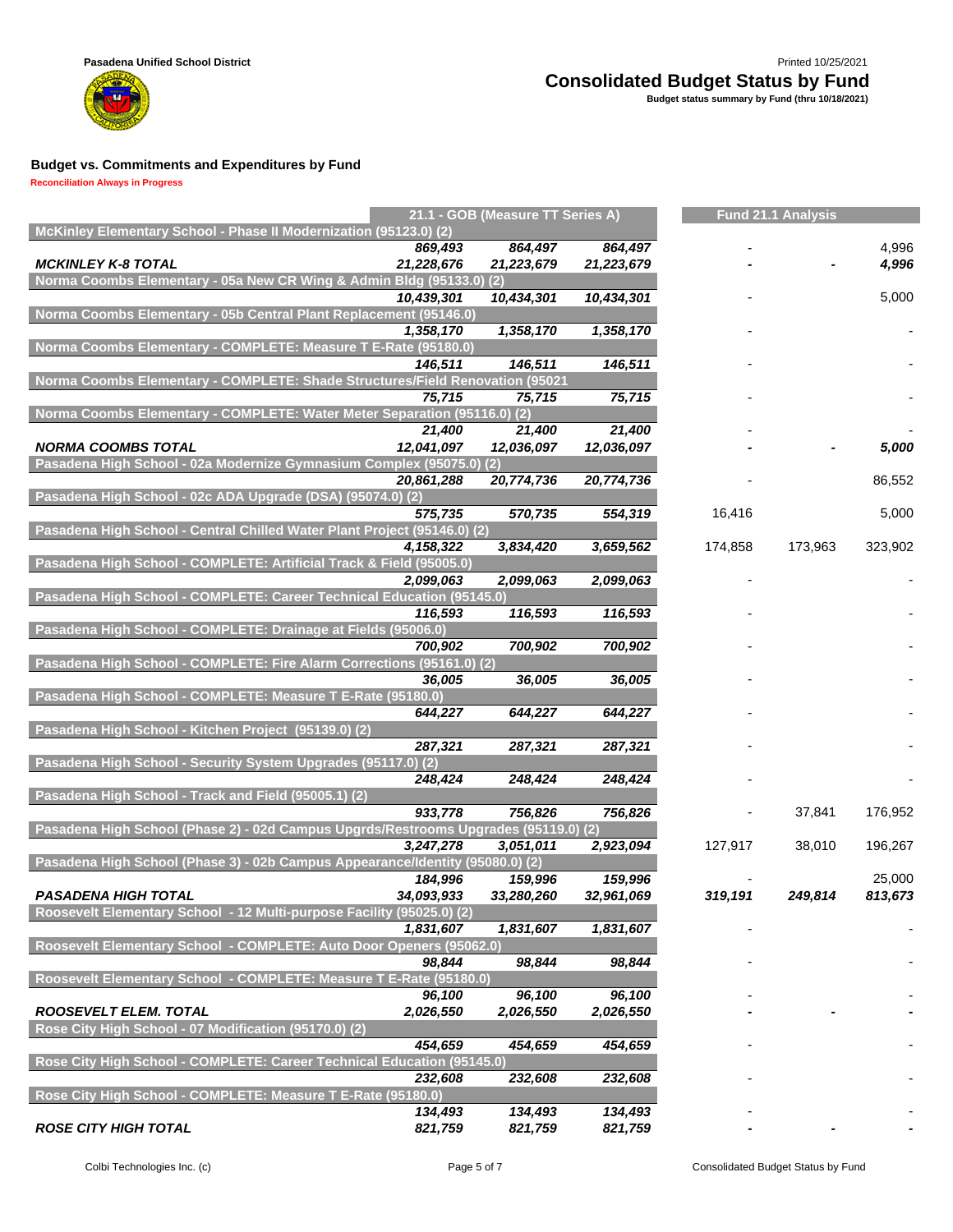

**Reconciliation Always in Progress**

m

| San Rafael Elementary School - COMPLETE: Measure T E-Rate (95180.0)                 |              | 21.1 - GOB (Measure TT Series A) |                   | <b>Fund 21.1 Analysis</b> |          |  |  |
|-------------------------------------------------------------------------------------|--------------|----------------------------------|-------------------|---------------------------|----------|--|--|
|                                                                                     | 94,930       | 94,930                           | 94,930            |                           |          |  |  |
| San Rafael Elementary School - COMPLETE: Phase I (95011.0/17.0)                     |              |                                  |                   |                           |          |  |  |
|                                                                                     | 169,380      | 169,380                          | 169,380           |                           |          |  |  |
| San Rafael Elementary School - Modernization (95030.0) (2)                          |              |                                  |                   |                           |          |  |  |
|                                                                                     | 1,957,504    | 1,949,926                        | 1,949,926         |                           | 7,578    |  |  |
| <b>SAN RAFAEL ELEM. TOTAL</b>                                                       | 2,221,814    | 2,214,236                        | 2,214,236         |                           | 7,578    |  |  |
| Sierra Madre Elementary School - 06 Phase II Upgrades (95126.0)                     |              |                                  |                   |                           |          |  |  |
|                                                                                     | 756,811      | 756,811                          | 756,811           |                           |          |  |  |
| Sierra Madre Elementary School - COMPLETE: Phase I - New Permanent Classroom Buildi |              |                                  |                   |                           |          |  |  |
|                                                                                     | 4,074,221    | 4,074,221                        | 4,074,221         |                           |          |  |  |
| <b>SIERRA MADRE ES TOTAL</b>                                                        | 4,831,032    | 4,831,032                        | 4,831,032         |                           |          |  |  |
| Sierra Madre Middle School - COMPLETE: Career Technical Education (95145.0)         |              |                                  |                   |                           |          |  |  |
|                                                                                     | 38,113       | 38,113                           | 38,113            |                           |          |  |  |
| Sierra Madre Middle School - COMPLETE: Measure T E-Rate (95180.0)                   |              |                                  |                   |                           |          |  |  |
|                                                                                     | 299,998      | 299,998                          | 299,998           |                           |          |  |  |
| Sierra Madre Middle School - New MS Campus (95038.0) (2)                            |              |                                  |                   |                           |          |  |  |
|                                                                                     | 38,355,219   | 38,355,219                       | 38,355,219        |                           |          |  |  |
| <b>SIERRA MADRE MS TOTAL</b>                                                        | 38,693,330   | 38,693,330                       | 38,693,330        |                           |          |  |  |
| Washington Accelerated Elementary School - 01 New Classroom/MPR Bldg (95045.0)      |              |                                  | $(1)$ $(2)$ $(3)$ |                           |          |  |  |
|                                                                                     | 20,290,536   | 20,290,536                       | 20,290,536        |                           |          |  |  |
| Washington Accelerated Elementary School - Campus Improvements - Measure Y          |              |                                  |                   |                           |          |  |  |
|                                                                                     | 5,631        | 5,631                            | 5,631             |                           |          |  |  |
| Washington Accelerated Elementary School - COMPLETE: Measure T E-Rate (95180.0)     |              |                                  |                   |                           |          |  |  |
|                                                                                     | 251,858      | 251,858                          | 251,858           |                           |          |  |  |
| Washington Accelerated Elementary School - New Child Care Center (95067.0) (2)      |              |                                  |                   |                           |          |  |  |
|                                                                                     | 123,747      | 118,747                          | 118,747           |                           | 5,000    |  |  |
| <b>WASHINGTON ES TOTAL</b>                                                          | 20,671,772   | 20,666,772                       | 20,666,772        |                           | 5,000    |  |  |
| Washington Middle School - COMPLETE: Career Technical Education (95145.0)           |              |                                  |                   |                           |          |  |  |
|                                                                                     | 34,572       | 34,572                           | 34,572            |                           |          |  |  |
| Washington Middle School - COMPLETE: Measure T E-Rate 95180.0 (2)                   |              |                                  |                   |                           |          |  |  |
|                                                                                     | 261,489      | 261,489                          | 261,489           |                           |          |  |  |
| Washington Middle School - New Constr. & Mod. (95081.0) (2)                         |              |                                  |                   |                           |          |  |  |
|                                                                                     | 16, 183, 837 | 16, 167, 161                     | 16, 167, 161      |                           | 16,675   |  |  |
| <b>WASHINGTON MS TOTAL</b>                                                          | 16,479,898   | 16,463,223                       | 16,463,223        |                           | 16,675   |  |  |
| Webster Elementary School - Aud/AdminBldg/Kitchen/Playground (95047.0) (2)          |              | 2,181,333                        |                   |                           |          |  |  |
| Webster Elementary School - COMPLETE: Kitchen Modernization (95083.0)               | 2,181,333    |                                  | 2,181,333         |                           |          |  |  |
|                                                                                     | 19,858       | 19,858                           | 19,858            |                           | $\Omega$ |  |  |
| Webster Elementary School - COMPLETE: Measure T E-Rate 95180.0                      |              |                                  |                   |                           |          |  |  |
|                                                                                     | 139,666      | 139,666                          | 139,666           |                           |          |  |  |
| Webster Elementary School - COMPLETE: Preschool Shade Structure (95105.0)           |              |                                  |                   |                           |          |  |  |
|                                                                                     | 132,613      | 132,613                          | 132,613           |                           |          |  |  |
| <b>WEBSTER ELEM. TOTAL</b>                                                          | 2,473,471    | 2,473,471                        | 2,473,471         |                           | 0        |  |  |
| Willard Elementary School - COMPLETE: Exterior Upgrade & Window Replacement (9      |              |                                  |                   |                           |          |  |  |
|                                                                                     | 711,113      | 711,113                          | 711,113           |                           |          |  |  |
| Willard Elementary School - COMPLETE: Field Installation/Irrigation & Demo (95      |              |                                  |                   |                           |          |  |  |
|                                                                                     | 156,606      | 156,606                          | 156,606           |                           |          |  |  |
| Willard Elementary School - COMPLETE: Multi-Use Room (95002.0)                      |              |                                  |                   |                           |          |  |  |
|                                                                                     | 428.811      | 428,811                          | 428,811           |                           |          |  |  |
| Willard Elementary School - COMPLETE: Power & Fire Alarm Upgrade (95065.0)          |              |                                  |                   |                           |          |  |  |
|                                                                                     | 393,698      | 393,698                          | 393,698           |                           |          |  |  |
| Willard Elementary School - COMPLETE: Water Meter Separation (95108.0)              |              |                                  |                   |                           |          |  |  |
|                                                                                     | 47,115       | 47,115                           | 47,115            |                           |          |  |  |
| Willard Elementary School - HVAC Upgrades (95187.0)                                 |              |                                  |                   |                           |          |  |  |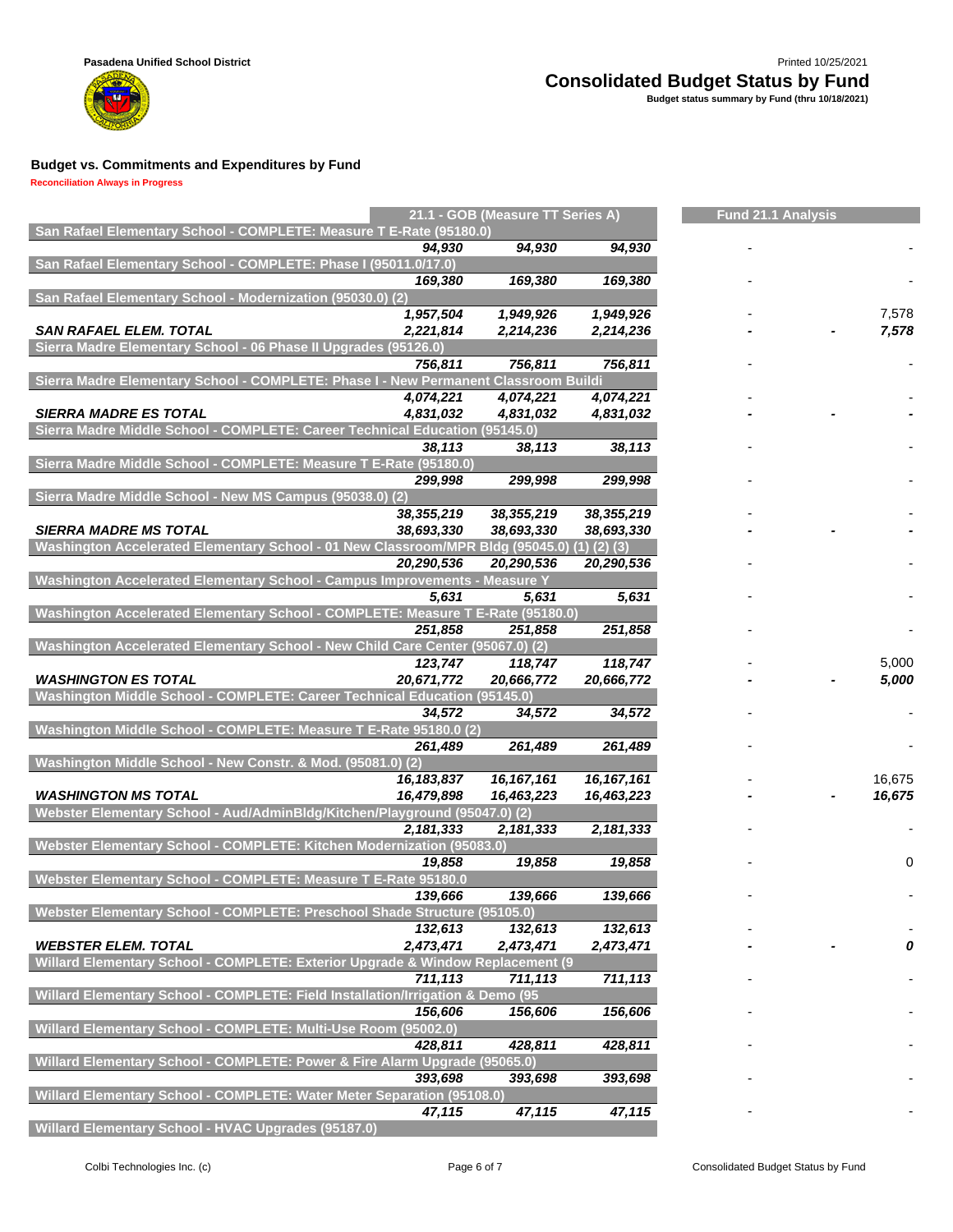

**Reconciliation Always in Progress**

|                                                                          |             | 21.1 - GOB (Measure TT Series A) |             | <b>Fund 21.1 Analysis</b> |           |
|--------------------------------------------------------------------------|-------------|----------------------------------|-------------|---------------------------|-----------|
|                                                                          | 297,217     | 297,217                          | 297,217     |                           |           |
| Willard Elementary School - Kinder and Pre-K Complex (95115.0) (2)       |             |                                  |             |                           |           |
|                                                                          | 4,138,009   | 4,138,009                        | 4,138,009   |                           |           |
| <b>WILLARD ELEM. TOTAL</b>                                               | 6,172,568   | 6,172,568                        | 6,172,568   |                           |           |
| Wilson Middle School - COMPLETE: Classroom Demolition (95028.0)          |             |                                  |             |                           |           |
|                                                                          | 72.421      | 72.421                           | 72,421      |                           |           |
| Wilson Middle School - COMPLETE: Painting & Window Replacement (95009.0) |             |                                  |             |                           |           |
|                                                                          | 618,777     | 618,777                          | 618,777     |                           |           |
| Wilson Middle School - COMPLETE: Water Meter Separation (95109.0)        |             |                                  |             |                           |           |
|                                                                          | 79,225      | 79,225                           | 79,225      |                           |           |
| Wilson Middle School - Gym/Locker RM Courtyard Mod (95113.0)             |             |                                  |             |                           |           |
|                                                                          | 5,036,321   | 5,036,321                        | 5,036,321   |                           |           |
| Wilson Middle School - Interim Housing (95181.0)                         |             |                                  |             |                           |           |
|                                                                          | 7,400       | 7,400                            | 7,400       |                           |           |
| <b>WILSON MIDDLE TOTAL</b>                                               | 5,814,145   | 5,814,145                        | 5,814,145   |                           |           |
|                                                                          | 363,773,046 | 361,631,142                      | 361,058,637 | 396.587<br>572.504        | 2.141.905 |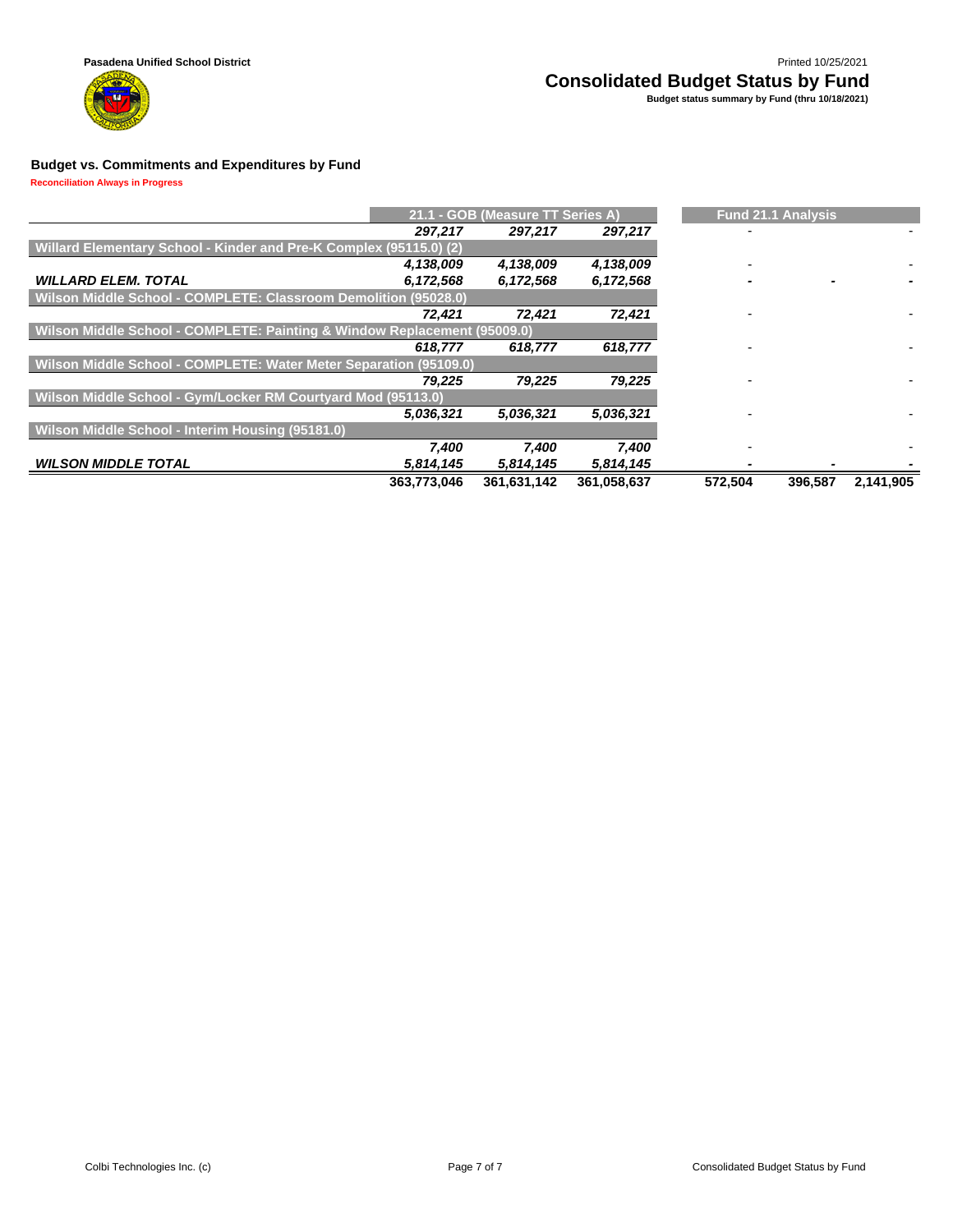

### **Pasadena Unified School District** Printed 10/26/2021 **Consolidated Budget Status by Fund Budget status summary by Fund (thru 10/26/2021)**

#### **Budget vs. Commitments and Expenditures by Fund**

**Reconciliation Always in Progress**

|                                                                         |               | 21.2 - GOB (Measure O) |                     |                                 |                       |                                                  |
|-------------------------------------------------------------------------|---------------|------------------------|---------------------|---------------------------------|-----------------------|--------------------------------------------------|
| School Name - Project Name/Cost Group/Object Code                       | <b>Budget</b> | <b>Commitments</b>     | <b>Expenditures</b> | Remaining<br><b>Commitments</b> | <b>Retention Held</b> | <b>UnCommited</b><br>Available<br><b>Balance</b> |
| <b>DISTRICT- WIDE - District-Wide I.T. Device Refresh Project</b>       |               |                        |                     |                                 |                       |                                                  |
|                                                                         | 3,588,327     | 229.320                | 35.588              | 193.733                         |                       | 3,359,007                                        |
| DISTRICT- WIDE - District-Wide I.T. Server Infrastructure Upgrade 9 (2) |               |                        |                     |                                 |                       |                                                  |
|                                                                         | 1.433.125     | 1.152.046              | 1,137,134           | 14.913                          |                       | 281.079                                          |
| District-Wide - District-Wide I.T. Chromebook Lease Buyout (2)          |               |                        |                     |                                 |                       |                                                  |
|                                                                         | 667,843       | 687,750                | 667,843             | 19.907                          |                       | (19, 907)                                        |
| <b>Totals</b>                                                           | 5,689,295     | 2,069,116              | 1,840,564           | 228.552                         |                       | 3,620,178                                        |

Total Series A Tech Bond Issued \$20M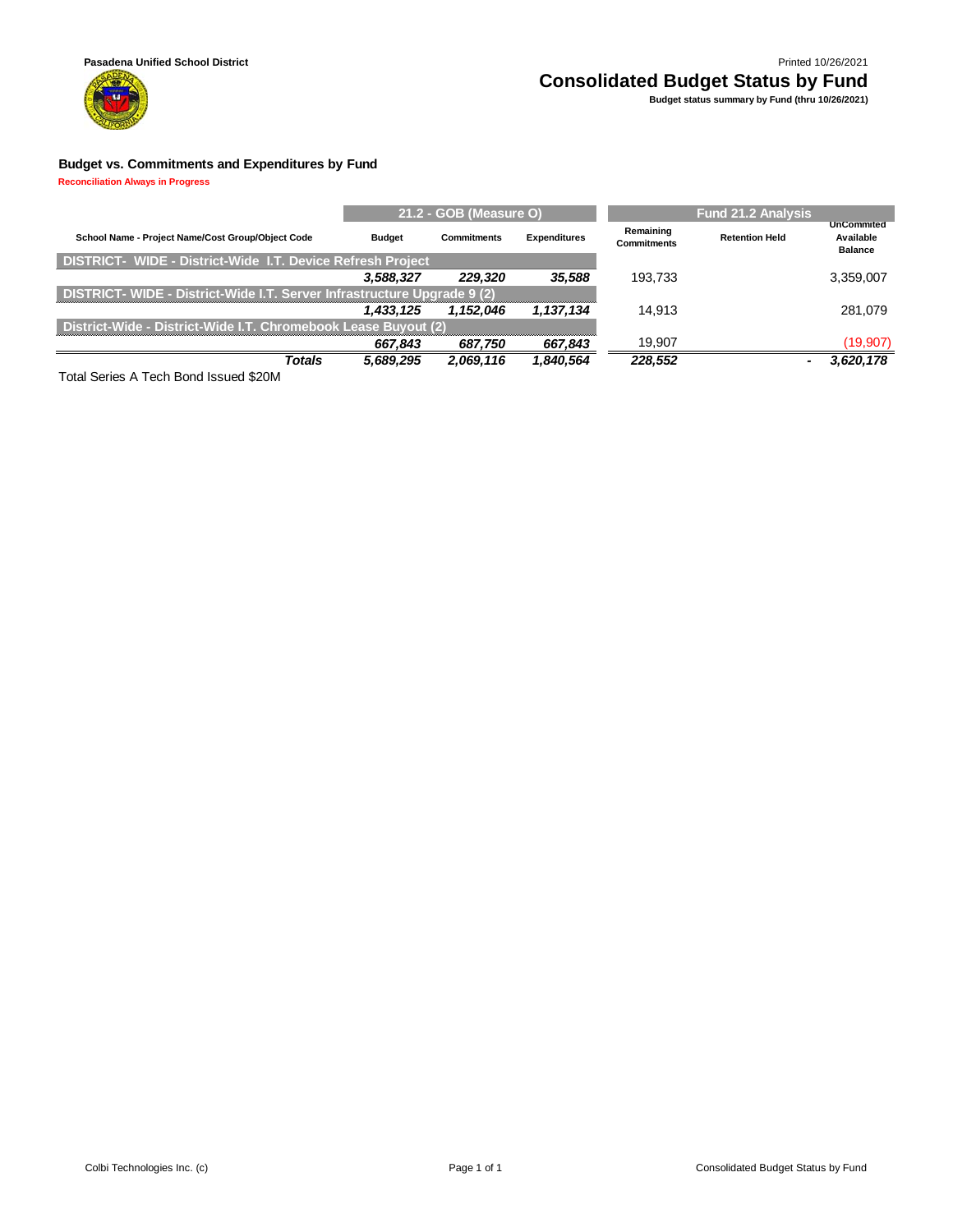

# Pasadena Unified School District

# Facilities Department

# Status of DSA Close-Out Projects

October 27, 2021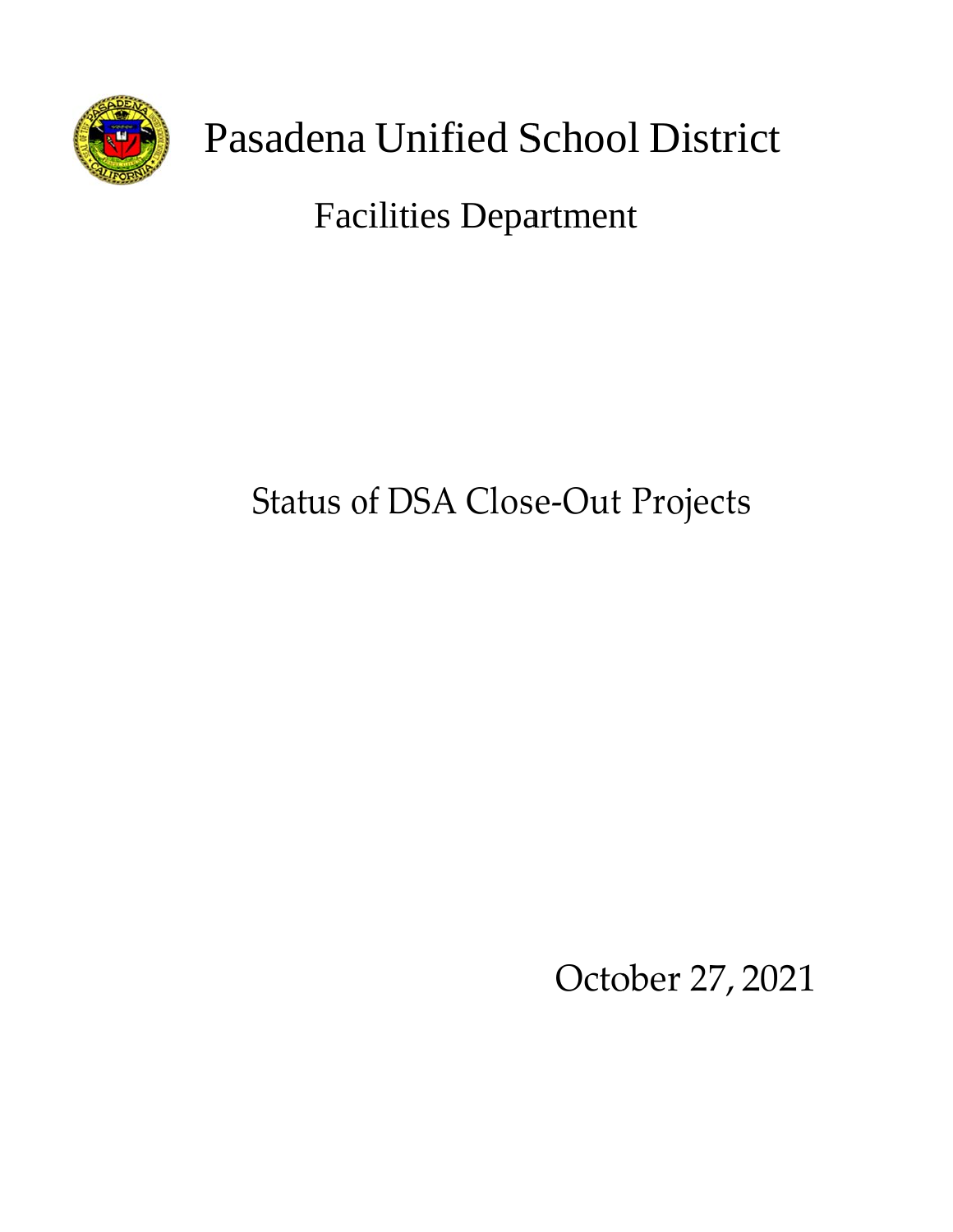

# Pasadena Unified School District Facilities Department

This document includes the following information:

- 1. Table with PUSD Projects Closed by DSA
- 2. Typ pes of DSA Closeout L Letters
- 3. Table with PUSD DSA Open Permits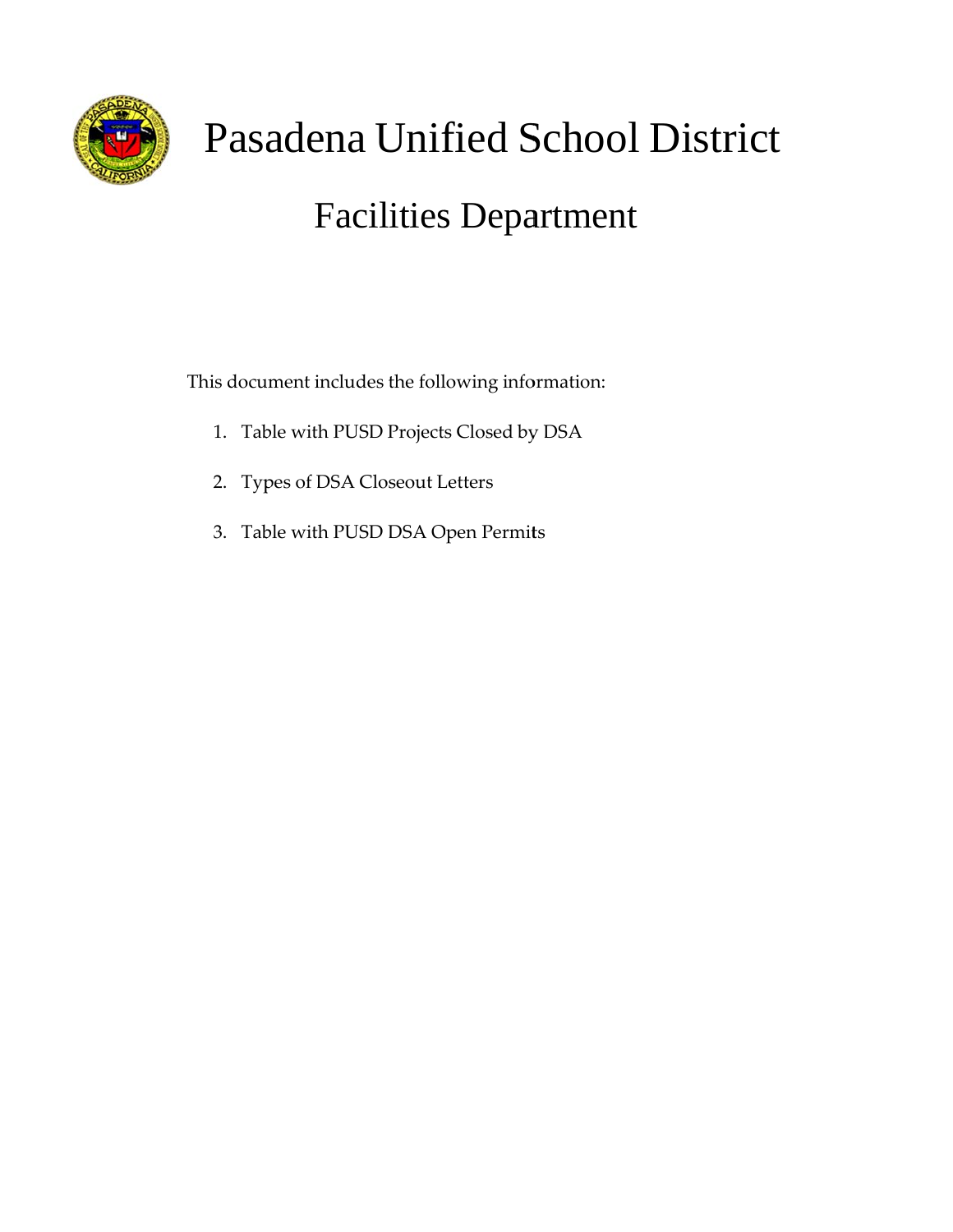| <b>PUSD Projects Closed by DSA</b><br>as of October 27, 2021                                                   |                 |                      |                                 |                                     |  |  |  |
|----------------------------------------------------------------------------------------------------------------|-----------------|----------------------|---------------------------------|-------------------------------------|--|--|--|
| <b>Description</b>                                                                                             | DSA#            | <b>Site</b>          | Date<br><b>Certified/Closed</b> | <b>Certification</b><br><b>Type</b> |  |  |  |
| 1. A#03-54626; Field ES; open since 1990; type #2-Certification & Close on<br>1/23/2015                        | 1. A#03-54626   | Field ES             | 1/23/2015                       | Type $# 2$                          |  |  |  |
| 2. A#03-54039; Cleveland ES; open since 1990; type #2-Certification & Close on<br>8/12/2016                    | 2. A#03-54039   | Cleveland ES         | 8/12/2016                       | Type $# 2$                          |  |  |  |
| 3. A#03-112814; Blair HS; Removed from DSA uncertified folder on 2/5/2019                                      | 3. A#03-112814  | <b>Blair HS</b>      | 2/5/2019                        | Type $# 2$                          |  |  |  |
| 4. A#03-118773; JAMES MADISON ES; open since 2000; closed and certified on<br>2/6/2019                         | 4. A#03-118773  | <b>Madison ES</b>    | 2/6/2019                        | Type $# 2$                          |  |  |  |
| 5. A#03-118031; Jackson ES, type #1-Certification & Close of File on 3/15/2019                                 | Jackson ES      | 3/15/2019            | Type $# 1$                      |                                     |  |  |  |
| 6. A#03-62214; Burbank ES, removed from DSA uncertified folder on 4/2/2019                                     | 6. A#03-62214   |                      |                                 |                                     |  |  |  |
| 7. A#03-118520; Longfellow ES; equipment yard; Certification type #1 & Close of<br>File on 4/9/2019            | 7. A#03-118520  | Longfellow ES        | 4/9/2019                        | Type $# 1$                          |  |  |  |
| 8. A#03-103896; Noyes ES; Removed from DSA uncertified folder on 5/3/2019                                      | 8. A#03-103896  | Noyes ES             | 5/3/2019                        | Type $# 1$                          |  |  |  |
| 9. A#03-116337; PHS restroom upgrade; access only; closed 5/31/2019                                            | 9. A#03-116337  | PHS                  | 5/31/2019                       | Acc. Only                           |  |  |  |
| 10. A#03-110045; Washington MS; open since 2006; closed 6/13/2019                                              | 10. A#03-110045 | <b>Washington MS</b> | 6/13/2019                       | <b>VOID</b>                         |  |  |  |
| 11. A#03-113887; Muir GYM; closed 6/13/2019                                                                    | 11. A#03-113887 | J. Muir              | 6/13/2019                       | <b>VOID</b>                         |  |  |  |
| 12. A#03-105881; CR buildings; VARIOUS SCHOOLS SITES; open since 2002;<br>closed 6/26/2019                     | 12. A#03-105881 | <b>Several Sites</b> | 6/26/2019                       | <b>VOID</b>                         |  |  |  |
| 13. A#03-102411; CR buildings; VARIOUS SCHOOLS SITES; open since 1999; closed<br>6/26/2019                     | 13. A#03-102411 | <b>Several Sites</b> | 6/26/2019                       | <b>VOID</b>                         |  |  |  |
| 14. A#03-117186; McKinley ES, type #1-Certification & Close of File on 6/27/2019                               | 14. A#03-117186 | <b>McKinley ES</b>   | 6/27/2019                       | Type $# 1$                          |  |  |  |
| 15. A#03-117169; McKinley ES, type #1-Certification & Close of File on 6/27/2019                               | 15. A#03-117169 | <b>McKinley ES</b>   | 6/27/2019                       | Type $# 1$                          |  |  |  |
| 16. A#03-113254; Longfellow ES Access Only; open since 2010; closed 7/1/2019<br>16. A#03-113254                |                 | Longfellow ES        | 7/1/2019                        | Acc. Only                           |  |  |  |
| 17. A#03-105858; Rose City; open since 2008; Type #5 Certification & Close on<br>17. A#03-105858<br>07/03/2019 |                 | Rose City            | 7/3/2019                        | Type $# 5$                          |  |  |  |
| 18. A#03-118398; Eliot Chiller replacement, type #1-Certification & Close of File<br>on 07/09/2019             | 18. A#03-118398 | <b>Eliot MS</b>      | 7/9/2019                        | Type $# 1$                          |  |  |  |
| 19. A#03-113535; LONGFELLOW ES; open since 2010; closed 7/31/2019; received<br>refund \$3757.18                | 19. A#03-113535 | Longfellow ES        | 7/31/2019                       | <b>VOID</b>                         |  |  |  |
| 20. A# 03-66023; Blair GYM Elevator; open since 1998; type #2 certification,<br>closed on 8/6/2019             | 20. A# 03-66023 | <b>Blair HS</b>      | 8/6/2019                        | Type $# 2$                          |  |  |  |
| 21. A# 03-51695; NORMA COOMBS; open since 1998; type #5 certification, closed<br>on 11/05/2019                 | 21. A# 03-51695 | Norma Coombs ES      | 1/5/2019                        | Type $# 5$                          |  |  |  |
| 22. A#03-115852; (Marshall Fundamental School) closed on 11/19/2019                                            | 22. A#03-115852 | Marshall             | 1/19/2019                       | Type $# 1$                          |  |  |  |
| 23. A#03-115775; Marshall Fundamental School closed on 11/20/2019                                              | 23. A#03-115775 | Marshall             | 1/20/2019                       | Type $# 1$                          |  |  |  |
| 24. A#03-115288; Norma Coombs; certified on 11/26/2019                                                         | 24. A#03-115288 | Norma Coombs ES      | 1/26/2019                       | Type $# 1$                          |  |  |  |
| 25. A#03-116995; Norma Coombs; certified on 11/26/2019                                                         | 25. A#03-116995 | Norma Coombs ES      | 1/26/2019                       | Type $# 1$                          |  |  |  |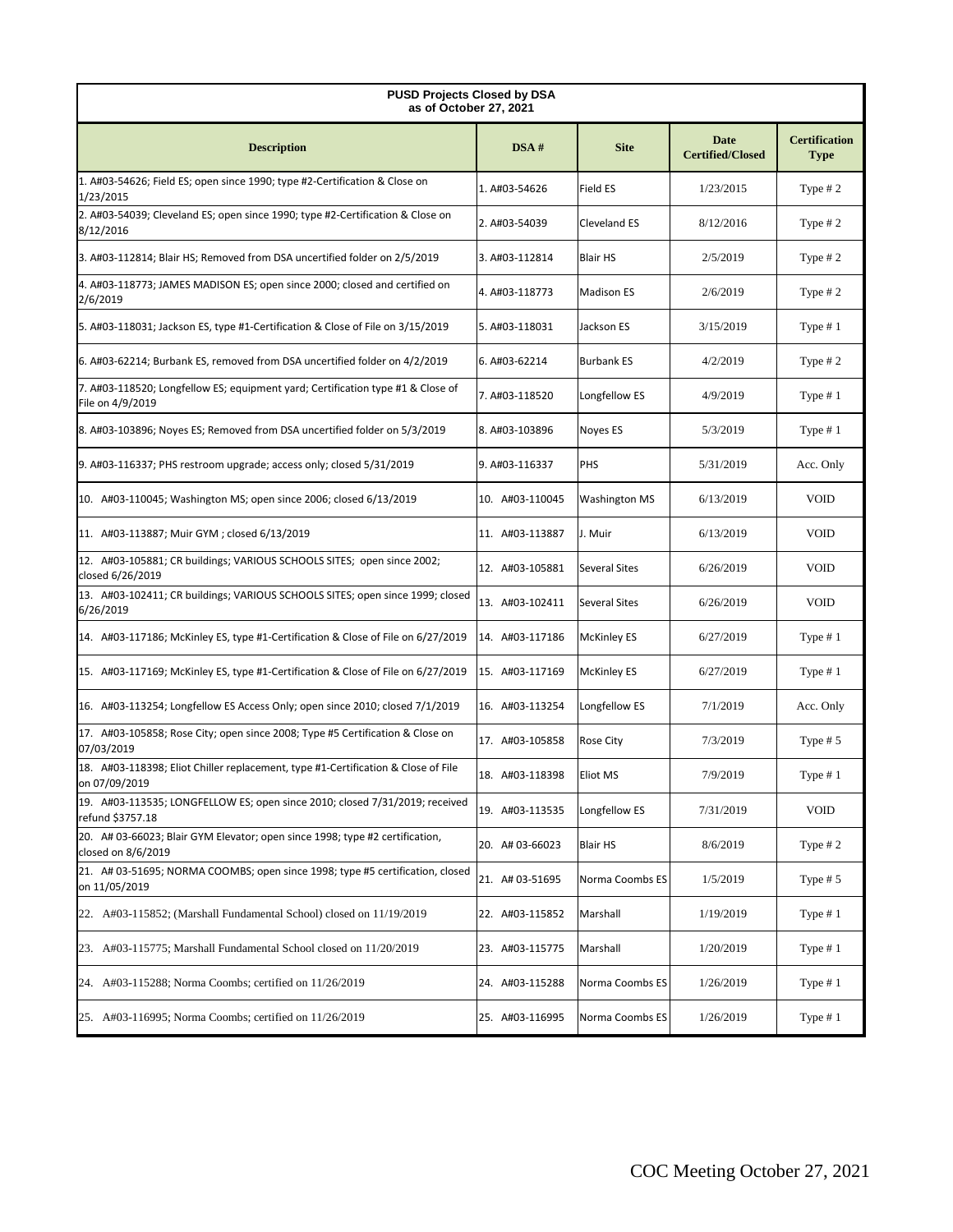| <b>PUSD Projects Closed by DSA</b><br>as of October 27, 2021                                     |                  |                                |                                 |                                     |  |  |  |  |
|--------------------------------------------------------------------------------------------------|------------------|--------------------------------|---------------------------------|-------------------------------------|--|--|--|--|
| <b>Description</b>                                                                               | DSA#             | <b>Site</b>                    | Date<br><b>Certified/Closed</b> | <b>Certification</b><br><b>Type</b> |  |  |  |  |
| 26. A#03-117507; Norma Coombs; certified on 12/03/2019                                           | 26. A#03-117507  | Norma Coombs ES                | 2/3/2019                        | Type $# 1$                          |  |  |  |  |
| 27. A#03-118337; Norma Coombs; certified on 12/04/2019                                           | 27. A#03-118337  | Norma Coombs ES                | 2/4/2019                        | Type $# 1$                          |  |  |  |  |
| 28. A#03-118958; Jackson ES; certified on 01/14/2020                                             | 28. A#03-118958  | Jackson ES                     | 1/14/2020                       | Type $# 1$                          |  |  |  |  |
| 29. A#03-119891; Audubon-Odyssey Charter School; certified 01/28/2020                            | 29. A#03-119891  | Audubon/Odyssey                | 1/28/2020                       | Type $# 1$                          |  |  |  |  |
| 30. A#03-113709; Blair HS; #1 Certification on 02/10/2020 (duration 2013-2020)                   | 30. A#03-113709  | <b>Blair HS</b>                | 2/10/2020                       | Type $# 1$                          |  |  |  |  |
| 31. A#03-116480; Jackson ES; #1 Certification on 5/19/2020.                                      | 31. A#03-116480  | Jackson ES                     | 5/19/2020.                      | Type $# 1$                          |  |  |  |  |
| 32. A#03-116700; Muir HS GYM alteration; #1 Certification on 07/06/2020                          | 32. A#03-116700  | J Muir HS                      | 7/6/2020                        | Type $# 1$                          |  |  |  |  |
| 33. A#03-120129; Muir HS Field restroom, #1 Certification on 07/07/2020                          | 33. A#03-120129  | J Muir HS                      | 7/7/2020                        | Type $# 1$                          |  |  |  |  |
| 34. A#03-113430; Sierra Mesa Fundamental; #1 Certification on 07/30/2020<br>(duration 2012-2020) | 34. A#03-113430  | Sierra Madre MS                | 7/30/2020                       | Type $# 1$                          |  |  |  |  |
| 35. A#03-115534; J Muir HS; #1 Certification on 10/20/2020 (duration 2015-2020)                  | 35. A#03-115534  | J Muir HS                      | 10/20/2020                      | Type $# 1$                          |  |  |  |  |
| 36. A#03-115819; J Muir HS; #1 Certification on 10/20/2020 (duration 2015-2020)                  | 36. A#03-115819  | J Muir HS                      | 10/20/2020                      | Type $# 1$                          |  |  |  |  |
| 37. A#03-116668; J Muir HS; #1 Certification on 10/23/2020 (duration 2016-2020)                  | 37. A#03-116668  | J Muir HS                      | 10/20/2020                      | Type $# 1$                          |  |  |  |  |
| 38. A#03-116668 Muir HS (2016-2020)                                                              | 38. A#03-116668  | J Muir HS                      | 10/23/2020                      | Type $# 1$                          |  |  |  |  |
| 39. A#03-115534 Muir HS (2015-2020)                                                              | 39. A#03-115534  | J Muir HS                      | 10/20/2020                      | Type $# 1$                          |  |  |  |  |
| 40. A#03-113679; Washington Middle School                                                        | 40. A# 03-113658 | <b>Washington MS</b>           | 1/6/2021                        | Type $# 1$                          |  |  |  |  |
| 41. A# 03-110741; Hamilton ES                                                                    | 41. A# 03-110741 | <b>Hamilton ES</b>             | 11/3/2020                       | Type $# 5$                          |  |  |  |  |
| 42. A# 03-120133; Hamilton ES                                                                    | 42. A# 03-120133 | <b>Hamilton ES</b>             | 9/3/2020                        | Type $# 1$                          |  |  |  |  |
| 43. A# 03-111343; Washington Elem                                                                | 43. A# 03-111343 | <b>Washington Elem</b>         | 2/10/2014                       | Type #3                             |  |  |  |  |
| 44. A# 60360; Various Projects                                                                   | 44. A# 60360     | Various Projects               | 11/9/1999                       | Type #3                             |  |  |  |  |
| 45. A# 03-106364; Ed. Center                                                                     | 45. A# 03-106364 | Ed. Center                     | 11/15/2007                      | Type $#3$                           |  |  |  |  |
| 46. A# 03-103858; Jefferson Children's Center                                                    | 46. A#03-103858  | Jefferson<br>Children's Center | 3/2/2006                        | Type $#3$                           |  |  |  |  |
| 47. A# 64249; Various Projects                                                                   | 47. A# 64249     | Various Projects               | 3/1/2002                        | Type $#3$                           |  |  |  |  |
| 48. A# 65009; Longfellow ES                                                                      | 48. A# 65009     | Longfellow ES                  | 10/13/1998                      | Type #3                             |  |  |  |  |
| 49. A# 03-106649; Rose City High School                                                          | 49. A# 03-106649 | Rose City High<br>School       | 4/1/2008                        | Type $#3$                           |  |  |  |  |
| 50. A# 03-117903; Alterations to Bldg. D; John Muir HS; #3 Certification on<br>2/1/2021          | 50. A# 03-117903 | John Muir HS                   | 2/1/2021                        | Type #3                             |  |  |  |  |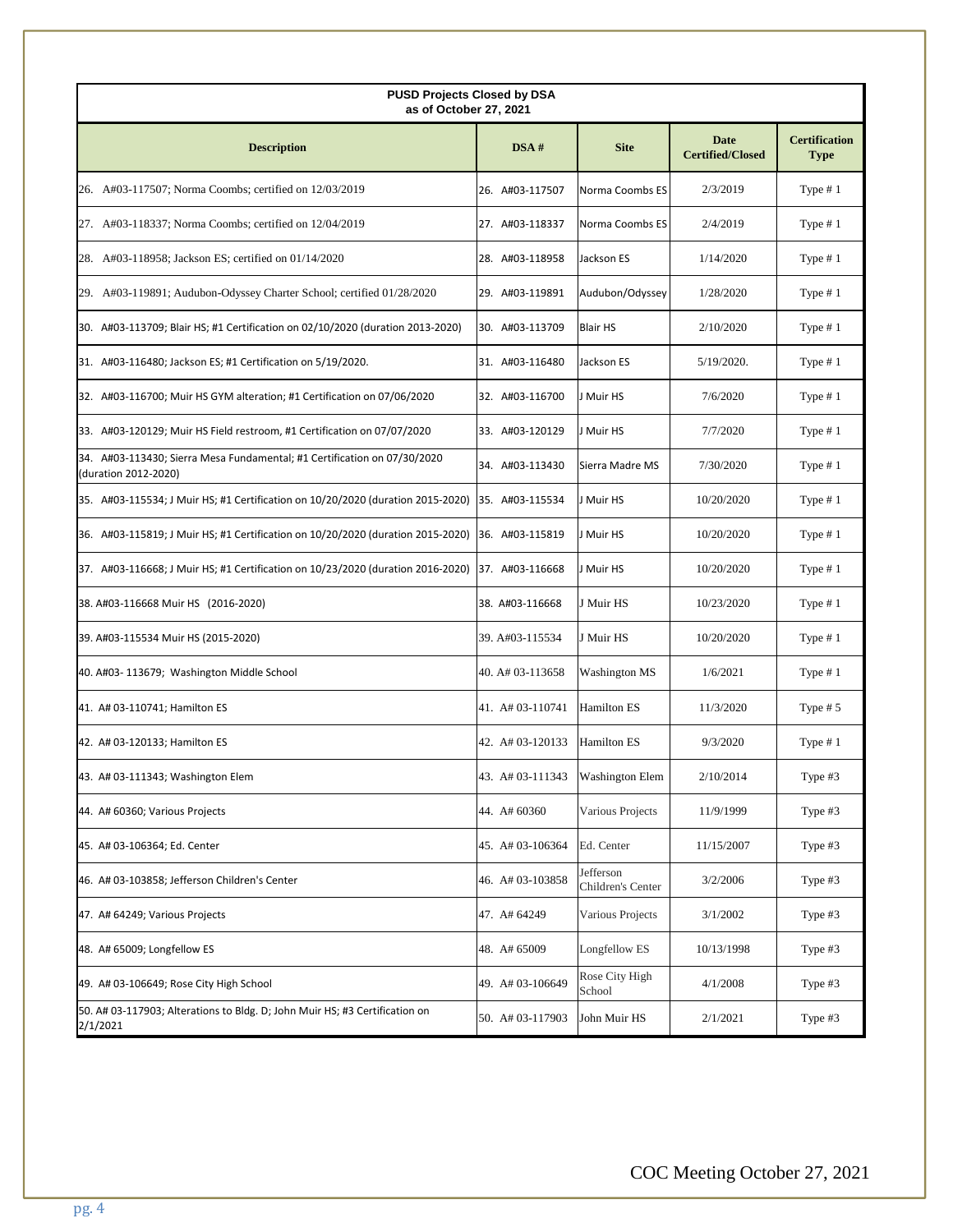### **DSA PROJECT CLOSEOUT LETTERS**

**Type # 1** Closeout with Certification (#1 Letter)

**Type # 2** Certificate of Compliance without Receipt of All Documents (#2 Letter)

T**ype # 3** Closeout without Certification - Exceptions or Unpaid Fees (#3 or #3a Letter)

**Type # 4** Closeout without Certification - Safety Related Deficiencies (#4 Letter)

**Type # 5** Resolution of Certification: Project no longer exists (removal of structure) (#5 letter)

**Type # 6** Resolution of Certification: Project no longer used for school purposes (#5A letter)

**Type # 7** Cancelled

**Type # 8** Void